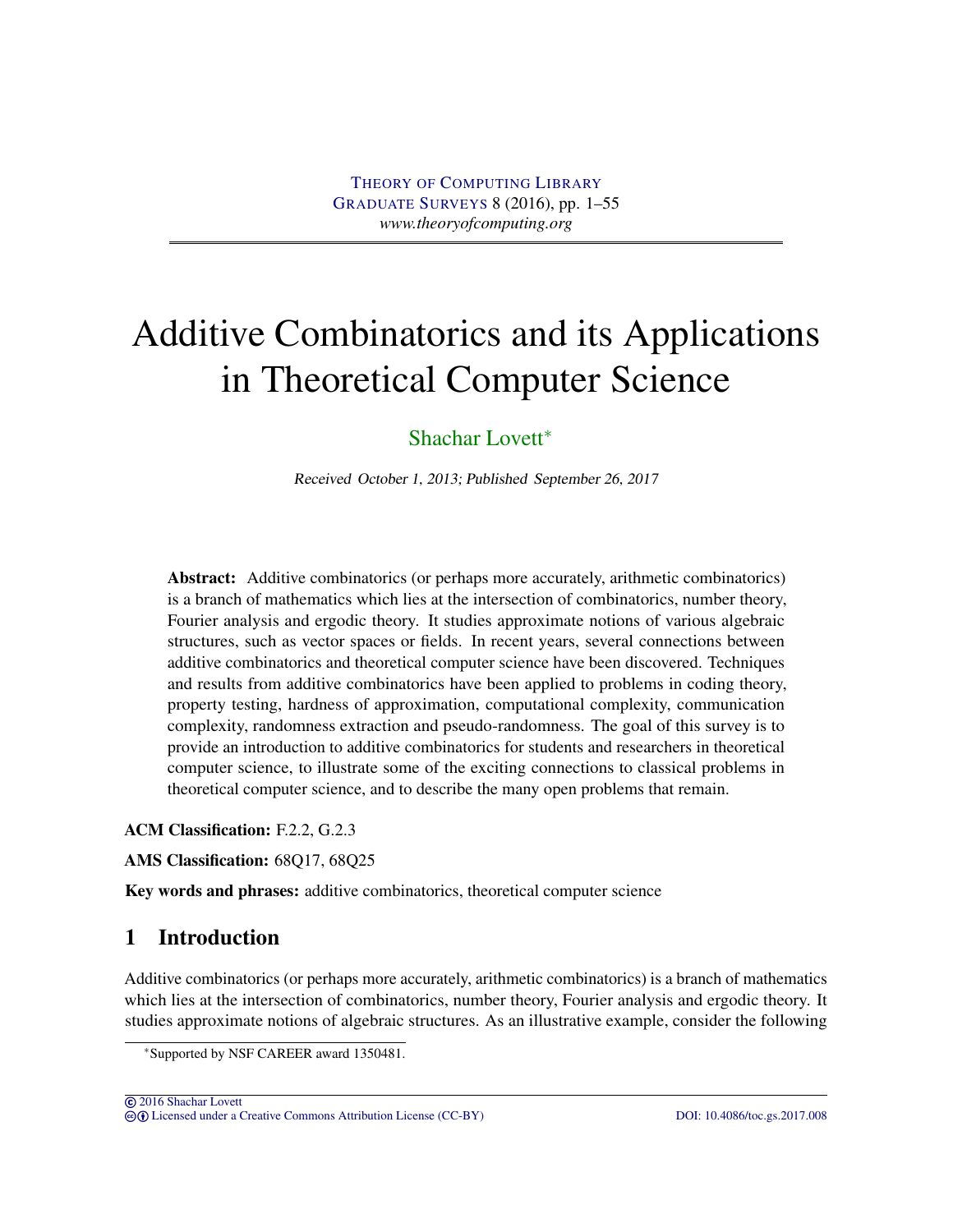<span id="page-1-0"></span>problem. Let *G* be an Abelian group, and let *A* be a subset of *G*. The sumset of *A* is  $A + A = \{a + a' :$  $a, a' \in A$ . It is easy to see that  $|A + A| \ge |A|$  and that equality holds only when *A* is a subgroup of *G*, or a coset of a subgroup. A classical question studied in additive combinatorics is what is the structure of *A* when  $A + A$  is not much larger than  $A$ . In particular, one would like to show that in such a case,  $A$  is an "approximate subgroup" in some sense. For example, it could be that *A* is a dense subset of a subgroup.

In recent years, several connections between additive combinatorics and theoretical computer science have been discovered. Techniques and results in additive combinatorics were applied to problems in coding theory, property testing, hardness of approximation, computational complexity, communication complexity, randomness extraction and pseudo-randomness. In general, these advances occurred because additive combinatorics provided new tools to study the structures arising in various computational settings.

The goal of this survey is to provide an introduction to additive combinatorics for students and researchers in theoretical computer science. This is the main driving force behind the choice of topics covered, as well as the applications of them which are presented. By far, this is not a comprehensive survey. We chose to present proofs of the more basic results in order to give the flavour of the different techniques, and to refer to the original papers for the more advanced proofs. In this survey, we focus on three main topics: the structure of set addition, arithmetic progressions in sets, and the sum-product phenomena. For each, we cover basic results with detailed proofs, state more advanced results, and give several applications in computer science. Notably, an area that is not covered in this survey is higher-order Fourier analysis. This is an emerging field which greatly generalizes the classical theory of Fourier analysis, and which has deep connections to additive combinatorics. However, in order to keep this survey concise, we decided to defer an exposition of higher-order Fourier analysis and its applications in theoretical computer science to a future survey.

There are several other very useful resources on additive combinatorics, which readers may wish to consult:

- The book "Additive Combinatorics" by Tao and Vu [\[73\]](#page-53-1) gives a detailed description of many results in additive combinatorics and their applications, mainly in number theory.
- A mini-course on additive combinatorics by Barak et al. [\[6\]](#page-48-0) explores basic ideas in additive combinatorics and some of their applications in computer science.
- The survey "Finite field models in additive combinatorics" by Green [\[35\]](#page-50-0).
- The survey "Selected Results in Additive Combinatorics: An Exposition" by Viola [\[75\]](#page-53-2) covers the basic results related to set addition and their application in Samorodnitsky's theorem [\[61\]](#page-52-0) on linearity testing for functions with multiple outputs.
- The survey "The Polynomial Freiman–Ruzsa conjecture" by Green [\[36\]](#page-50-1) explores Katalin Marton's "Polynomial Freiman–Ruzsa conjecture," one of the central open problems in this area. A more specialized survey by the author [\[49\]](#page-51-0) gives an exposition of a recent important result by Sanders [\[65\]](#page-52-1) which gets close to proving this conjecture.
- The survey "Additive combinatorics and theoretical computer science" by Trevisan [\[74\]](#page-53-3) covers in high level many of the recent advances in additive combinatorics, and discusses their relations to problems arising in theoretical computer science.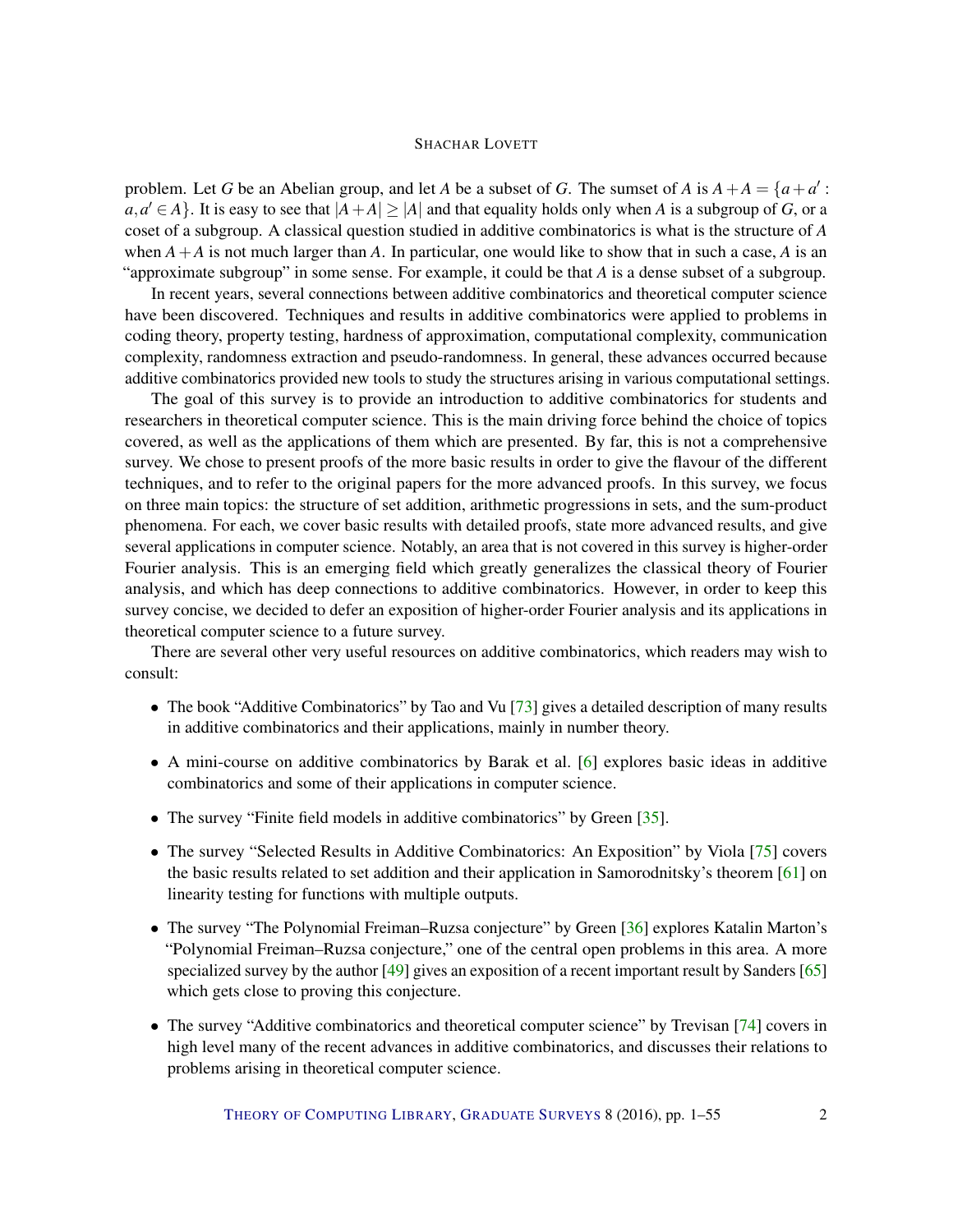- <span id="page-2-1"></span>• The survey "Additive combinatorics: with a view towards computer science and cryptography—an exposition" by Bibak [\[13\]](#page-49-0) covers a number of results in additive combinatorics, motivated by cryptographic applications.
- The survey "Additive combinatorics over finite fields: New results and applications" by Shparlinski [\[66\]](#page-53-4) discusses recent results in additive combinatorics.

Acknowledgements. I thank the anonymous referees for a careful reading of this manuscript.

# 2 Set addition

Let *G* be an Abelian group, where a motivating example to have in mind is  $G = \mathbb{F}^n$  (i.e., a vector space over a field). Let *A* be a finite subset of the group. The *sumset* of *A* is defined to be the set

$$
2A = A + A = \{a + a' : a, a' \in A\}.
$$

It is simple to see that  $|2A| > |A|$ . Equality holds only if *A* is either empty, or a subgroup of *G*, or a coset of a subgroup. Indeed, if  $A \neq \emptyset$  then we can assume  $0 \in A$  by shifting *A* (that is, replacing *A* by  $A - a_0 = \{a - a_0 : a \in A\}$  for some  $a_0 \in A$ ). This does not change the size of *A* or 2*A*. Now, since  $0 \in A$ we have  $A \subseteq 2A$ . Moreover, since by assumption  $|2A| = |A|$  then in fact  $2A = A$ . That is, *A* is a nonempty finite subset closed under addition, and hence is a subgroup of *G*.

The focus of this chapter is on relaxations of this simple claim. We will consider various notions of *approximate subgroups* and how they relate to each other.

# 2.1 Ruzsa calculus

Ruzsa calculus is a set of basic inequalities between sizes of sets and their sumsets. Despite being basic, it is very useful. Let *A*, *B* be two subsets of an Abelian group *G*. Define  $A + B = \{a + b : a \in A, b \in B\}$ and  $A - B = \{a - b : a \in A, b \in B\}$  to be their sumset and difference set, respectively. We start with the Ruzsa triangle inequality, which is both simple and useful.

<span id="page-2-0"></span>Claim 2.1 (Ruzsa triangle inequality). *Let A*,*B*,*C be subsets of G. Then*

$$
|A||B-C| \le |A-B||A-C|.
$$

*Proof.* The main idea is that any element *b*−*c* ∈ *B*−*C* can be written in |*A*| distinct ways as *b*−*c* =  $(a-c)-(a-b)$ . Formally, define a map  $f : A \times (B-C) \rightarrow (A-B) \times (A-C)$  as follows: for any *x* ∈ *B* − *C* fix a representation  $x = b - c$  with  $b \in B$ ,  $c \in C$ , and map  $f(a,x) = (a - b, a - c)$ . This map is injective, hence |*A*||*B*−*C*| ≤ |*A*−*B*||*A*−*C*|.  $\Box$ 

Definition 2.2 (Ruzsa distance). The *Ruzsa distance* between sets *A*,*B* is defined as

$$
d(A,B) = \log \frac{|A-B|}{|A|^{1/2}|B|^{1/2}}.
$$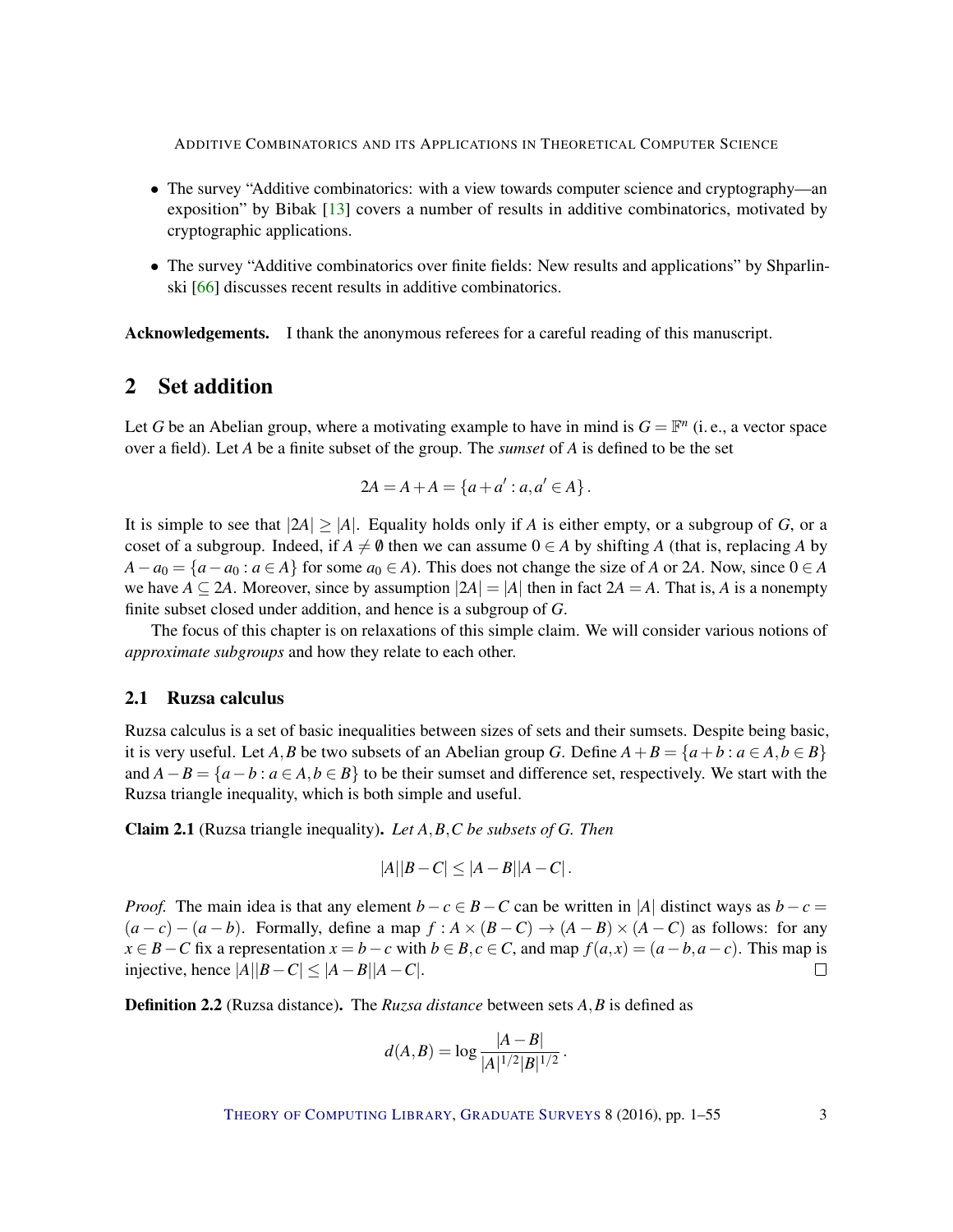<span id="page-3-1"></span>The Ruzsa distance is not formally a metric since  $d(A, A) \neq 0$ . However, it does satisfy the other requirements for a metric: symmetry and triangle inequality.

Claim 2.3. *The Ruzsa distance is symmetric and obeys the triangle inequality.*

*Proof.* Symmetry holds since  $|B - A| = |A - B|$ . We need to prove that  $d(A, C) \leq d(A, B) + d(B, C)$ , which is equivalent to

$$
|B||A-C| \le |B-A||B-C|.
$$

This follows from [Claim](#page-2-0) [2.1](#page-2-0) applied to *B*,*A*,*C*.

Ruzsa distance can be used to show that various notions of "bounded growth" are related to each other. For example, the following claim (specialized to the case  $A = B$ ) shows that if  $|A + A| \leq K|A|$  then  $|A - A| \le K^2 |A|$ . We will see more general forms of such relations later.

<span id="page-3-0"></span>**Corollary 2.4.** *Let A*,*B be subsets of G. Assume that*  $|A - B| \le K|A|^{1/2}|B|^{1/2}$ *. Then*  $|A - A| \le K^2|A|$ *.* 

*Proof.*

$$
\frac{|A-A|}{|A|} = \exp(d(A,A)) \le \exp(d(A,B) + d(B,A)) = \frac{|A-B|^2}{|A||B|} \le K^2.
$$

## 2.2 The span of sets of small doubling

Let *A* be a subset of an Abelian group *G*. The *doubling parameter* (sometimes also called *doubling constant*) of *A* is  $K = |A + A|/|A|$ . We would like to understand the structure of sets with small doubling, and similarly the structure of sets for which  $|A - A| \leq K|A|$ . We already saw that  $K = 1$  corresponds to subgroups of *G*. Hence, we might expect that small values of *K* correspond to sets which are close in some sense to a subgroup, or a coset of a subgroup. The first question we would like to understand is what is the order of the smallest coset of a subgroup containing A. For example, when  $G = \mathbb{F}^n$  is a vector space over a field  $\mathbb F$  of prime order this is equivalent to the size of the linear subspace spanned by  $A$ .

We start by an argument of Łaba [\[47\]](#page-51-1) showing that when  $|A - A| < (3/2)|A|$  the set *A* is close to a subgroup in a very strong sense:  $A - A$  is already a subgroup. The constant  $3/2$  is tight, as can be seen by taking  $A = \{0, 1\} \subset \mathbb{Z}$ .

**Lemma 2.5** (Łaba). Let  $A \subset G$  be a set such that  $|A - A| < (3/2)|A|$ . Then  $A - A$  is a subgroup of G.

*Proof.* We will show that for any  $x \in A - A$  we have

$$
|A\cap (A+x)|>|A|/2.
$$

This implies that for any  $x, y \in A - A$  we have that  $(A + x) \cap (A + y)$  is nonempty. Indeed, if we shorthand  $A_x = A \cap (A + x)$  then by the inclusion-exclusion principle,

$$
|(A+x)\cap (A+y)|\geq |A_x\cap A_y|\geq |A_x|+|A_y|-|A_x\cup A_y|>|A|/2+|A|/2-|A|=0.
$$

Hence, there are  $a_1, a_2 \in A$  such that  $a_1 + x = a_2 + y$ . This means that  $x - y = a_2 - a_1 \in A - A$ . Thus, *A* − *A* is closed under taking differences and hence must be a subgroup. Now, let  $x = a - a'$  where  $a, a' \in A$ . Then

$$
|A \cap (A + x)| = |(A - a) \cap (A - a')|.
$$

 $\Box$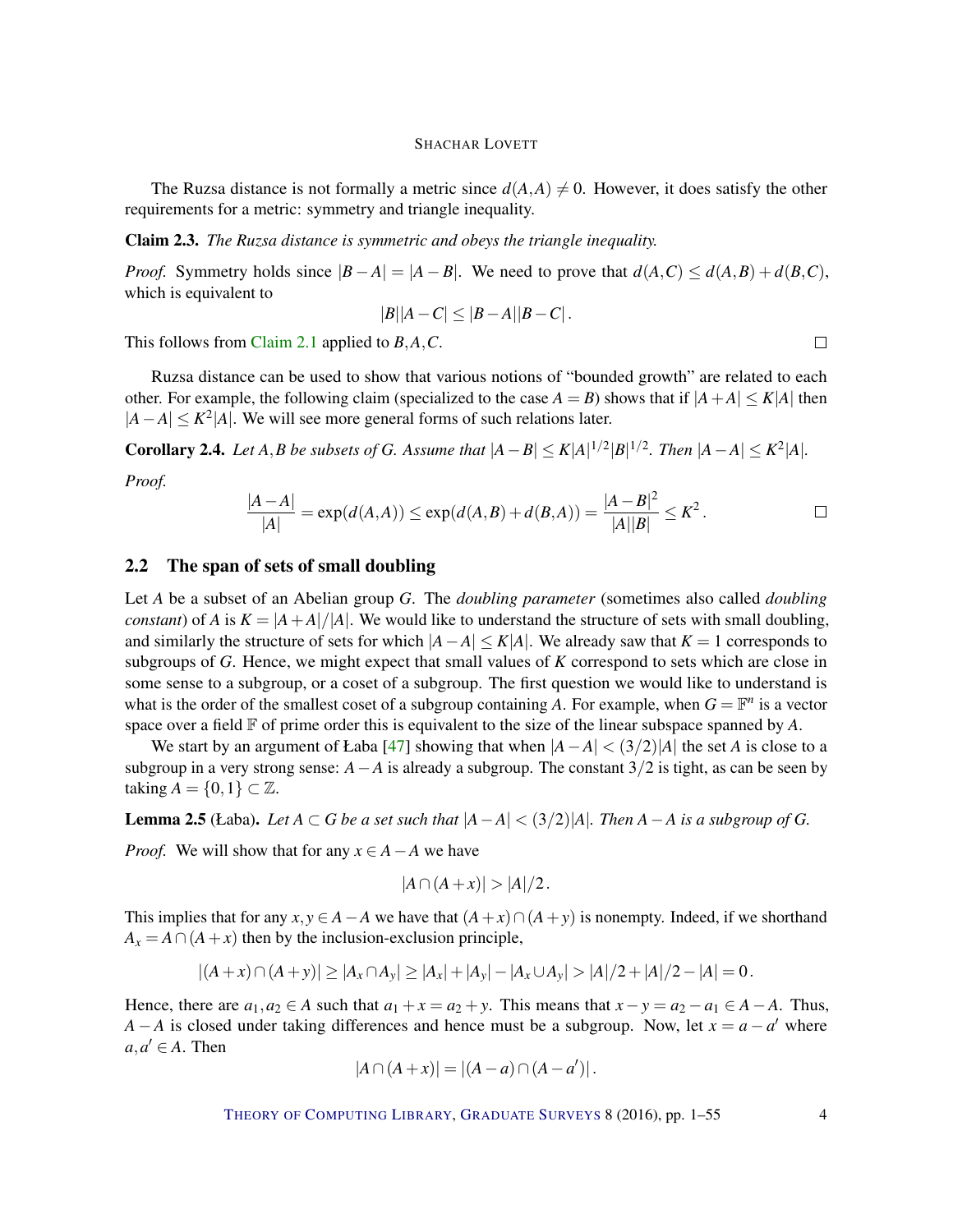<span id="page-4-0"></span>Since  $A - a$ ,  $A - a'$  are both subsets of  $A - A$  of size  $|A - a| = |A - a'| = |A|$ , we have by the inclusionexclusion principle that

$$
|A \cap (A+x)| = |(A-a) \cap (A-a')| \ge |A-a| + |A-a'| - |A-A| > |A|/2.
$$

The structure of *A* with general bounded doubling is unfortunately more complicated. In the special case of  $G = \mathbb{R}^n$  Freiman [\[32\]](#page-50-2) showed that sets of small doubling must be contained in a low-dimensional affine subspace, by a relatively simple argument based on the convexity of Euclidean space. We will later see analogs of this result over other general Abelian groups, where the proofs are more complex.

**Lemma 2.6** (Freiman). Let  $A \subset \mathbb{R}^n$  with  $|A + A| \le K|A|$ . Then A lies in an affine subspace of dimension *at most* 2*K.*

The dimension in the lemma is tight up to lower order terms, as can be seen by choosing  $A =$  ${e_1, \ldots, e_{2K}}$ , where  $e_i$  is the *i*-th unit vector. A more general example, where the size of *A* grows independently of *K*, is *A* = { $e_1$ ,..., $e_{K-1}$ } + { $ae_K$  : 1 ≤  $a$  ≤ *n*}. In this case  $|A| = (K-1)n$ ,  $|A+A| =$  $\binom{K}{2}$  $\binom{K}{2}(2n-1) \approx K|A|$  and *A* lies in an subspace of dimension *K*.

*Proof.* We will prove the following: if *A* has affine dimension *d* then

$$
|A+A| \ge (d+1)|A| - \binom{d+1}{2}.
$$

Since  $|A| \ge d$  this implies that if  $|A+A| \le K|A|$  then  $d \le 2K-1$ . We will prove the claim by induction on |*A*|. If  $A = 1$  then  $|A + A| = 1$ ,  $d = 0$  and claim follows. So, we assume from now on that  $|A| > 1$ . Let  $M(A) = \{(a + a')/2 : a, a' \in A\}$  be the set of "mid-points" of *A*. Clearly,  $|M(A)| = |A + A|$ .

Let  $C(A)$  be the convex hull of the points in A. That is,  $C(A)$  is the minimal convex body containing *A*, which by assumption is a *d*-dimensional polytope. The vertices of  $C(A)$  are the points  $a \in A$  which cannot be obtained as a convex combination of the other points  $A - \{a\}$ . We say that two vertices  $a, a'$  of  $C(A)$  are neighbors if the segment connecting them is a one-dimensional face of  $C(A)$ .

Let  $a^* \in A$  be an arbitrary vertex of  $C(A)$ , and let  $A' = A \setminus \{a^*\}$ . There are two cases to consider:

(i) The affine dimension of *A'* is *d* − 1. In this case, the mid-points  $(a + a^*)/2$  for all *a* ∈ *A* are outside  $C(A')$ . Hence,

$$
|M(A)| \geq |A| + |M(A')| \geq |A| + d|A'| - {d \choose 2} = (d+1)|A| - d - {d \choose 2} = (d+1)|A| - {d+1 \choose 2}.
$$

(ii) The affine dimension of *A'* is *d*. Let  $a_1, \ldots, a_t \in A'$  be the neighboring vertices to  $a^*$  in  $C(A)$ . Since *C*(*A*) is *d*-dimensional we have  $t \ge d$ . The points  $a^*$  and  $(a^* + a_i)/2$  for  $1 \le i \le t$  are mid-points outside  $C(A')$ . Hence,

$$
|M(A)| \ge (t+1) + |M(A')| \ge d+1 + (d+1)|A'| - {d+1 \choose 2} = (d+1)|A| - {d+1 \choose 2}.
$$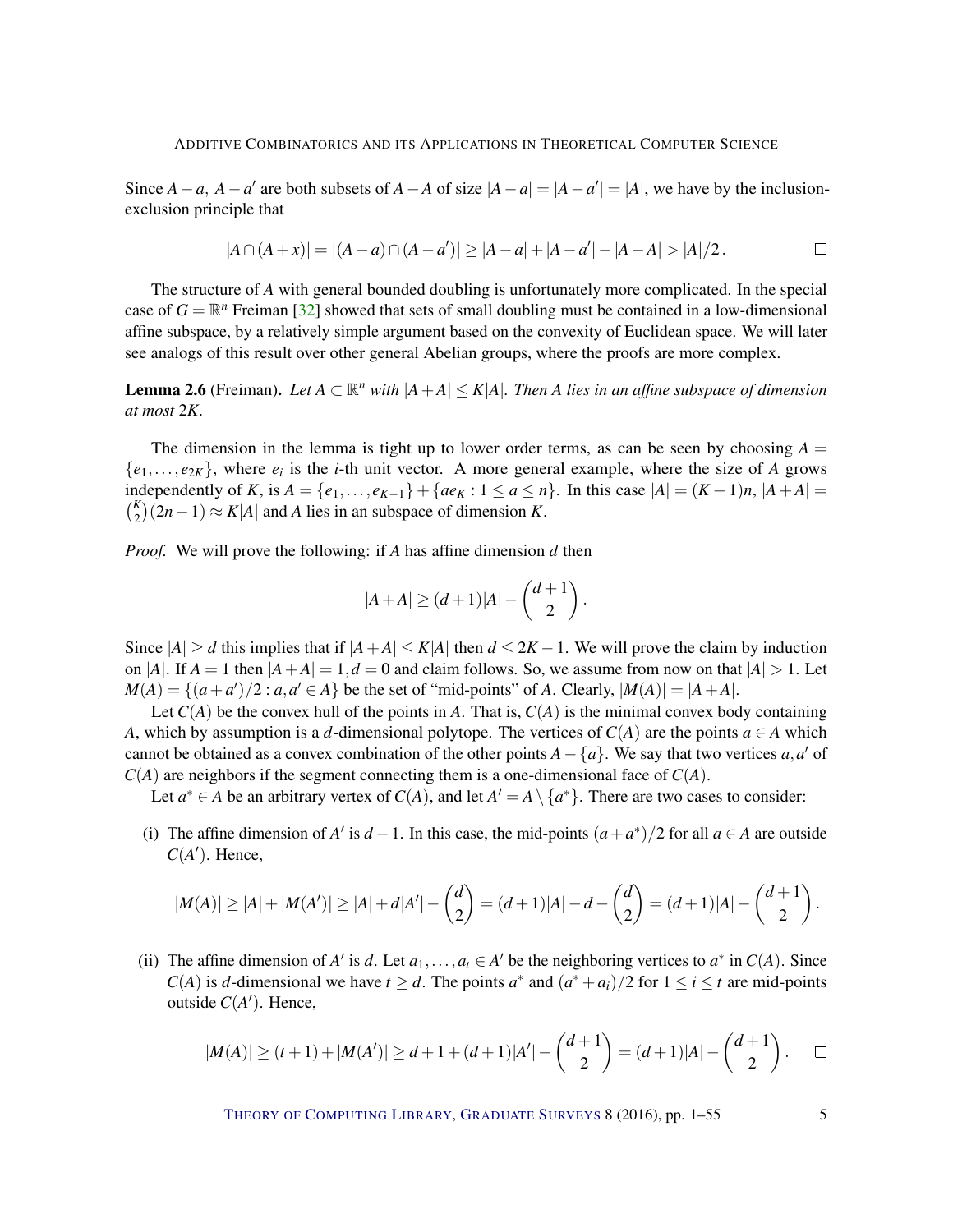<span id="page-5-2"></span>Ruzsa [\[59\]](#page-52-2) established an analog of Freiman's theorem for arbitrary Abelian groups of bounded torsion. We shall say that a group *G* has torsion  $r \geq 1$  if  $r \cdot g = 0$  for all  $g \in G$ .

<span id="page-5-0"></span>**Theorem 2.7** (Ruzsa). Let G be an Abelian group of torsion r. Let  $A \subset G$  be a subset with  $|A + A| \leq K|A|$ . *Then there exists a subgroup*  $H < G$  *of order*  $|H| \leq K^2 r^{K^4} |A|$  such that  $A \subset H$ .

Before proceeding to prove [Theorem](#page-5-0) [2.7,](#page-5-0) let us first consider the parameters in it. Consider the following example. Let  $G = \mathbb{F}_p^n$ , a vector space over a finite field  $\mathbb{F}_p$ , which has torsion  $r = p$ . Let  $U, V \subset \mathbb{F}_p^n$  be two subspaces with  $U \cap V = \{0\}$  and set  $A = U + \{v_1, \ldots, v_{2K}\}\$  where  $v_1, \ldots, v_{2K} \in V$  are linearly independent. Then  $A + A = U + \{v_i + v_j : 1 \le i \le j \le 2K\}$  and  $|A + A|/|A| \approx K$ . However, the size of the minimal subspace containing *A* is  $p^{2K}$   $|U| = (p^{2K}/2K)|A|$ . Thus, an exponential dependency on *K* is unavoidable in the relation between the doubling parameter and the order of the minimal subgroup containing the whole set. We will later see a conjecture (Marton's "Polynomial Freiman–Ruzsa conjecture") which speculates that a polynomial dependency on *K* is possible if the subspace is required to contain only a noticeable fraction of *A*, and not all of *A* like we require here. This polynomial dependency seems to be crucial for many applications in theoretical computer science.

In the current settings, the above example led to the following conjecture of Ruzsa on the optimal parameters for his theorem [\[59\]](#page-52-2).

**Conjecture 2.8** (Ruzsa). *There exists an absolute constant*  $C \geq 2$  *such that the following holds. For any Abelian group G* of torsion *r, and any subset*  $A \subset G$  *with*  $|A+A| \leq K|A|$ *, the subgroup generated by A has order*  $\leq r^{CK}|A|$ *.* 

A sequence of papers  $[25, 62, 39, 45, 29]$  $[25, 62, 39, 45, 29]$  $[25, 62, 39, 45, 29]$  $[25, 62, 39, 45, 29]$  $[25, 62, 39, 45, 29]$  $[25, 62, 39, 45, 29]$  $[25, 62, 39, 45, 29]$  $[25, 62, 39, 45, 29]$  $[25, 62, 39, 45, 29]$  established this conjecture for torsion  $r = 2$ , (i.e., to the groups  $G = \mathbb{F}_2^n$  with  $C = 2$ , and Even-Zohar and Lovett [\[30\]](#page-50-5) extended it to any prime torsion, also with  $C = 2$ .

**Theorem 2.9** (Even–Zohar and Lovett). Let p be a prime. Let  $A \subset \mathbb{F}_p^n$  be a subset with  $|A + A| \leq K|A|$ . *Then there exists a subspace*  $H \subset \mathbb{F}_p^n$  *such that* 

$$
A\subset H \quad and \quad |H|\leq \frac{p^{2K-2}}{2K-1}|A|.
$$

We will focus here on the proof of [Theorem](#page-5-0) [2.7,](#page-5-0) as it is more general and allows us to introduce another important theorem: sets of small doubling don't grow too much even with repeated additions and subtractions. We will only use the following special case. The proof of it is deferred to [Section](#page-6-0) [2.3](#page-6-0) where we prove a more general result. Recall that  $2A = A + A$ .

<span id="page-5-1"></span>**Theorem 2.10** (Ruzsa). *Let A* ⊂ *G. If*  $|2A| ≤ K|A|$  *then*  $|2A - 2A| ≤ K^4|A|$ *.* 

*Proof of [Theorem](#page-5-1)* [2.7](#page-5-0) *assuming Theorem* [2.10.](#page-5-1) Let  $A \subset G$  be such that  $|2A| \le K|A|$ . We may assume  $0 ∈ A$  by possibly replacing *A* with  $A - a$  for some  $a ∈ A$ . We will bound the order of the subgroup spanned by *A*.

We start by an approach known as "Ruzsa covering." Let  $B = \{b_1, \ldots, b_m\} \subseteq 2A - A$  be a maximal collection of elements such that the sets *b*<sup>*i*</sup>−*A* are all disjoint. We will show that  $\ell A - A \subset (k-1)B + A - A$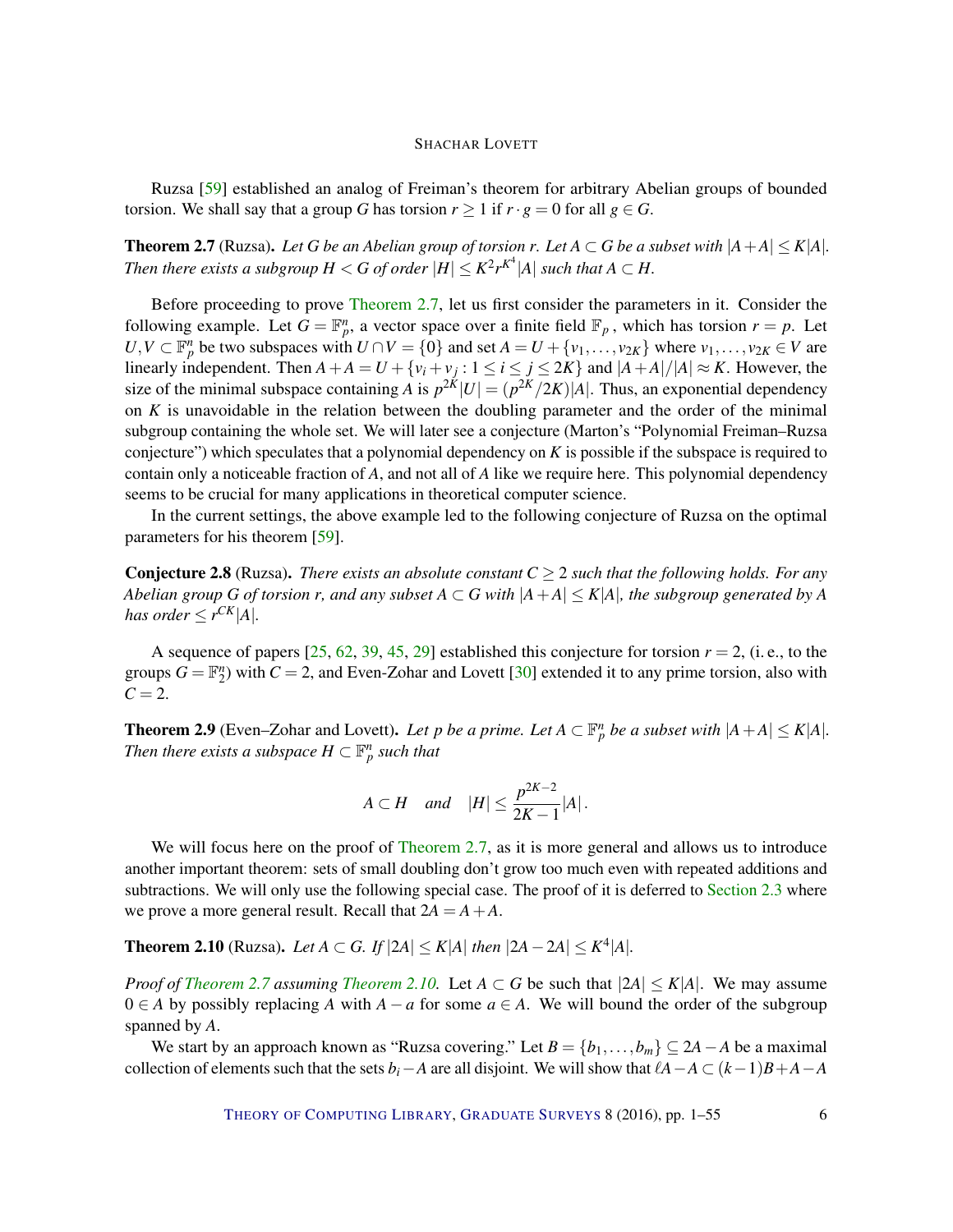<span id="page-6-2"></span>for all  $\ell \ge 1$ . The assumption that *A* has small doubling implies that |*B*| is bounded, from which the theorem follows.

First, we bound the size of *B*. Since  $b_i - A \subset 2A - 2A$  we have that

$$
m \leq |2A - 2A|/|A| \leq K^4.
$$

We first argue that  $2A - A \subseteq B + A - A$ . To see that, choose any  $x \in 2A - A$ . By construction there exists  $b \in B$  such that  $(x - A) \cap (b - A) \neq \emptyset$ . That is,  $x - a = b - a'$  for some  $a, a' \in A$ . Hence  $x = b + a - a' \in A$  $B+A-A$ . As a corollary, we get that for any  $\ell > 1$ ,

$$
\ell A - A \subseteq (\ell - 1)B + A - A.
$$

The proof is by induction on  $\ell$ :

$$
\ell A - A = A + ((\ell - 1)A - A) \subseteq A + (\ell - 2)B + A - A \subseteq (\ell - 1)B + A - A.
$$

Now, let  $\langle A \rangle$  be the subgroup of *G* spanned by *A*, and  $\langle B \rangle$  be the subgroup spanned by *B*. Then

$$
\langle A \rangle = \bigcup_{\ell \geq 1} \ell A \subseteq \bigcup_{\ell \geq 1} (\ell A - A) \subseteq \bigcup_{\ell \geq 1} (\ell - 1)B + A - A = \langle B \rangle + A - A.
$$

Hence we get that

$$
|\langle A \rangle| \le |\langle B \rangle| \cdot |A - A| \le |\langle B \rangle| \cdot K^2 |A|
$$

where we applied [Corollary](#page-3-0) [2.4](#page-3-0) to bound  $|A - A|$ . To conclude, we need to bound the size of  $\langle B \rangle$ . As the group *G* has torsion *r* and  $|B| \le K^4$  we have  $|\langle B \rangle| \le r^{K^4}$  which concludes the proof.  $\Box$ 

## <span id="page-6-0"></span>2.3 The growth of sets of small doubling

Assume that  $|A + A|$  is not much larger than  $|A|$ . How large can be  $|A + A + A|$ ? or  $|A + A - A - A|$ ? The following theorem of Plünneke [\[52\]](#page-52-4) which was rediscovered by Ruzsa [\[58\]](#page-52-5) gives a nearly complete answer. Define the  $\ell$ -th iterated sumset of *A* as

$$
\ell A = \{a_1 + \cdots + a_\ell : a_1, \ldots, a_\ell \in A\},\,
$$

and more generally for  $\ell, m \geq 1$  define

$$
\ell A - mA = \{a_1 + \cdots + a_{\ell} - a_{\ell+1} - \cdots - a_{\ell+m} : a_1, \cdots, a_{\ell+m} \in A\}.
$$

<span id="page-6-1"></span>**Theorem 2.11** (Plünneke–Ruzsa). Let  $A, B \subset G$  be sets of equal size  $|A| = |B|$  such that  $|A + B| \leq K|A|$ . *Then*  $|lA - mA| \leq K^{l+m}|A|$ *.* 

Specializing to  $B = A$  or  $B = -A$ , we obtain the following corollary.

Corollary 2.12. *If*  $|A + A| \le K|A|$  *or*  $|A - A| \le K|A|$  *then*  $|A - mA| \le K^{\ell+m}|A|$ *.* 

The original proof of [Theorem](#page-6-1) [2.11](#page-6-1) was based on graph theory and was quite involved. Recently, a much simpler proof was discovered by Petridis [\[51\]](#page-52-6). We present his proof below. The main technical step is the following lemma.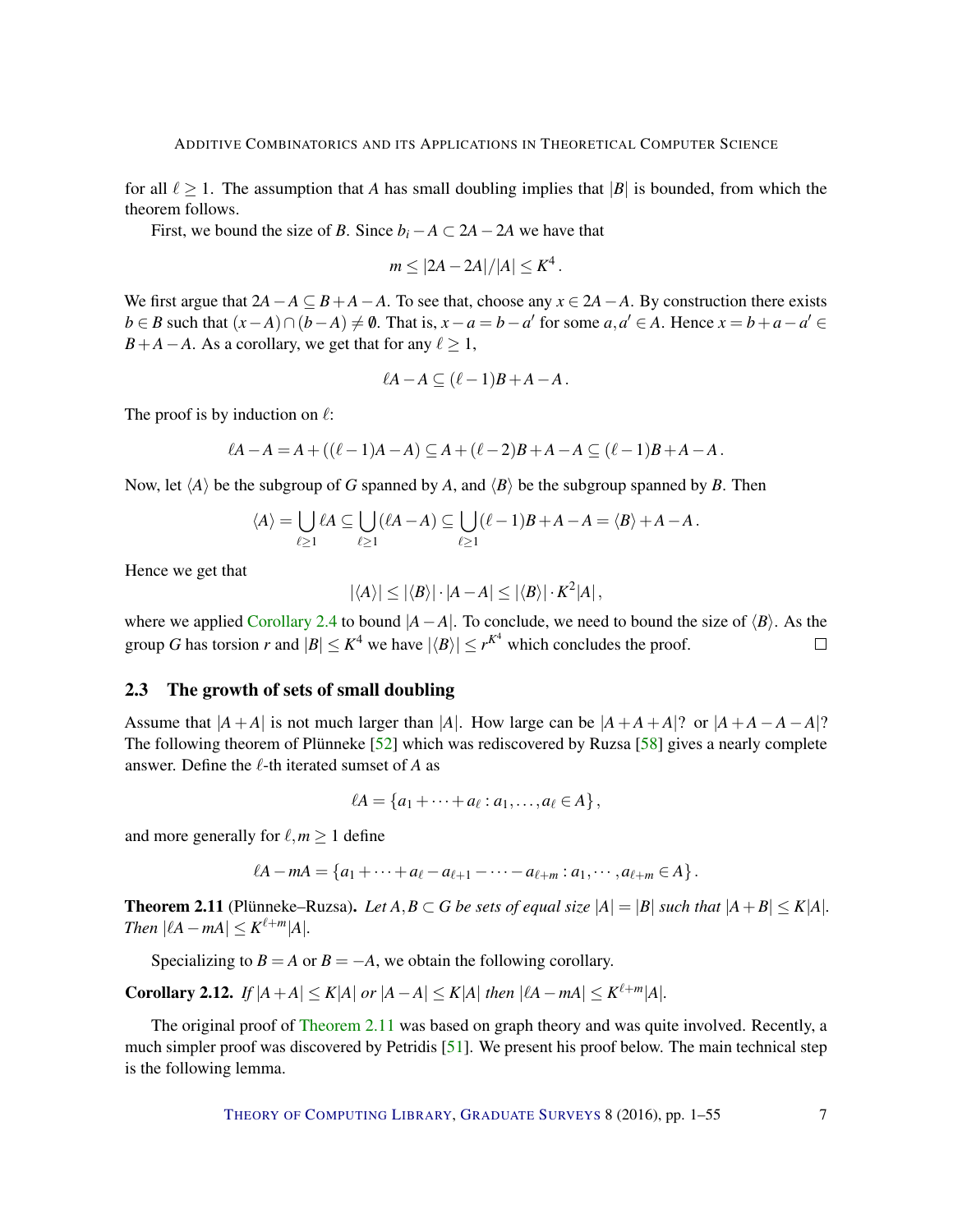<span id="page-7-0"></span>**Lemma 2.13.** *Let A,B* ⊆ *G be sets of equal size*  $|A| = |B|$  *with*  $|A + B| ≤ K|A|$ *. Let*  $B_0 ⊆ B$  *be a nonempty set minimizing the ratio*  $K_0 = |A + B_0|/|B_0|$ *. Then for any set*  $C \subseteq G$ *,* 

$$
|A + B_0 + C| \leq K_0 |B_0 + C|.
$$

*Proof.* We start with an important observation: by the minimality of  $K_0$ , for any set  $B' \subseteq B$  we have  $|A + B'| \ge K_0 |B'|$ . The proof now follows by induction on  $|C|$ . If  $C = \{x\}$  then the lemma holds as

$$
|A + B_0 + x| = |A + B_0| = K_0|B_0| = K_0|B_0 + x|.
$$

If  $|C| > 1$  then decompose  $C = C' \cup \{x\}$ . Let  $B' \subseteq B_0$  be defined as

$$
B' = \{b \in B_0 : A + b + x \subseteq A + B_0 + C'\}.
$$

Then, we can decompose  $A + B_0 + C$  as

$$
A + B_0 + C = (A + B_0 + C') \cup ((A + B_0 + x) \setminus (A + B' + x)).
$$

This allows us to bound the size of  $A + B_0 + C$  inductively by

$$
|A + B_0 + C| \le |A + B_0 + C'| + |(A + B_0 + x) \setminus (A + B' + x)|
$$
  
\n
$$
\le K_0|B_0 + C'| + |A + B_0| - |A + B'|
$$
  
\n
$$
\le K_0(|B_0 + C'| + |B_0| - |B'|),
$$

where we used the facts that  $A + B' + x \subseteq A + B_0 + x$  and the assumption on  $B_0$ . To conclude, we need to show that  $|B_0 + C'| + |B_0| - |B'| \le |B_0 + C|$ . Let  $B'' \subseteq B_0$  be defined as

$$
B'' = \{b \in B_0 : b + x \in B_0 + C'\}.
$$

Note that  $B'' \subseteq B'$ . We can decompose  $B_0 + C$  as a disjoint union

$$
B_0 + C = (B_0 + C') \cup ((B_0 + x) \setminus (B'' + x)).
$$

Hence,

$$
|B_0+C|=|B_0+C'|+|B_0|-|B''|\geq |B_0+C'|+|B_0|-|B'|
$$

which is what we needed to show.

*Proof of [Theorem](#page-6-1) [2.11.](#page-6-1)* Let  $B_0 \subseteq B$  be as in [Lemma](#page-7-0) [2.13.](#page-7-0) By induction on  $\ell$  we have that

$$
|B_0+\ell A|\leq K_0^\ell |B_0|\leq K^\ell |B_0|\,.
$$

By the Ruzsa triangle inequality [\(Claim](#page-2-0) [2.1\)](#page-2-0) applied to  $-B_0$ ,  $\ell A$ ,  $mA$  we have

$$
|B_0||\ell A - mA| \le |B_0 + \ell A||B_0 + mA| \le K^{\ell+m}|B_0|^2
$$

and hence

$$
|\ell A - m A| \leq K^{\ell+m} |B_0| \leq K^{\ell+m} |A| \, . \qquad \qquad \Box
$$

THEORY OF C[OMPUTING](http://dx.doi.org/10.4086/toc) LIBRARY, G[RADUATE](http://dx.doi.org/10.4086/toc.gs) SURVEYS 8 (2016), pp. 1–55 8

 $\Box$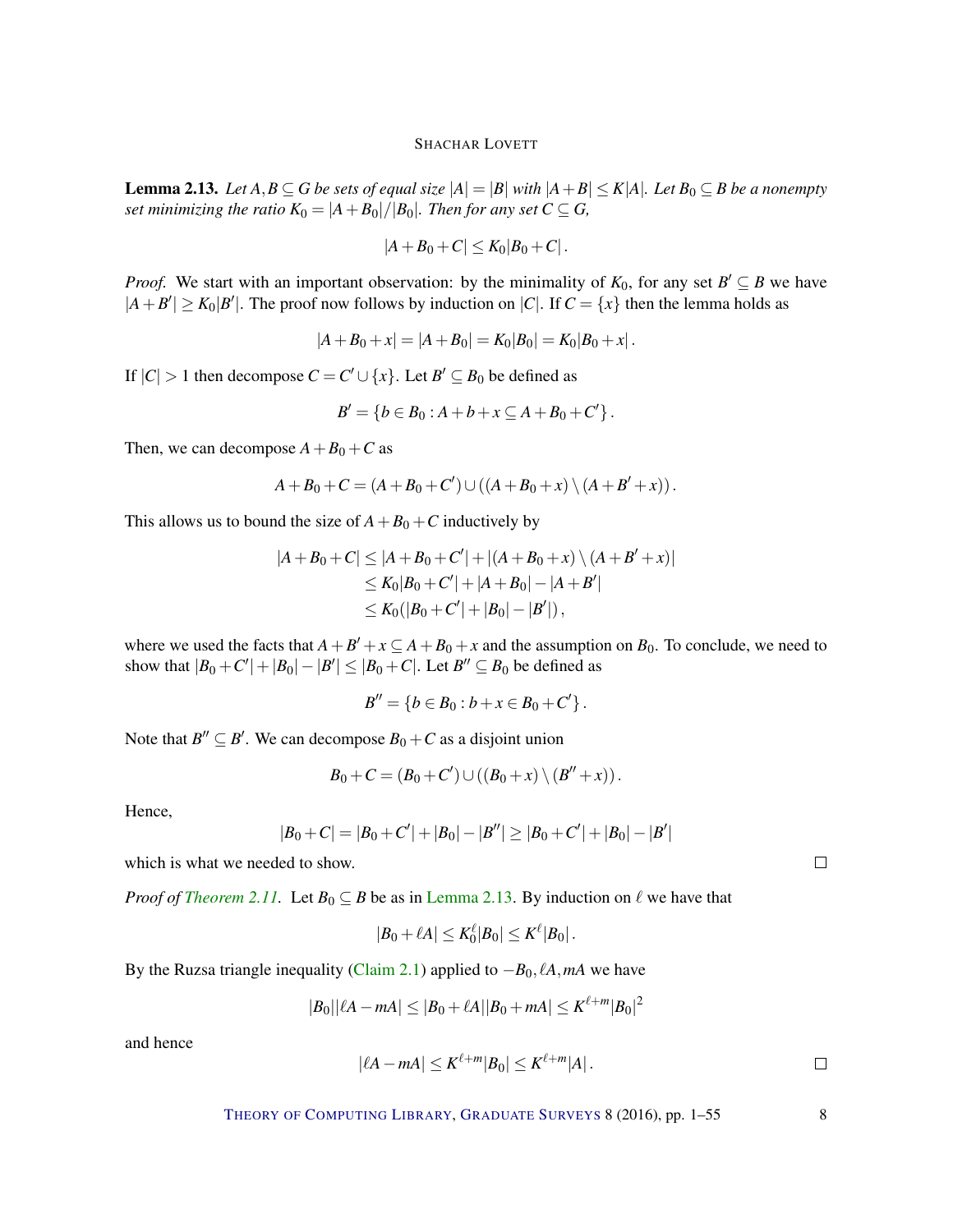# <span id="page-8-2"></span>2.4 Statistical set addition

Assume that *A* is a set where most sums  $a_1 + a_2$  lie in a small set, but not all of them. It might be the case that *A* + *A* is much larger than *A*, as the following example shows. Take  $A \subset \mathbb{F}_2^n$  as the union of a subspace *V* of dimension *d* (which has size  $|V| = 2^d$ ) and a random subset of  $\mathbb{F}_2^n$  of size  $2^d$ . Then at least a 1/4 of the sums  $a_1 + a_2$  for  $a_1, a_2 \in A$  lie in *V*, but still with high probability  $|A + A| \approx 2^d |A|$ . However, *A* has a large subset (namely *V*) which has small doubling.

This example motivates the following question: if many sums in *A* lie in a small set, is it always the case that a large subset of *A* has a small doubling parameter. The answer is yes, and this was first proved by Balog and Szemerédi [\[3\]](#page-48-1) with poor quantitative bounds. Later, Gowers [\[34\]](#page-50-6) found a simpler proof which also obtains much stronger quantitative bounds (improving exponential loss of parameters to a polynomial loss). This theorem is now known as the BSG (Balog-Szemerédi-Gowers) Theorem and is central in a large number of applications, both in mathematics and in computer science. We will present a variant of the proof due to Sudakov, Szemerédi and Vu [\[68\]](#page-53-5); the reader is also referred to an exposition of Viola [\[75\]](#page-53-2) for a somewhat simplified proof over  $\mathbb{F}_2^n$ .

<span id="page-8-0"></span>**Theorem 2.14** (Balog–Szemerédi–Gowers (BSG)). Let  $A, B \subset G$  be sets of equal size  $|A| = |B| = N$ . *Assume that there exists a set*  $C \subset G$  *of size*  $|C| = cN$  *such that* 

$$
\Pr_{a\in A,b\in B}[a+b\in C]\geq \varepsilon\,,
$$

*where*  $a \in A, b \in B$  are chosen uniformly and independently. Then there exist subsets  $A' \subset A, B' \subset B$  of  $\text{size } |A'|,|B'| \geq (\varepsilon^2/16)N \text{ such that } |A'+B'| \leq 2^{12}c^3(1/\varepsilon)^5 \cdot N.$ 

Note that in particular, we also have  $|A' + A'| \leq poly(c, 1/\varepsilon) \cdot N$  by [Theorem](#page-6-1) [2.11.](#page-6-1) The proof of [Theorem](#page-8-0) [2.14](#page-8-0) is based on the following lemma in graph theory. It states that in any dense graph, there is a large subset of the vertices, such that for any pair of vertices in this large set there are many short paths between them.

<span id="page-8-1"></span>**Lemma 2.15** (Sudakov [\[68\]](#page-53-5)). Let  $H = (A, B, E)$  be a bipartite graph with vertex sets A, B and edge  $A \subset B$  *A*  $\times$  *B.* Assume that  $|A| = |B| = N$  and  $|E| = \varepsilon N^2$ . Then there exist  $A' \subset A$ ,  $B' \subset B$  of size  $|A'|,|B'| \geq (\varepsilon^2/16)N$  *such that for any*  $a \in A', b \in B'$  *there are at least*  $2^{-12}\varepsilon^5N^2$  *paths of length* 3 *between a and b.*

We first prove [Theorem](#page-8-0) [2.14](#page-8-0) based on [Lemma](#page-8-1) [2.15.](#page-8-1)

*Proof of [Theorem](#page-8-0) [2.14](#page-8-0) assuming [Lemma](#page-8-1) [2.15.](#page-8-1)* Let *H* be the bipartite graph with vertex sets *A*,*B* and edge set  $E = \{(a,b) : a+b \in C\}$ . Applying [Lemma](#page-8-1) [2.15](#page-8-1) to *H*, let  $A' \subset A, B' \subset B$  be the guaranteed subsets. We will upper bound  $|A' + B'|$ . For any  $a \in A', b \in B'$ , consider a path  $(a, b', a', b)$ . Clearly,

$$
y = a + b = (a + b') - (a' + b') + (a' + b) = x - x' + x'',
$$

where  $x = a + b'$ ,  $x' = a' + b'$ ,  $x'' = a' + b$  are elements of *C*, since they are all edges of the graph *H*. Moreover, any element  $y \in A' + B'$  can be represented as  $y = x - x' + x''$  for at least  $2^{-12} \varepsilon^5 N^2$  ordered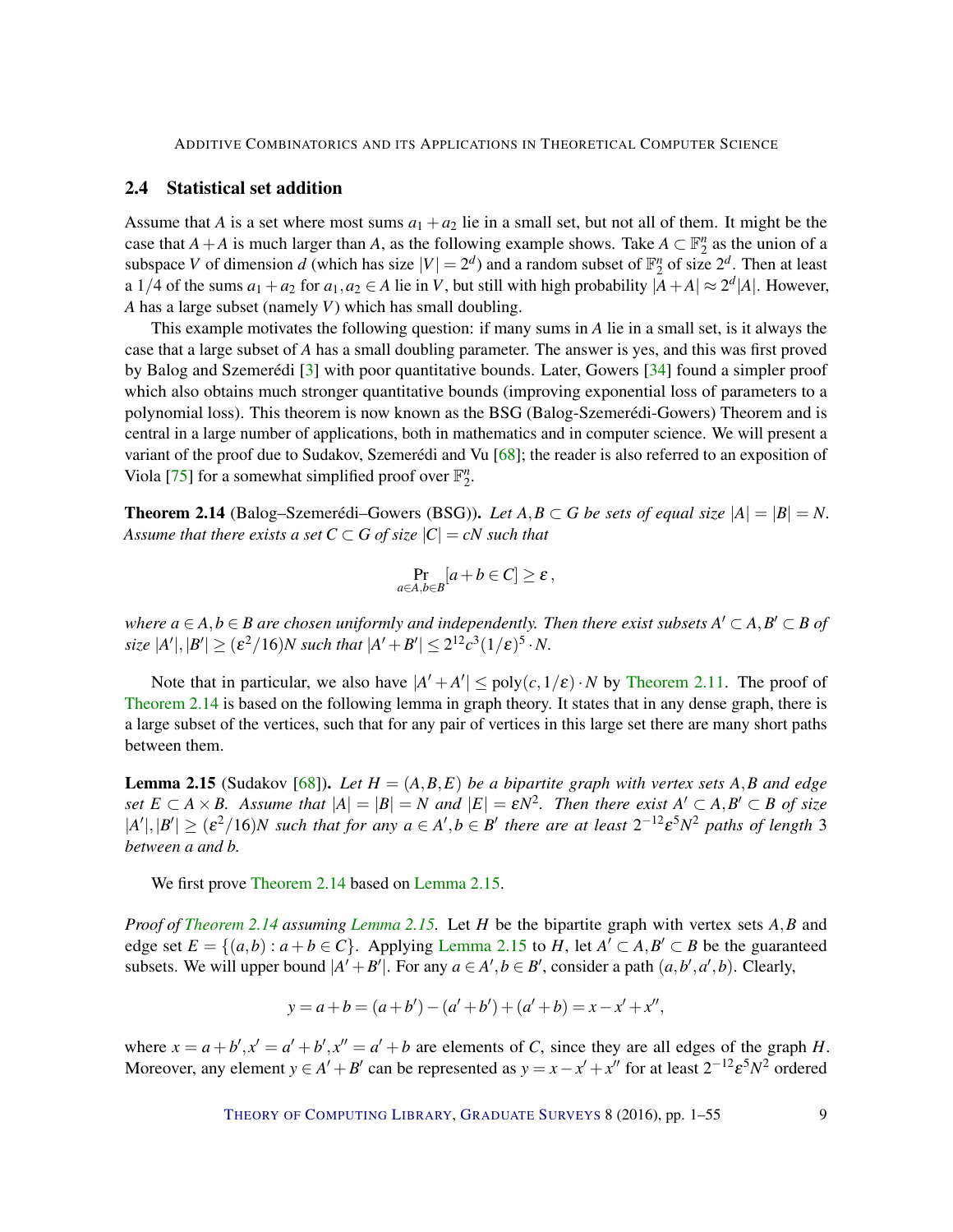triples  $(x, x', x'')$  with  $x, x', x'' \in C$ . On the other hand, *C* has cardinality *cN* and hence there at  $c^3 N^3$  such triples in total. Hence,

$$
|A' + B'| \le \frac{c^3 N^3}{2^{-12} \varepsilon^5 N^2} = 2^{12} c^3 (1/\varepsilon)^5 N.
$$

We next prove [Lemma](#page-8-1) [2.15.](#page-8-1) The main idea is the following simple but powerful observation called *dependent random choice*. In high level, it says that random neighbors of a random vertex in a graph have many common neighbors. In our context, let  $v \in A$  be a randomly chosen vertex and let *B*<sup>'</sup> be the set of neighbors of  $v$ . The dependent random choice principle implies that most pairs of vertices in  $B'$  have many common neighbors. If we remove atypical vertices in  $B'$ , which belong only to a few such pairs, we get a stronger property: for any  $b \in B'$ , for most  $b' \in B'$  we have that  $b, b'$  have many common neighbors. We then choose *A'* to be the set of nodes with many neighbors in *B'*. Then, for any  $a \in A', b \in B'$  there are many  $b' \in B'$  which are neighbors of *a*, such that  $(b, b')$  have many common neighbors. This implies that there are many paths of length 3 between *a* and *b*.

*Proof of [Lemma](#page-8-1)* [2.15.](#page-8-1) Let  $H = (A, B, E)$  with  $|A| = |B| = N$  and  $|E| = \varepsilon N^2$ . The average degree of a vertex in *H* is  $\epsilon N$ . We first delete all vertices from *B* of degree  $\leq (\epsilon/2)N$ . As we can delete at most  $(\varepsilon/2)N^2$  edges this way, the resulting graph has  $\geq (\varepsilon/2)N^2$  edges. For convenience we keep the same notation. That is, we assume  $H = (A, B, E)$  with  $|A| = N, N/2 \leq |B| \leq N$  and where any vertex in *B* has degree at least  $(\varepsilon/2)N$ .

Let  $v \in A$  be a uniformly chosen vertex, and let  $\Gamma(v) \subset B$  be the set of neighbours of *v*. We prove a few properties of  $\Gamma(v)$ . Let  $X = |\Gamma(v)|$  be a random variable counting the number of neighbors of *v*. Its expected value is

$$
\mathbb{E}[X] = \frac{\sum_{v \in A} |\Gamma(v)|}{|A|} = \frac{|E|}{|A|} \ge (\varepsilon/2)N.
$$

We call a pair of vertices  $b, b' \in B$  *bad* if the number of common neighbors of  $(b, b')$  is less than  $(\varepsilon^3/128)N$ . Let *Y* be a random variable counting the number of bad pairs which belong to Γ(*v*). For any fixed bad pair  $(b, b')$ , the probability that  $b, b' \in \Gamma(v)$  is equal to the probability that *v* is one of the common neighbors of  $b$ ,  $b'$ , hence

$$
\Pr_{v}[b,b'\in\Gamma(v)]\leq \varepsilon^3/128.
$$

Since  $|B| \leq N$  there are at most  $\binom{N}{2}$  $_{2}^{N}$ ) pairs in total, and in particular bad pairs. Thus, by linearity of expectation,

$$
\mathbb{E}[Y] \leq (\varepsilon^3/128) \cdot {N \choose 2} \leq (\varepsilon^3/256)N^2.
$$

Let  $\tilde{B} \subset \Gamma(v)$  be the set of vertices  $b \in \Gamma(v)$  which form a bad pair with at least  $(\varepsilon^2/32)N$  other elements  $b' \in \Gamma(v)$ . Let  $Z = |\tilde{B}|$  be a random variable counting the number of such vertices. Then

$$
Z\cdot(\varepsilon^2/32)N\leq 2Y\,,
$$

where the factor 2 is due to the fact that a bad pair  $(b, b')$  can be counted twice. Hence

$$
\mathbb{E}[Z] \le (64/\varepsilon^2 N) \cdot \mathbb{E}[Y] \le (\varepsilon/4)N.
$$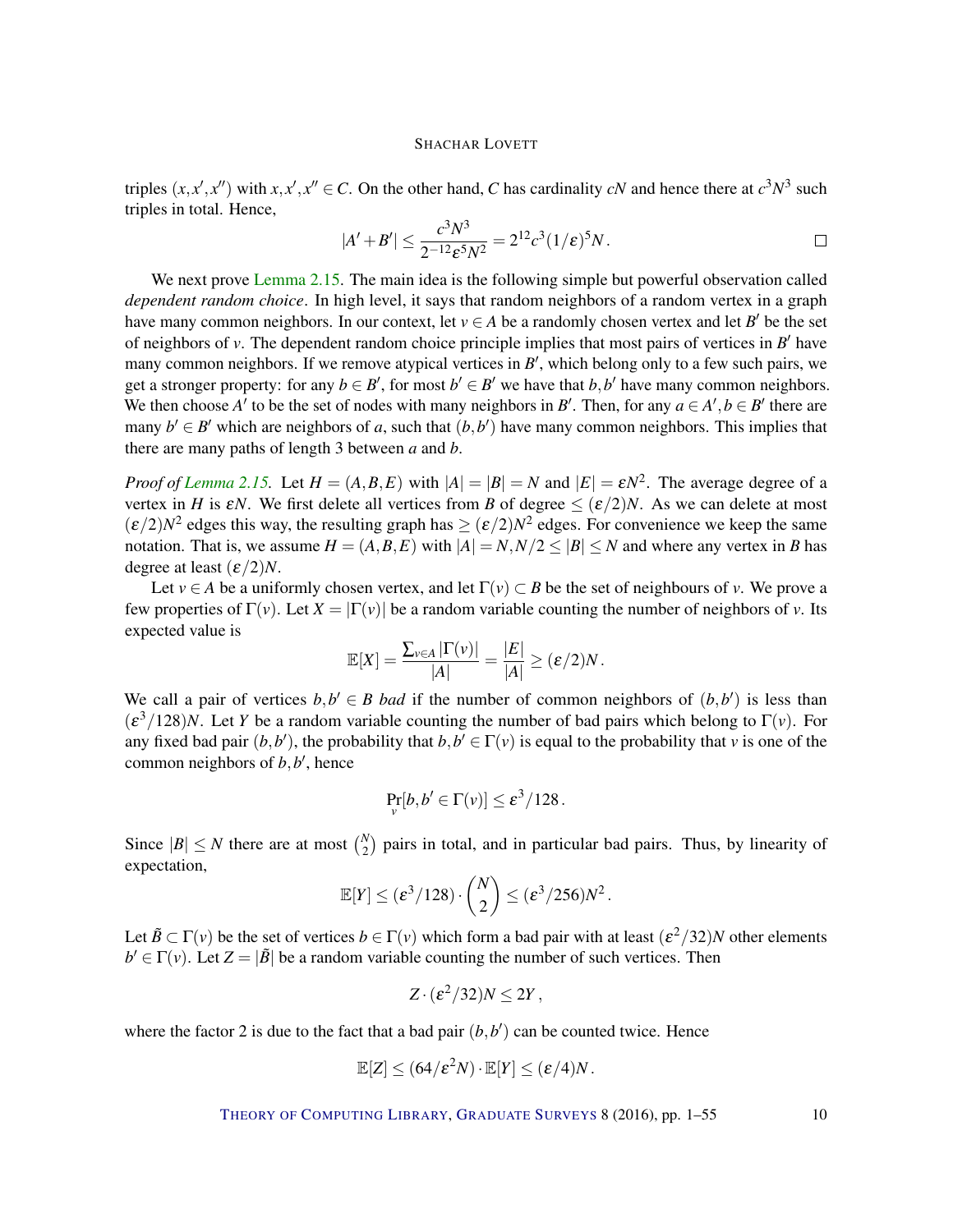<span id="page-10-0"></span>We set  $B' = \Gamma(\nu) \setminus \tilde{B}$ . By linearity of expectation,

$$
\mathbb{E}[|B'|] = \mathbb{E}[X] - \mathbb{E}[Z] \ge (\varepsilon/4)N.
$$

Hence, there is a choice for  $v \in A$  such that  $|B'| \ge (\varepsilon/4)N$ ; and for any  $b \in B'$  there are at most  $(\varepsilon^2/32)N$ elements  $b' \in B'$  such that  $(b, b')$  is a bad pair. Fix such B'.

Next, we define  $A' = \{a \in A : |\Gamma(a) \cap B'| \geq (\varepsilon^2/16)N\}$ . We first show that  $A'$  is not too small. The number of edges between  $A$  and  $B'$  is

$$
|E(A,B')| \leq |A'| \cdot |B'| + (\varepsilon^2/16)N \cdot |A \setminus A'| \leq N|A'| + (\varepsilon^2/16)N^2.
$$

On the other hand, any element *b*  $\in$  *B* has degree at least  $(\varepsilon/2)N$ , hence

$$
|E(A,B')| \geq (\varepsilon/2)N \cdot |B'| \geq (\varepsilon^2/8)N^2.
$$

Combining the two estimates, we obtain that

$$
|A'| \geq (\varepsilon^2/16)N^2.
$$

Finally, we show that for any  $a \in A', b \in B'$  there are many paths of length 3 connecting *a* and *b*. Indeed, there are at least  $(\varepsilon^2/16)N$  neighbors *b*' of *a* in *B*'. Out of which, at most  $(\varepsilon^2/32)N$  form a bad pair with *b*. Thus, there are  $(\varepsilon^2/32)N$  choices for  $b' \in \Gamma(a) \cap B'$  such that  $(b, b')$  is not a bad pair. That is, there are at least  $(\varepsilon^3/128)N$  common neighbors *a'* of *b*,*b'*. These define a path of length 3 between *a* and b, namely  $(a, b', a', b)$ . The number of these paths is hence at least

$$
(\varepsilon^2/32)N \cdot (\varepsilon^3/128)N = 2^{-12}\varepsilon^5 N.
$$

#### 2.5 Linearity testing

The first application of additive combinatorics that we will see will be in property testing. Property testing asks whether specific properties of large objects can be efficiently detected by algorithms, which only access a small part of these objects. It was initiated by the work of Blum, Luby, and Rubinfeld [\[15\]](#page-49-1) who observed that given a function  $f : \mathbb{F}_2^n \to \mathbb{F}_2$ , it is possible to inquire the value of *f* on a few random points, and accordingly probabilistically distinguish between the case that *f* is a linear function and the case that *f* has to be modified on at least a noticeable fraction of points to become a linear function. This test is now known as the BLR (Blum-Luby-Rubinfeld) test, and we will discuss it shortly.

Inspired by this observation, Rubinfeld and Sudan [\[57\]](#page-52-7) defined the concept of property testing which is now a major area of research in theoretical computer science. Roughly speaking, to test a function for a property means to examine the value of the function on a few random points, and accordingly (probabilistically) distinguish between the case that the function has the property, and the case that the function needs to be significantly changed to have the property.

The original analysis of the BLR linearity test was combinatorial and did not give optimal bounds. We will present a tighter analysis by [\[9\]](#page-49-2) based on Fourier analysis. We will first introduce some basic concepts in Fourier analysis, and then describe the BLR test and its analysis. We will then discuss an extension to linear maps  $f : \mathbb{F}_2^n \to \mathbb{F}_2^m$  for  $m > 1$ , developed by Samorodnitsky [\[61\]](#page-52-0), whose analysis relies on additive combinatorics.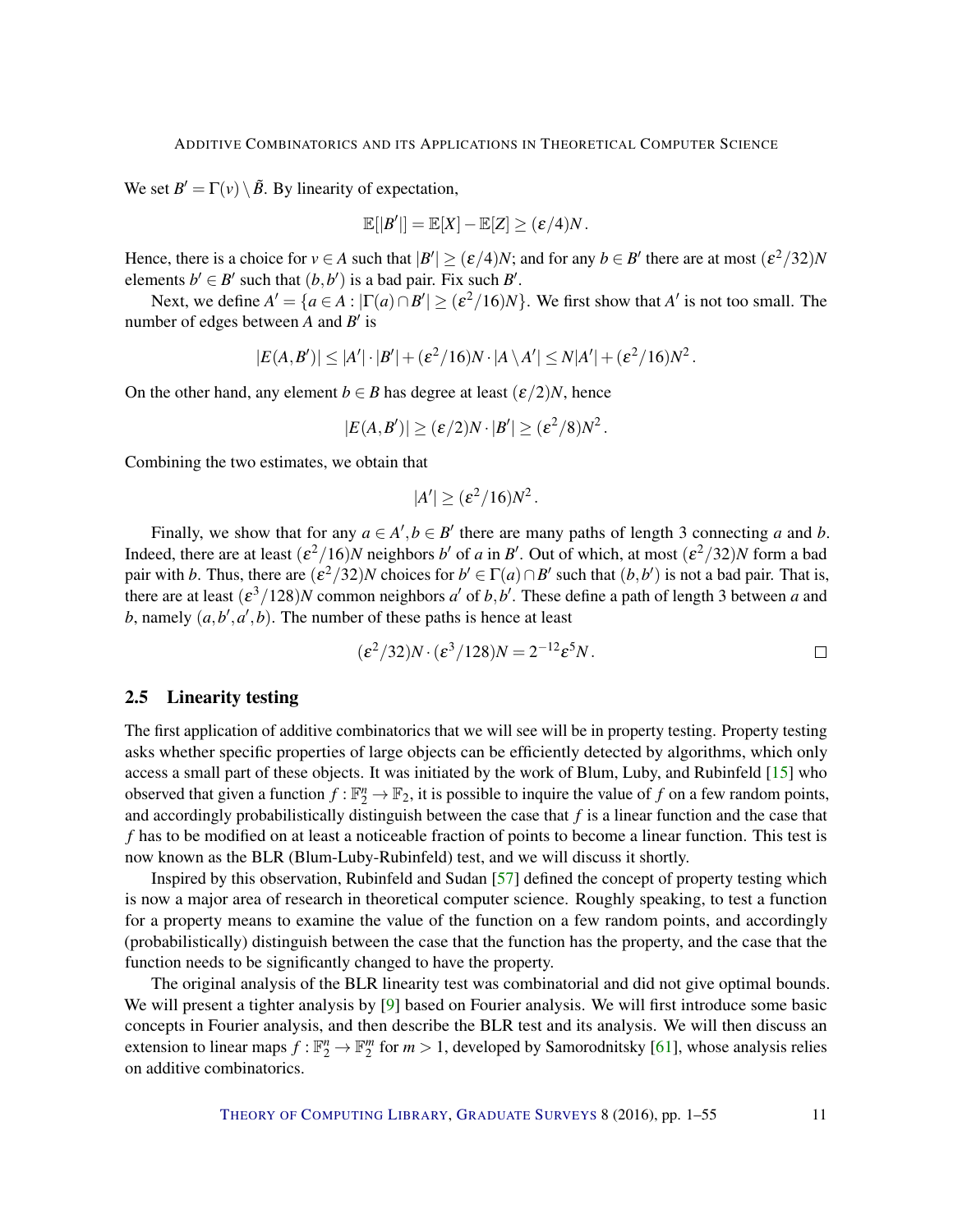#### 2.5.1 Fourier analysis

Fourier analysis is a very useful framework to study additive properties of functions. Let *G* be a finite Abelian group. A character  $\chi : G \to \mathbb{C}^*$  is a map which satisfies

$$
\chi(g_1g_2)=\chi(g_1)\chi(g_2), \qquad \forall g_1,g_2\in G.
$$

For example, if  $G = \mathbb{Z}_2^n$  then its characters are

$$
\chi_{\alpha}(x)=(-1)^{\alpha_1x_1+\cdots+\alpha_nx_n}, \qquad \alpha=(\alpha_1,\ldots,\alpha_n)\in\mathbb{Z}_2^n
$$

.

More generally, any finite Abelian group is isomorphic to  $\mathbb{Z}_{m_1} \times \cdots \times \mathbb{Z}_{m_n}$  for some  $m_1, \ldots, m_n \geq 2$ . Its characters are given by

$$
\chi_{\alpha}(x)=\prod_{i=1}^n\omega_{m_i}^{\alpha_ix_i},\qquad \alpha=(\alpha_1,\ldots,\alpha_n)\in\mathbb{Z}_{m_1}\times\cdots\times\mathbb{Z}_{m_n},
$$

where  $\omega_m = \exp(2\pi i/m)$  is a primitive *m*-th root of unity. If  $\chi_1, \chi_2 : G \to \mathbb{C}^*$  are characters, then their product χ1χ<sup>2</sup> is also a character. Hence, the set of characters of *G* forms a group called the *dual group* of *G*, and is denoted by  $\widehat{G}$ . In the case of finite Abelian groups,  $\widehat{G}$  is isomorphic to *G*. We will thus identify them, and consider the characters of *G* as  $\{\chi_{\alpha} : \alpha \in G\}.$ 

There is a natural inner product defined on functions  $f, g : G \to \mathbb{C}$ , given by

$$
\langle f, g \rangle = \frac{1}{|G|} \sum_{x \in G} f(x) \overline{g(x)}.
$$

The characters forms an orthonormal basis for functions  $G \to \mathbb{C}$ . That is, for any  $\alpha, \beta \in G$ ,

$$
\langle \chi_{\alpha}, \chi_{\beta} \rangle = \begin{cases} 1 & \text{if } \alpha = \beta, \\ 0 & \text{if } \alpha \neq \beta. \end{cases}
$$

In particular, note that as  $\chi_0 \equiv 1$  we obtain that  $\sum_{x \in G} \chi_\alpha(x) = 0$  for all  $\alpha \neq 0$ .

Any function  $F : G \to \mathbb{C}$  can be decomposed as a (unique) linear combination of the characters. This is called the *Fourier expansion* of *F*,

$$
F(x) = \sum_{\alpha \in G} \widehat{F}(\alpha) \chi_{\alpha}(x).
$$

The *Fourier coefficients* of *F* are given by

$$
\widehat{F}(\alpha) = \langle F, \chi_{\alpha} \rangle = \frac{1}{|G|} \sum_{x \in G} F(x) \overline{\chi_{\alpha}(x)}.
$$

The orthogonality of the characters implies also the following identity, known as *Parseval's identity*,

$$
\frac{1}{|G|}\sum_{x\in G}|F(x)|^2=\sum_{\alpha\in G}|\widehat{F}(\alpha)|^2.
$$

An especially useful case is when  $F: G \to \{-1,1\}$ , as then we have  $\sum |\widehat{F}(\alpha)|^2 = 1$ .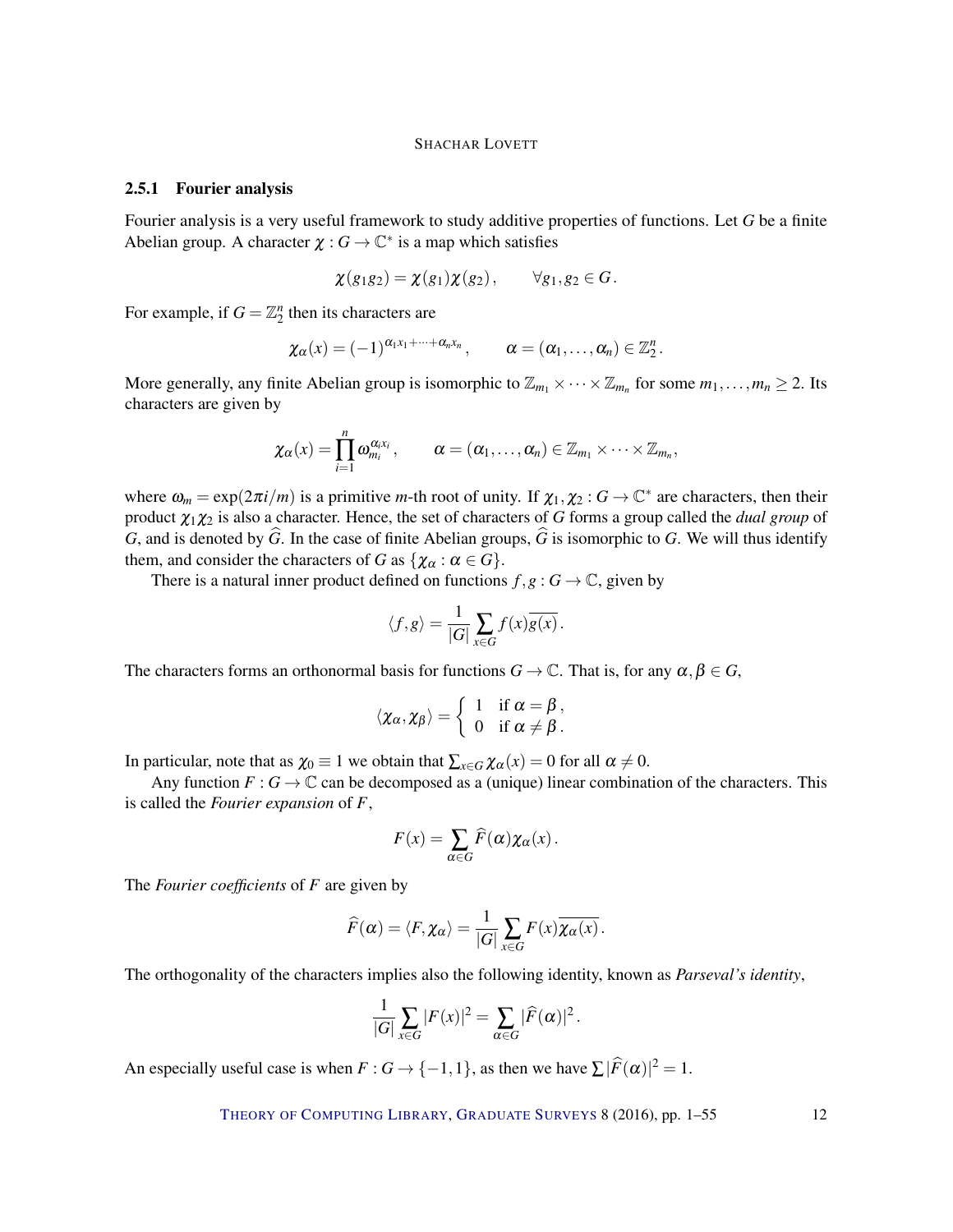#### <span id="page-12-1"></span><span id="page-12-0"></span>2.5.2 Testing linear functions

We now discuss the BLR linearity test. We focus on Boolean functions  $f : \mathbb{F}_2^n \to \mathbb{F}_2$ , and note that the analysis can be extended to functions  $f : \mathbb{F}_p^n \to \mathbb{F}_p$ . A function  $f : \mathbb{F}_2^n \to \mathbb{F}_2$  is linear if  $f(x) = \sum a_i x_i$  for some  $a_i \in \mathbb{F}_2$ . The BLR test attempts to find whether an unknown Boolean function is a linear function or far from linear, while making only a few (probabilistic) queries to the function.

The BLR test applied to a unknown Boolean function  $f : \mathbb{F}_2^n \to \mathbb{F}_2$  is as follows. Choose randomly and uniformly  $x, y \in \mathbb{F}_2^n$ , query the values of  $f(x), f(y), f(x+y)$ , accept f if  $f(x+y) = f(x) + f(y)$  and reject *f* if  $f(x+y) \neq f(x) + f(y)$ . Clearly, if *f* is a linear function then this probabilistic test always accepts *f* . What may be more surprising is that if *f* is far from all linear functions, in the sense that many values of *f* needs to be changed to make *f* a linear function, then the BLR test rejects *f* with a noticeable probability. Impressively, this is achieved while making only three queries to *f* .

First, we give some basic definitions. The distance between functions  $f, g : \mathbb{F}_2^n \to \mathbb{F}_2$  is the fraction of elements in which they differ,

$$
dist(f,g) = \frac{1}{2^n} \left| \left\{ x \in \mathbb{F}_2^n : f(x) \neq g(x) \right\} \right|.
$$

Let Linear<sub>n</sub> =  $\{x \to \sum a_i x_i : a \in \mathbb{F}_2^n\}$  be the set of all linear functions  $\mathbb{F}_2^n \to \mathbb{F}_2$ . The distance of *f* from linear functions is the minimal fraction of points in *f* which needs to be changed to get some linear function,

$$
dist(f, Linear_n) = \min_{\ell \in Linear_n} dist(f, \ell).
$$

The following theorem analyzes the BLR test. We follow the analysis of [\[9\]](#page-49-2).

**Theorem 2.16** (BLR test analysis). Let  $f : \mathbb{F}_2^n \to \mathbb{F}_2$ . If  $f$  is linear then the BLR test always accepts  $f$ . If  $dist(f, Linear<sub>n</sub>) \geq \varepsilon$  *then the BLR test rejects f with probability at least*  $\varepsilon$ *.* 

*Proof.* Let  $f : \mathbb{F}_2^n \to \mathbb{F}_2$ . If is obvious that if *f* is linear then the BLR test always accepts *f*. We will show that if  $dist(f, Linear_n) = \varepsilon$  then the test rejects *f* with noticeable probability. Let  $F(x) = (-1)^{f(x)}$ . The Fourier coefficients of *F* measure the distance of *f* from all linear functions. Specifically, let  $\alpha \in \mathbb{F}_2^n$  and let  $\ell(x) = \langle \alpha, x \rangle$  be a linear function. Then

$$
\widehat{F}(\alpha) = 2^{-n} \sum_{x \in \mathbb{F}_2^n} (-1)^{f(x) + \ell(x)}
$$
  
=  $2^{-n} (|\{x : f(x) = \ell(x)\}| - |\{x : f(x) \neq \ell(x)\}|)$   
=  $1 - 2^{-n} \cdot 2 |\{x : f(x) \neq \ell(x)\}| = 1 - 2 \cdot dist(f, \ell).$ 

In particular, if dist( $f, \ell$ )  $\geq \varepsilon$  then  $\widehat{F}(\alpha) \leq 1-2\varepsilon$ . We next use Fourier analysis to analyze the acceptance probability of the BLR test. Recall, the test accepts *f* if  $f(x+y) = f(x) + f(y)$  where  $x, y \in \mathbb{F}_2^n$  are uniformly chosen. Now,

$$
\mathbb{E}_{x,y \in \mathbb{F}_2^n}[F(x+y)F(x)F(y)] = \Pr[f(x+y) = f(x) + f(y)] - \Pr[f(x+y) \neq f(x) + f(y)]
$$
  
= 2 \cdot \Pr[BLR test accepts f] - 1.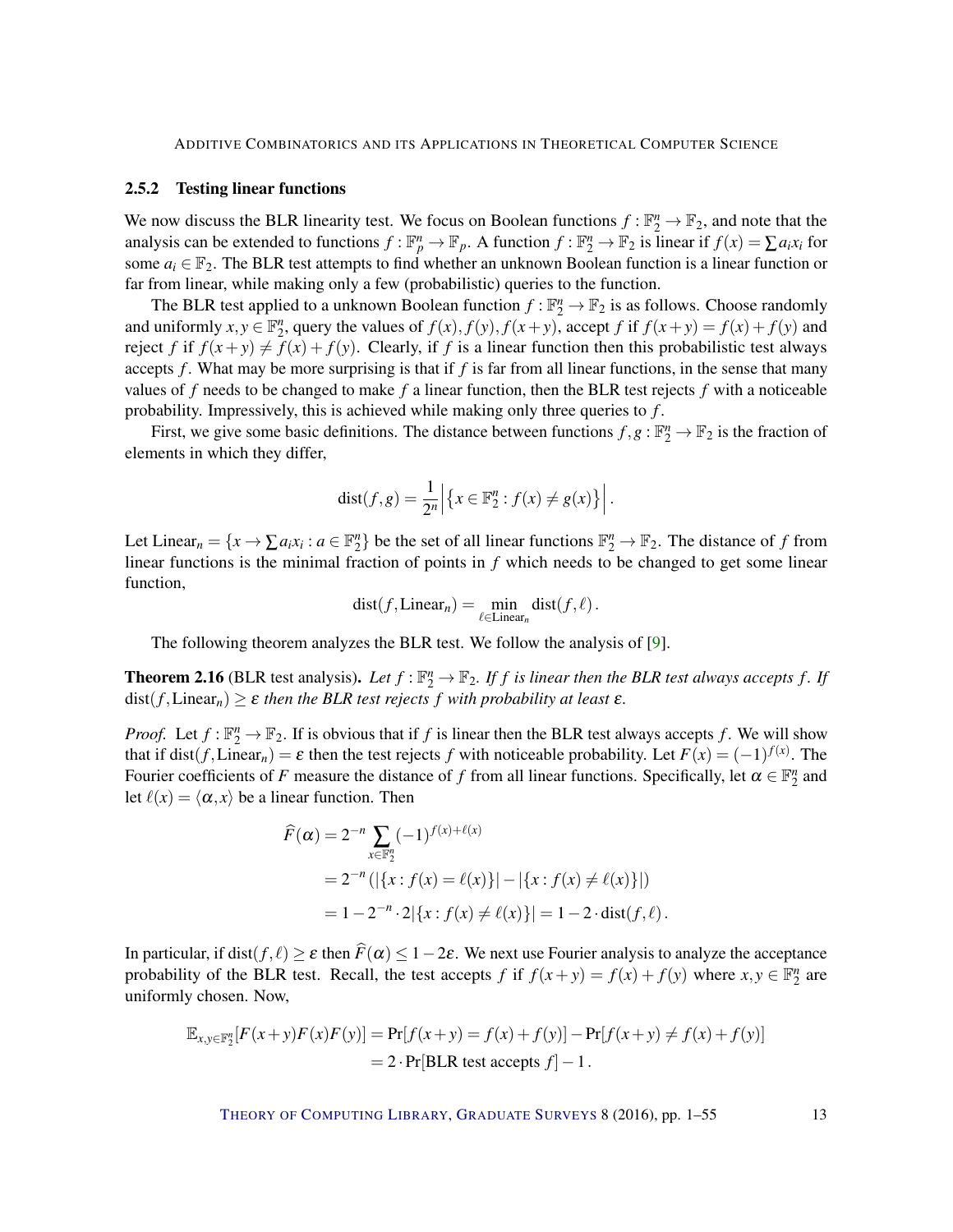<span id="page-13-0"></span>Taking the Fourier expansion of *F*, we get

$$
\mathbb{E}[F(x+y)F(x)F(y)] = \mathbb{E}_{x,y \in \mathbb{F}_2^n} \left[ \sum_{\alpha \in \mathbb{F}_2^n} \widehat{F}(\alpha) \chi_{\alpha}(x) \cdot \sum_{\beta \in \mathbb{F}_2^n} \widehat{F}(\beta) \chi_{\beta}(x) \cdot \sum_{\gamma \in \mathbb{F}_2^n} \widehat{F}(\gamma) \chi_{\gamma}(x+y) \right]
$$
  
\n
$$
= \sum_{\alpha,\beta,\gamma \in \mathbb{F}_2^n} \widehat{F}(\alpha) \widehat{F}(\beta) \widehat{F}(\gamma) \cdot \mathbb{E}_{x,y} \left[ \chi_{\alpha}(x) \chi_{\beta}(y) \chi_{\gamma}(x+y) \right]
$$
  
\n
$$
= \sum_{\alpha,\beta,\gamma \in \mathbb{F}_2^n} \widehat{F}(\alpha) \widehat{F}(\beta) \widehat{F}(\gamma) \cdot \mathbb{E}_x \left[ \chi_{\alpha+\gamma}(x) \right] \cdot \mathbb{E}_y \left[ \chi_{\beta+\gamma}(y) \right]
$$
  
\n
$$
= \sum_{\alpha \in \mathbb{F}_2^n} \widehat{F}(\alpha)^3,
$$

where the last equality follows because  $\mathbb{E}_{x \in \mathbb{F}_2^n}[\chi_\alpha(x)] = 1$  if  $\alpha = 0$ , and is zero otherwise. Thus, we can express the acceptance probability of the BLR test as

$$
Pr[BLR \text{ test accepts } f] = \frac{1}{2} \left( 1 + \sum_{\alpha} \widehat{F}(\alpha)^3 \right).
$$

We next bound the sum  $\sum \widehat{F}(\alpha)^3$ . Since we assume dist(*f*, Linear<sub>n</sub>) =  $\varepsilon$  we have that  $\widehat{F}(\alpha) \le 1-2\varepsilon$  for all  $\alpha \in G$ . Also, by Parseval's identity,  $\sum \widehat{F}(\alpha)^2 = 1$ . Hence

$$
\sum_{\alpha} \widehat{F}(\alpha)^3 \le (1 - 2\varepsilon) \sum_{\alpha} \widehat{F}(\alpha)^2 = 1 - 2\varepsilon,
$$

and

$$
Pr[BLR \text{ test accepts } f] \leq 1 - \varepsilon.
$$

#### 2.5.3 Testing linear maps

Consider now a more general scenario, where we are given a map  $f : \mathbb{F}_2^n \to \mathbb{F}_2^m$  for some  $m \ge 1$ , and we want to test if *f* is a linear map or far from it. Here, we denote by Linear<sub>n,*m*</sub> = { $x \rightarrow Ax : A \in \mathbb{F}_2^{m \times n}$ } the set of linear maps, and the goal is to decide whether *f* is a linear map, or needs to be changed in a noticeable fraction of elements to become linear.

A natural extension of the BLR test seems reasonable: choose  $x, y \in \mathbb{F}_2^n$  uniformly and accept *f* if  $f(x+y) = f(x) + f(y)$ . This test still always accepts linear maps. However, it is less clear how to analyze its behaviour on maps which are far from linear. The previous approach using Fourier analysis does not seem to generalize. A general technique, introduced by Alon et al. [\[2\]](#page-48-2) and expanded by Kaufman and Sudan [\[43\]](#page-51-4) can handle the case of high acceptance probabilities. Samorodnitsky [\[61\]](#page-52-0) extended the analysis to low acceptance probabilities as well. We present his result, as its proof relies on additive combinatorics. For a survey on this result see also [\[75\]](#page-53-2).

As we focus on the regime of low acceptance probabilities, it is more convenient to measure the *agreement* of functions, defined as

$$
agree(f, g) = 1 - dist(f, g) = 2^{-n} |\{x \in \mathbb{F}_2^n : f(x) = g(x)\}|.
$$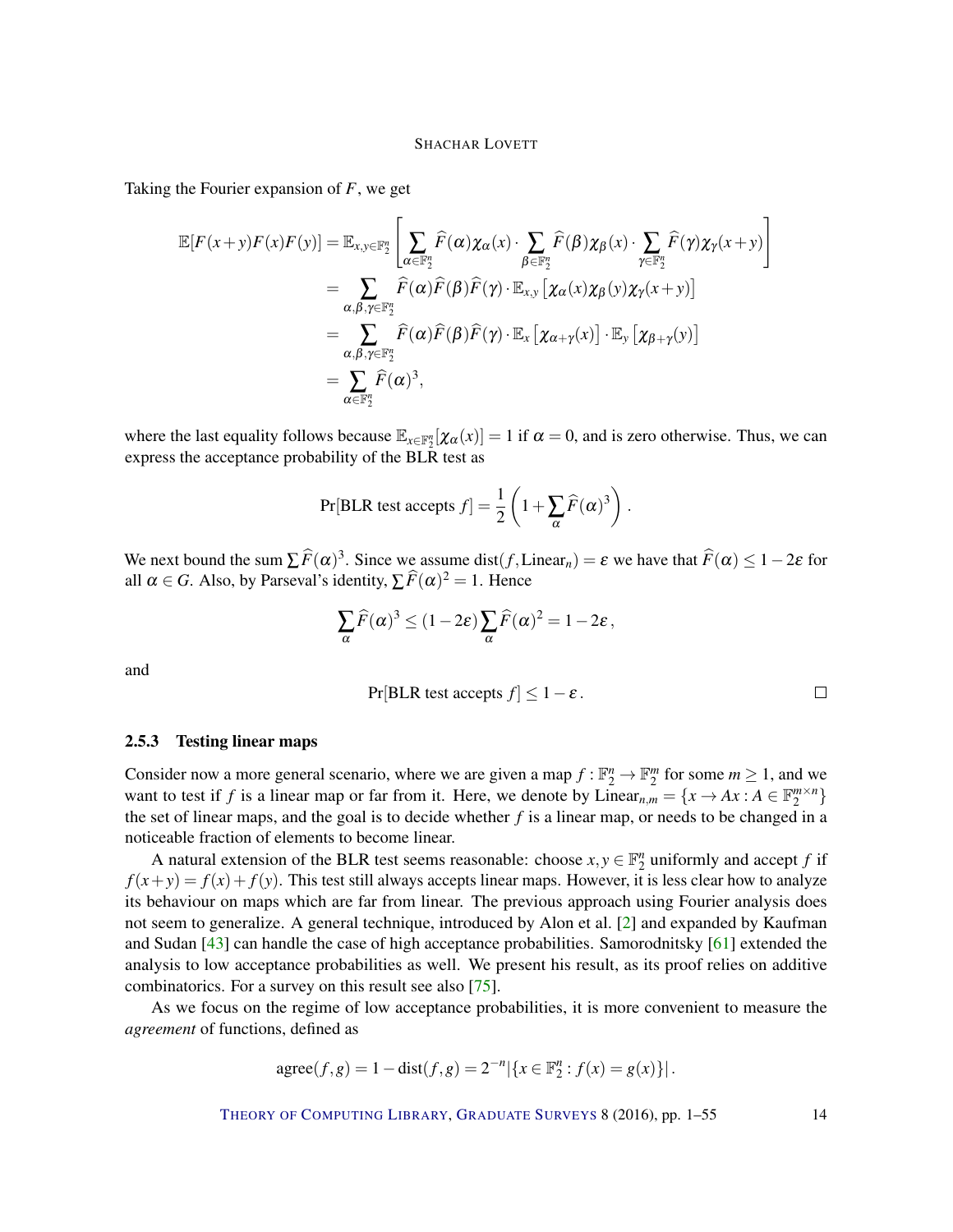<span id="page-14-1"></span>The agreement of *f* with linear maps then equals

$$
agree(f, Linear_{n,m}) = \max_{\ell \in Linear_{n,m}} agree(f, \ell).
$$

The theorem below, due to Samorodnitsky [\[61\]](#page-52-0), shows that the BLR test can distinguish maps which have some noticeable agreement with linear maps, from maps which have no agreement with linear maps.

<span id="page-14-0"></span>**Theorem 2.17** (Samorodnitsky). Let  $f : \mathbb{F}_2^n \to \mathbb{F}_2^m$  be a map, and consider the following test: choose  $f(x,y) \in \mathbb{F}_2^n$  independently and uniformly, query the values of  $f(x)$ ,  $f(y)$ ,  $f(x+y)$ , and accept f if

$$
f(x+y) = f(x) + f(y).
$$

*If the test accepts f* with probability at least  $\delta > 0$ , then the agreement of *f* with linear functions is at  $least \ \varepsilon(\delta) \geq \exp(-(1/\delta)^{O(1)})$ .

The quantitative bounds in [Theorem](#page-14-0) [2.17](#page-14-0) are not sharp. A result of Sanders [\[65\]](#page-52-1) improves the bound to  $\varepsilon(\delta) \geq \exp(-\log(1/\delta)^{O(1)}),$  e.g., a quasi-polynomial dependence between the acceptance probability and agreement with linear functions. A polynomial dependence is conjectured, and is equivalent to an important conjecture we will discuss soon, the Polynomial Freiman–Ruzsa conjecture.

*Proof.* Assume that the test accepts *f* with probability at least  $\delta$ . Let  $A = \{(x, f(x)) : x \in \mathbb{F}_2^n\} \subset \mathbb{F}_2^{n+m}$  be the *graph* of *f*. Note that  $|A| = 2^n$ . Then, we know that

$$
\Pr_{a,b\in A}[a+b\in A] = \Pr_{x,y\in \mathbb{F}_2^n}[(x+y, f(x)+f(y))\in A] = \Pr_{x,y\in \mathbb{F}_2^n}[f(x+y) = f(x)+f(y)] \ge \delta.
$$

Applying the Balog-Szemerédi-Gowers theorem [\(Theorem](#page-8-0) [2.14\)](#page-8-0), we obtain a subset  $A' \subset A$  of size  $|A'| \geq \delta^{O(1)} \cdot 2^n$  such that  $|A' + A'| \leq (1/\delta)^{O(1)} |A'|$ . Applying Ruzsa span theorem [\(Theorem](#page-5-0) [2.7\)](#page-5-0), we find that there exists a subspace  $V \subset \mathbb{F}_2^{n+m}$  which contains *A'* such that  $|V| \le q|A'|$  where  $q = \exp((1/\delta)^{O(1)})$ . We will use the subspace *V* to extract a linear map  $\ell : \mathbb{F}_2^n \to \mathbb{F}_2^m$  such that agree $(f, \ell) \geq \delta^{O(1)}/q$ .

Let  $U = \{x \in \mathbb{F}_2^n : \exists y \in \mathbb{F}_2^m, (x, y) \in V\}$  be the projection of *V* to its first *n* coordinates. Note that *U* is a subspace of  $\mathbb{F}_2^n$  and that  $|U| \geq |A'|$ , since  $(x, f(x)) \in V$  for all x such that  $(x, f(x)) \in A'$ . Let  $x_1, \ldots, x_k \in \mathbb{F}_2^n$ be a basis of  $\overline{U}$  for  $k = \dim(U) \le n$ , and choose  $y_1, \ldots, y_k \in \mathbb{F}_2^m$  such that  $(x_i, y_i) \in V$ . Let  $\ell_1 : \mathbb{F}_2^n \to \mathbb{F}_2^m$ be a linear map such that  $\ell_1(x_i) = y_i$ . Define the subspace

$$
W = \{(x,\ell_1(x)) : x \in U\} \subset \mathbb{F}_2^{n+m}.
$$

Then  $W \subset V$ ,  $|W| = |U|$ . Moreover, *V* can be decomposed as a disjoint union of cosets of *W*,

$$
V = \bigcup_{v \in V/W} (W + v).
$$

As  $A' \subset V$ , there must exist  $v \in V/W$  such that

$$
A'\cap (W+v)\geq \frac{|W|}{|V|}|A'|\geq |A'|/q\,.
$$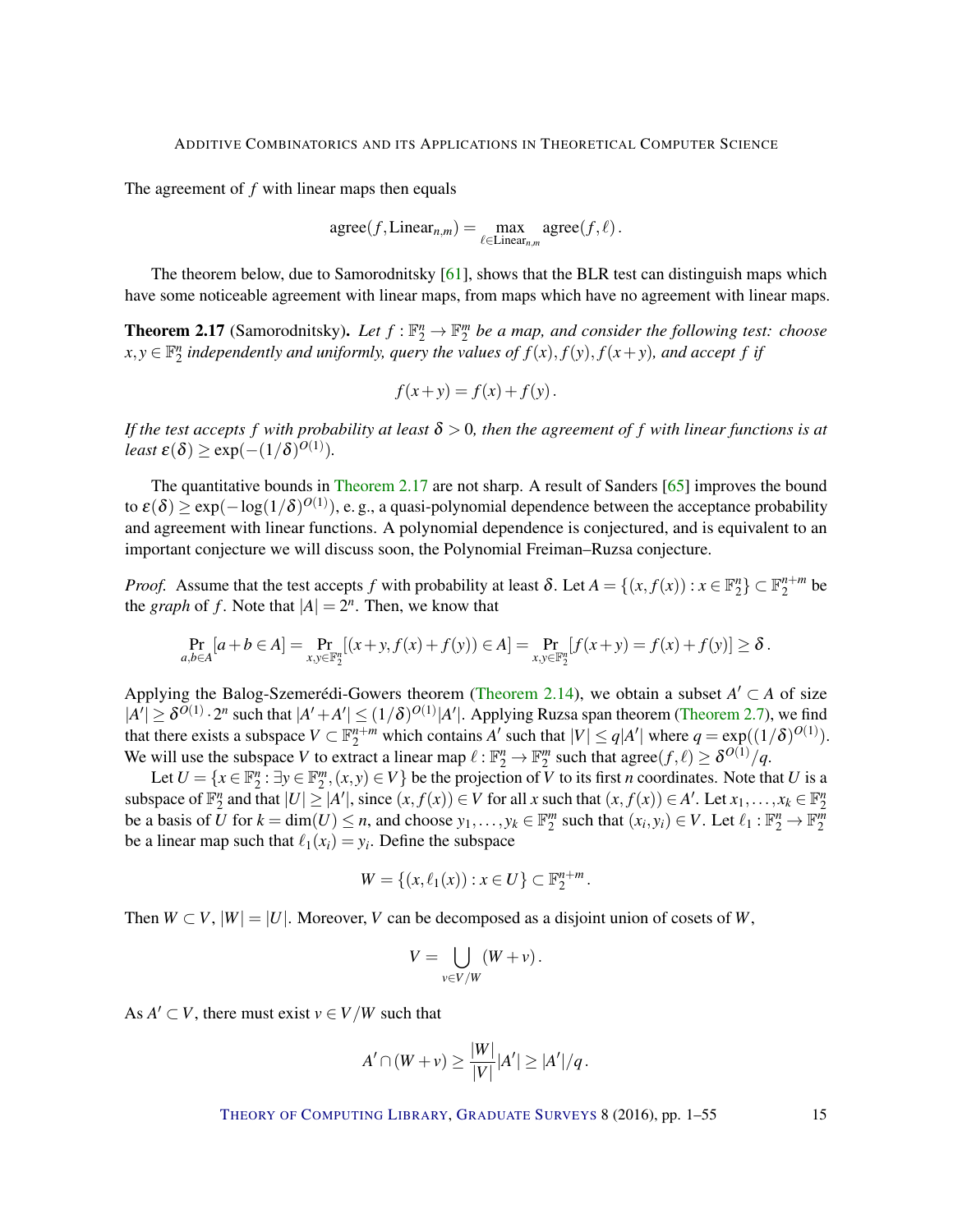<span id="page-15-1"></span>Hence,  $f(x)$  has noticeable agreement with  $\ell_1(x) + v$ , as

$$
|\{x \in \mathbb{F}_2^n : f(x) = \ell_1(x) + v\}| \ge |A' \cap (W + v)| \ge (\delta^{O(1)}/q) \cdot 2^n
$$
.

To obtain a genuinely linear map (instead of an affine map), let  $\ell_2 : \mathbb{F}_2^n \to \mathbb{F}_2$  be a uniformly chosen linear function, and define  $\ell(x) = \ell_1(x) + \ell_2(x)v$ . For any nonzero  $x \in \mathbb{F}_2^n$  such that  $f(x) = \ell_1(x) + v$ , we have that  $\ell_2(x) = 1$  with probability  $1/2$ , in which case  $f(x) = \ell(x)$ . By linearity of expectation,

$$
\mathbb{E}_{\ell_2}[\text{agree}(f,\ell)] \ge (1/2) \Pr_{x \in \mathbb{F}_2^n} [f(x) = \ell_1(x) + \nu] - 2^{-n} \ge \delta^{O(1)}/2q - 2^{-n}.
$$

Hence, there must be a choice of  $\ell_2$  (and hence  $\ell$ ) obtaining the average.

 $\Box$ 

# 2.6 Marton's "Polynomial Freiman–Ruzsa conjecture"

The Polynomial Freiman–Ruzsa conjecture is a conjecture on the structure of sets which have small doubling. Before stating the conjecture formally, it will be instructive to consider a few examples of sets of small doubling. We will focus for now on subsets of  $\mathbb{F}_2^n$ , and later we will comment on what changes in general Abelian groups.

**Example 2.18.** Let  $V \subset \mathbb{F}_2^n$  be a subspace,  $A \subset V$  a set of size  $|A| \geq |V|/K$ . Then  $|A + A| \leq K|A|$ . This example shows us that *A* could be a dense subset of a subspace.

**Example 2.19.** Let  $U, V \subset \mathbb{F}_2^n$  be subspaces with  $U \cap V = \{0\}$ . Let  $v_1, \ldots, v_K$  be linearly independent elements of *V* and consider  $A = U + \{v_1, \ldots, v_K\}$ . Then  $|A + A| \le K|A|$ . However, the span of *A* has size  $\approx 2^K|A|.$ 

The second example shows that we cannot hope for a polynomial dependency between the doubling parameter of a set, and the size of its linear span. However, in this example, a large subset of *A* (namely *U*) does have a small linear span. This motivated the so-called "Polynomial Freiman–Ruzsa conjecture," proposed in the 1980s by Katalin Marton.<sup>1</sup> We write  $\langle A \rangle$  to denote the linear subspace spanned by a set *A*.

<span id="page-15-0"></span>Conjecture 2.20 (Katalin Marton's "Polynomial Freiman–Ruzsa conjecture" in  $\mathbb{F}_2^n$ ). *There exists an absolute constant*  $c > 0$  *such that the following holds. Let*  $A \subset \mathbb{F}_2^n$  *be a set with*  $|A+A| \leq K|A|$ *. Then there exists a subset*  $A' \subset A$  *of size*  $|A'| \geq K^{-c}|A|$  *such that*  $|\langle A' \rangle| \leq |A|$ *.* 

The Polynomial Freiman–Ruzsa conjecture is one of the central conjectures in additive combinatorics, as it speculates tight relations between two different notions of structure: a combinatorial notion, formalized as small doubling, and an algebraic notion, formalized as having a large intersection with a small-dimensional subspace. It turns out that this conjecture is very useful for applications in theoretical computer science. Moreover, it has a large number of equivalent versions. For example, it shows that in [Theorem](#page-14-0) [2.17](#page-14-0) the dependence of  $\varepsilon$  on  $\delta$  can be improved to be polynomial. In fact, such a relation is equivalent to the Polynomial Freiman–Ruzsa conjecture. We give a few equivalent formulations below; for a more complete list see [\[36\]](#page-50-1).

<sup>&</sup>lt;sup>1</sup>Ruzsa credits Marton for the conjecture in [\[59\]](#page-52-2) and in its 1993 DIMACS Tech. Report version, also linked in the bibliography. Marton's motivation came from the "two-help-one problem" in multi-user information theory, cf. [\[46\]](#page-51-5). The term "Polynomial Freiman–Ruzsa conjecture" was coined by Green [\[36,](#page-50-1) p. 2.], cf. [\[37\]](#page-51-6).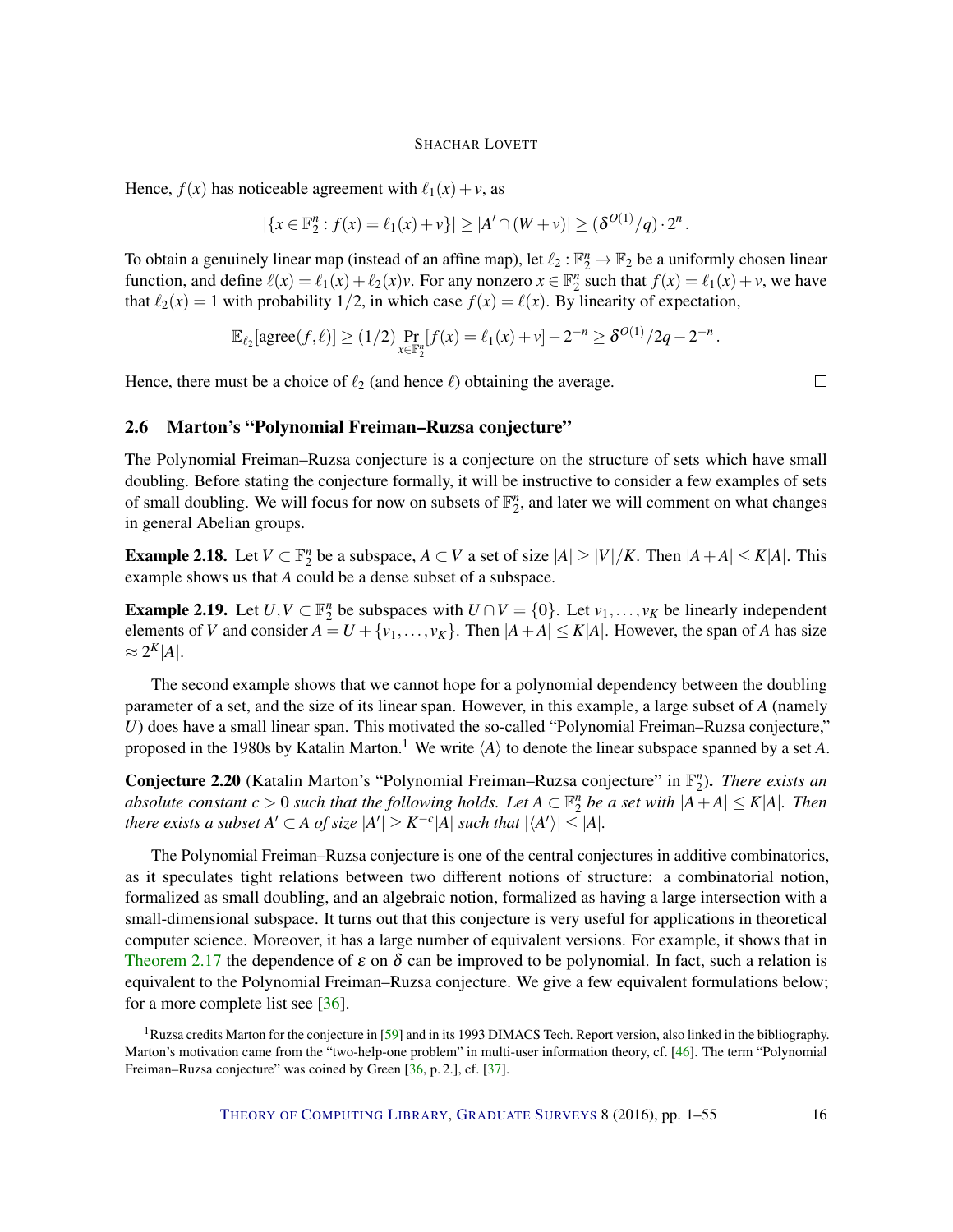<span id="page-16-0"></span>**Lemma 2.21.** *Let*  $c_1, c_2, c_3, c_4, c_5 > 0$  *be absolute constants. The following statements are equivalent:* 

- *(1) If*  $A \subset \mathbb{F}_2^n$  *has*  $|A + A| \le K|A|$  *then there exists a subspace*  $V \subset \mathbb{F}_2^n$  *of size*  $|V| \le |A|$  *such that* | $A ∩ V$ | ≥  $K^{-c_1}$ | $A$ |*.*
- (2) If  $A\subset\mathbb{F}_2^n$  has  $|A+A|\leq K|A|$  then there exists a subspace  $V\subset\mathbb{F}_2^n$  of size  $|V|\leq |A|$  and a set  $X\subset\mathbb{F}_2^n$ *of size*  $|X| \leq K^{c_2}$  *such that*  $A \subset V + X$ .
- (3) If  $A \subset \mathbb{F}_2^n$  has  $A + A \subset A + S$  where  $|S| \leq K$  then there exists a subspace  $V \subset \mathbb{F}_2^n$  of size  $|V| \leq |A|$ *and a set*  $X \subset \mathbb{F}_2^n$  *of size*  $|X| \leq K^{c_3}$  *such that*  $A \subset V + X$ .
- (4) If  $f: \mathbb{F}_2^n \to \mathbb{F}_2^m$  has the property that  $Pr[f(x+y) = f(x) + f(y)] \ge 1/K$  then the agreement of  $f$ *with linear maps is at least K*−*c*<sup>4</sup> *(e. g., a polynomial bound in [Theorem](#page-14-0) [2.17\)](#page-14-0).*
- (5) If  $f: \mathbb{F}_2^n \to \mathbb{F}_2^m$  has the property that  $f(x+y) + f(x) + f(y) \in X$  for all  $x, y \in \mathbb{F}_2^n$  where  $|X| \leq K$ , *then the agreement of f with linear maps is at least*  $K^{-c}$ <sup>5</sup>.

*Proof.* We sketch the high level ideas of the proof. For details, see [\[36\]](#page-50-1).

(1)⇔(2): Clearly (2) ⇒ (1). For the other direction, let  $B = A \cap V$  such that  $|V| \le |A|, |B| \ge K^{-c_1} |A|$ . Let *X*  $\subset$  *A* be maximal such that *B* + *x* for *x*  $\in$  *X* are all disjoint. Clearly,  $|X| \le |A + A|/|B| \le K^{1+c_1}$ . Also, for any  $a \in A$ ,  $(B+a) \cap (B+X) \neq \emptyset$ . This implies that  $A \subset B+B+X \subset V+X$ .

(2)⇔(3). Clearly (2) ⇒ (3). For the other direction, let *A* be such that  $|A + A| \le K|A|$ . As we saw in the proof of [Theorem](#page-5-0) [2.7,](#page-5-0) there exists a set *B* of size  $|B| \le K^4$  such that  $4A \subset 2A + 2B$ . Applying (3) to the set 2*A*, we obtain that  $2A \subset V + X$  where  $|V| \le K|A|, |X| \le K^{4c_3}$ . The conclusion of (2) follows by partitioning *V* as the union of *K* cosets of a subspace of size at most |*A*|.

(2)  $\Rightarrow$  (4). Let *f* :  $\mathbb{F}_2^n$  →  $\mathbb{F}_2^m$  and define *A* = {(*x*, *f*(*x*)) : *x* ∈  $\mathbb{F}_2^n$ }. The set *A* satisfies that

$$
\Pr_{a,a'\in A}[a+a'\in A]\geq 1/K.
$$

Applying the BSG theorem [\(Theorem](#page-8-0) [2.14\)](#page-8-0), we deduce that there exists a subset  $A' \subset A$  of size  $|A'| \ge$  $K^{-O(1)}|A|$  such that  $|A' + A'| \leq K^{O(1)}|A|$ . Applying (2) to *A*', there exists a subspace  $V \subset \mathbb{F}_2^n$  and a set  $X \subset \mathbb{F}_2^n$  such that  $A' \subset V + X$  where  $|V| \leq |A'|$  and  $|X| \leq K^{O(1)}$ . Following the proof of [Theorem](#page-14-0) [2.17,](#page-14-0) this implies that there exists a linear function  $\ell : \mathbb{F}_2^n \to \mathbb{F}_2^m$  such that  $Pr[f(x) = \ell(x)] \ge K^{-O(1)}$ .

(4)  $\Rightarrow$  (1). Let *A* ⊂  $\mathbb{F}_2^n$  of size  $2^{m-3} \leq |A| \leq 2^{m-2}$ . Apply a random invertible linear transformation  $f: \mathbb{F}_2^n \to \mathbb{F}_2^m$ . The expected number of collisions is at most  $|A|^2 2^{-m} \leq |A|/2$ , hence we can fix such a map with at most  $|A|/2$  collisions. Deleting at most  $|A|/2$  elements, we obtain a subset  $A' \subset A$  for which there are no collisions. That is, we can write  $a \in A'$  as  $a = (x, f(x))$  with  $x \in \mathbb{F}_2^m$ ,  $f(x) \in \mathbb{F}_2^{n-m}$ . Complete f by choosing  $f(x)$  randomly for  $x \notin A'$ . We get that

$$
Pr[f(x) + f(y) = f(z) + f(w) | x + y = z + w] \ge K^{-O(1)}.
$$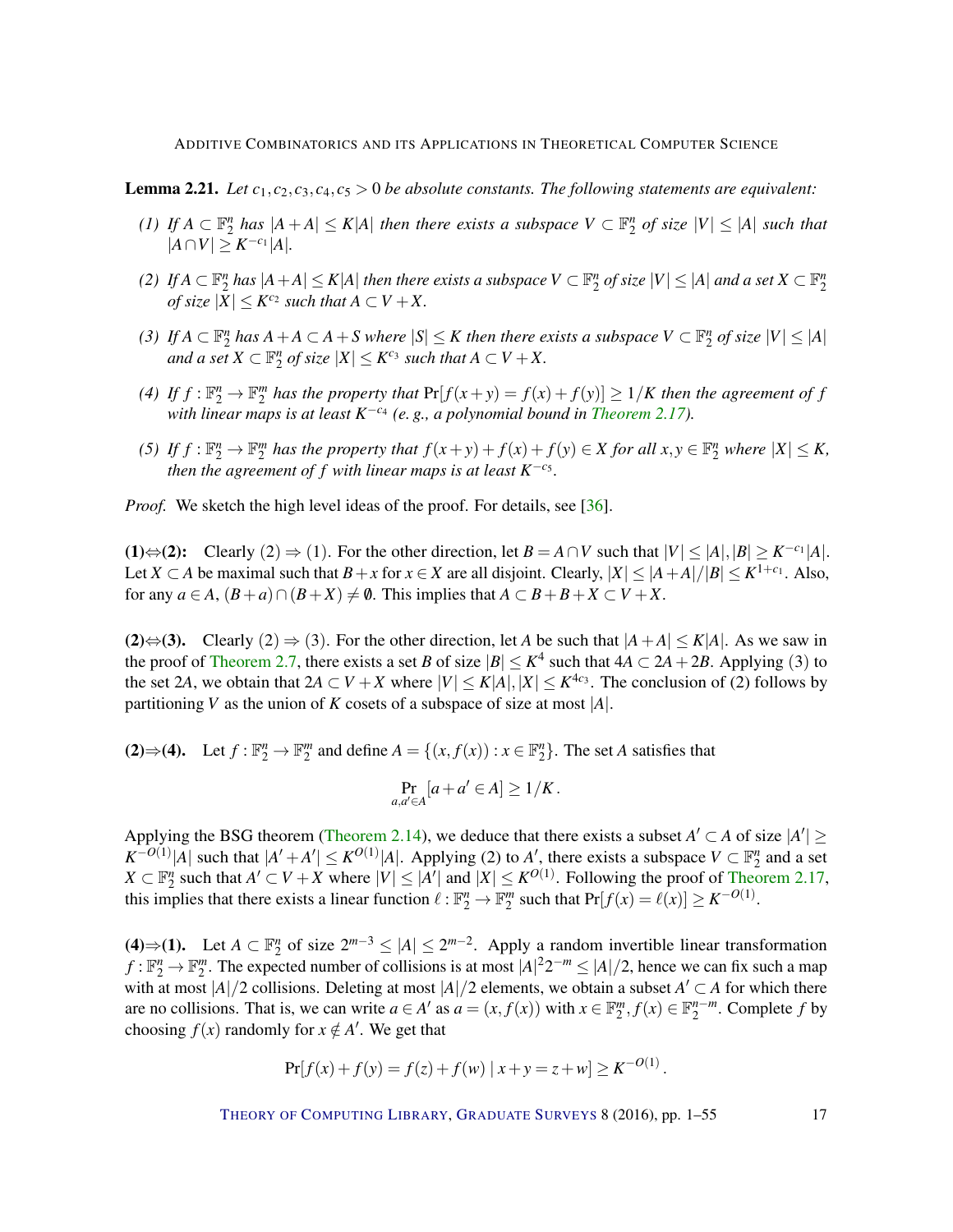<span id="page-17-1"></span>To get the exact condition in (4), we can for example make sure that *x* all belong to an affine subspace (say, first bit is 1), and then fix  $f(x + y)$  to the majority value. Now, we deduce from (4) that *f* has a noticeable agreement with a linear function, which by simple manipulations show that *A* has a noticeable intersection with a subspace.

 $(5)$ ⇔ $(3)$  Analogous.

 $\Box$ 

The best known results, getting close to [Conjecture](#page-15-0) [2.20,](#page-15-0) were achieved by Sanders [\[65\]](#page-52-1). We state below his result for  $\mathbb{F}_2^n$ ; his result applies to general Abelian groups as well (with the exponent 4 replaced by 6). Interested readers may also refer to an exposition [\[49\]](#page-51-0) of the proof over  $\mathbb{F}_2^n$ .

Theorem 2.22 (Sanders's "Quasi-polynomial Freiman–Ruzsa theorem"). *There exists an absolute constant*  $c > 0$  such that the following holds. Let  $A \subset \mathbb{F}_2^n$  be a set with  $|A + A| \leq K|A|$ *. Then there exists a*  $subset A' \subset A$  of  $size |A'| \leq exp(-c \cdot log^4 K)|A|$  *such that*  $|\langle A' \rangle| \leq |A|$ *.* 

We discuss briefly the extensions of [Conjecture](#page-15-0) [2.20](#page-15-0) to general Abelian groups. First, for groups of constant torsion (such as  $\mathbb{F}_p^n$  for constant *p*) the conjecture extends as is, except that *c* is a function of *p*. However, for groups of large torsion (such as  $\mathbb R$ ) there is another example which is worth noting.

**Example 2.23.** Let  $B \subset \mathbb{R}^d$  be a ball of radius *r* and let  $A = B \cap \mathbb{Z}^d$  be the integer points in *B*. If we fix *d* and let *r* be large enough, then  $|A| \approx \text{Vol}(B)$ , the volume of *B*. Similarly,  $|A + A| \approx \text{Vol}(B + B) = 2^d |B|$ . Hence,  $|A+A| \approx 2^d |A|$ .

The ball in the example can be replaced with any (nice enough) convex body. This example tells us that in groups of large torsion there is another example of structured sets with small doubling: integer points in convex bodies. For general Abelian groups, the structure of  $\mathbb{Z}^d$  can be embedded in them via linear maps (that is, maps  $\phi : \mathbb{Z}^d \to G$  for which  $\phi(x+y) = \phi(x) + \phi(y)$ ). This is formulated by the following general version of the Polynomial Freiman–Ruzsa conjecture.

<span id="page-17-0"></span>Conjecture 2.24 (Polynomial Freiman–Ruzsa conjecture in general Abelian groups). *There exists an absolute constant*  $c > 0$  *such that the following holds. Let G be an Abelian group,*  $A \subset G$  *a set with*  $|A+A| \leq K|A|$ *. Then there exist* 

- *1. a subgroup*  $H < G$ ;
- 2. *a convex body*  $B \subset \mathbb{R}^d$  for  $d \leq c \cdot \log K$ , whose integer points are  $B \cap \mathbb{Z}^d$ ;
- 3. *a linear map*  $\phi : \mathbb{Z}^d \to G$ ,

*such that for the set*  $S = H + \phi(B \cap \mathbb{Z}^d)$  *the following holds:* 

$$
|S| \le |A|, \qquad |A \cap S| \ge K^{-c}|A|.
$$

For example, in the special case of  $G = \mathbb{F}_p^n$  (where *p* could be large), [Conjecture](#page-17-0) [2.24](#page-17-0) has the following immediate corollary.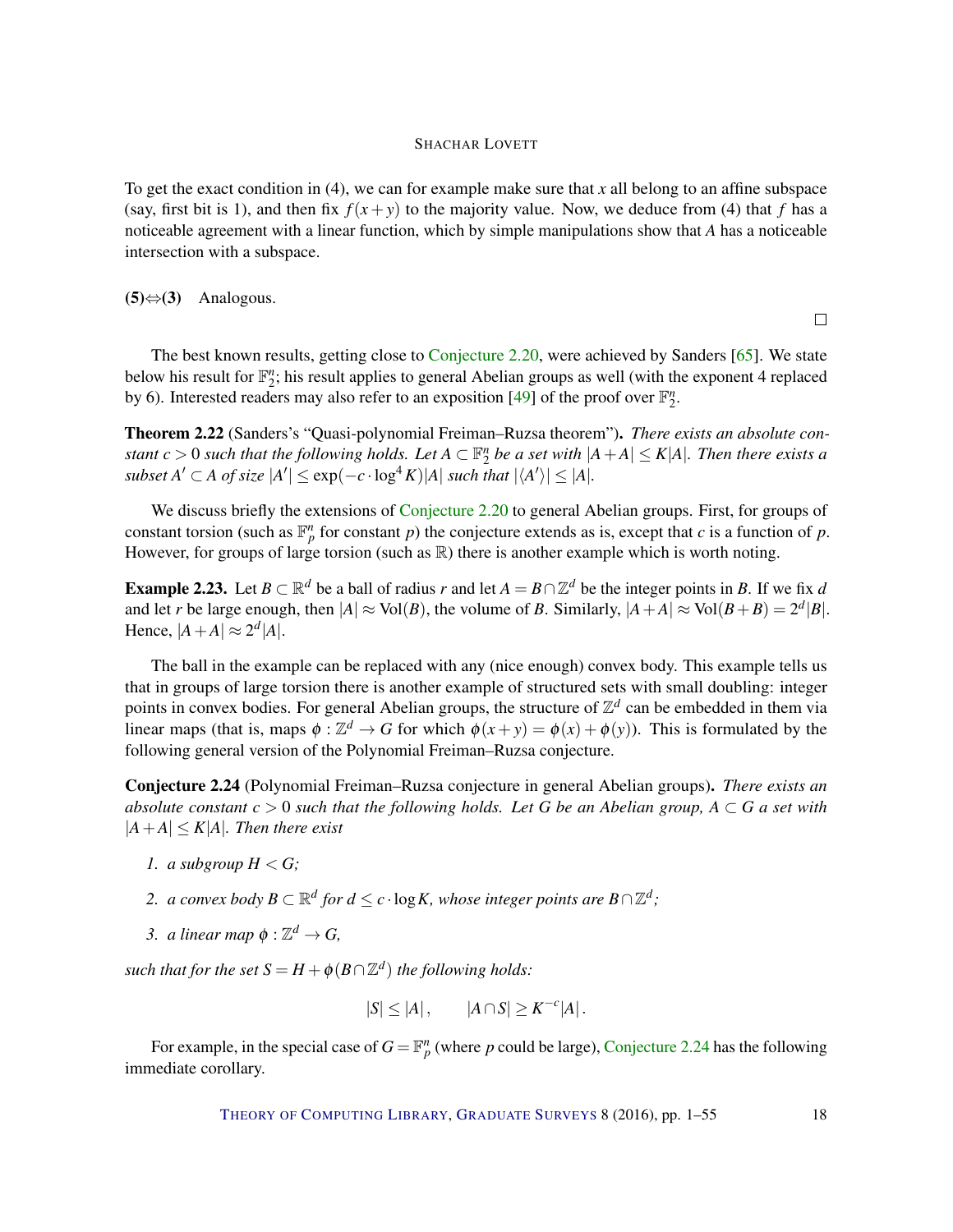<span id="page-18-3"></span>**Corollary 2.25.** Let  $A \subset \mathbb{F}_p^n$  be a set with  $|A + A| \le K|A|$ . Then there exists a subset  $A' \subset A$  of size  $|A'| \geq p^{-O(\log K)}|A|$  *such that*  $|\langle A' \rangle| \leq |A|$ *.* 

*Proof.* Basically, the corollary holds since  $|\phi(B \cap \mathbb{Z}^d)| \leq |\phi(\mathbb{Z}^d)| \leq p^d$ . Formally, choose  $A' = A \cap (H + b)$ for  $b \in \phi(B \cap \mathbb{Z}^d)$  which maximizes  $|A'|$ .  $\Box$ 

Another special case that is interesting is in characteristic zero, such as  $\mathbb{R}^n$ , since there exist no nontrivial finite subgroups. That is, we must take  $H = \{0\}$  and the structure comes only from integer points in convex bodies. A weak version of this conjecture is that a large subset of *A* has a low dimension. This conjecture was explored in  $[21]$ , motivated by applications in Lie groups.

Conjecture 2.26 (Weak Polynomial Freiman–Ruzsa conjecture in characteristic zero). *There exists an absolute constant*  $c > 0$  such that the following holds. Let  $A \subset \mathbb{R}^n$  be a set with  $|A + A| \leq K|A|$ . Then *there exist a subset*  $A' \subset A$  *of size*  $|A'| \geq K^{-c} |A|$  *such that*  $\dim(A') \leq c \cdot \log(K)$ *.* 

# 3 Arithmetic progressions

# <span id="page-18-2"></span>3.1 Arithmetic progressions in large sets

A *k*-term arithmetic progression is a sequence  $x$ ,  $x + y$ ,  $x + 2y$ ,...,  $x + (k-1)y$  with  $y \ne 0$ . A basic question in number theory is the existence of arithmetic progressions in certain sets of numbers. One of the early results in this field is the Van der Waerden theorem [\[76\]](#page-53-6) who showed that if the numbers 1,2,...,*n* are colored with a few colors, then one of the color sets must contain an arithmetic progression of any length, as long as *n* is large enough.

<span id="page-18-0"></span>**Theorem 3.1** (Van der Waerden). *Let*  $c, k \geq 1$  *be constants, and let*  $n \geq n_0(c, k)$  *be large enough. Then for any coloring of the integers* 1,...,*n with c colors, there exist a k-term arithmetic progression which is monochromatic (that is, all its elements are assigned the same color).*

It turns out that in fact, as conjectured by Erdős and Turán, any set of integers of positive density must contain a long arithmetic progression. This was first proved by Roth [\[55,](#page-52-8) [56\]](#page-52-9) for 3-term arithmetic progressions, and later generalized in Szemerédi's seminal paper [\[70\]](#page-53-7) to *k*-term arithmetic progressions for any fixed  $k \geq 3$ .

<span id="page-18-1"></span>**Theorem 3.2** (Szemerédi). Let  $\varepsilon > 0, k \ge 1$  be constants, and let  $n \ge n_0(\varepsilon, k)$  be large enough. Then any *subset*  $A \subset \{1, \ldots, n\}$  *of size*  $|A| \geq \varepsilon n$  *contains a k-term arithmetic progression.* 

Clearly, [Theorem](#page-18-1) [3.1](#page-18-0) follows immediately from Theorem [3.2](#page-18-1) by setting  $\varepsilon = 1/c$  and choosing *A* to be the largest color class. This completes the picture from a qualitative viewpoint when  $\varepsilon$  is a constant, but leaves open the problem of sub-constant  $\varepsilon$ . Otherwise put, for any fixed k and large n, what is the smallest size of a subset in  $\{1, \ldots, n\}$  which guarantees the existence of a *k*-term arithmetic progression. A famous problem of Erdős and Turán asks if any set A of natural numbers for which the reciprocals diverge contains an arbitrary long arithmetic progression.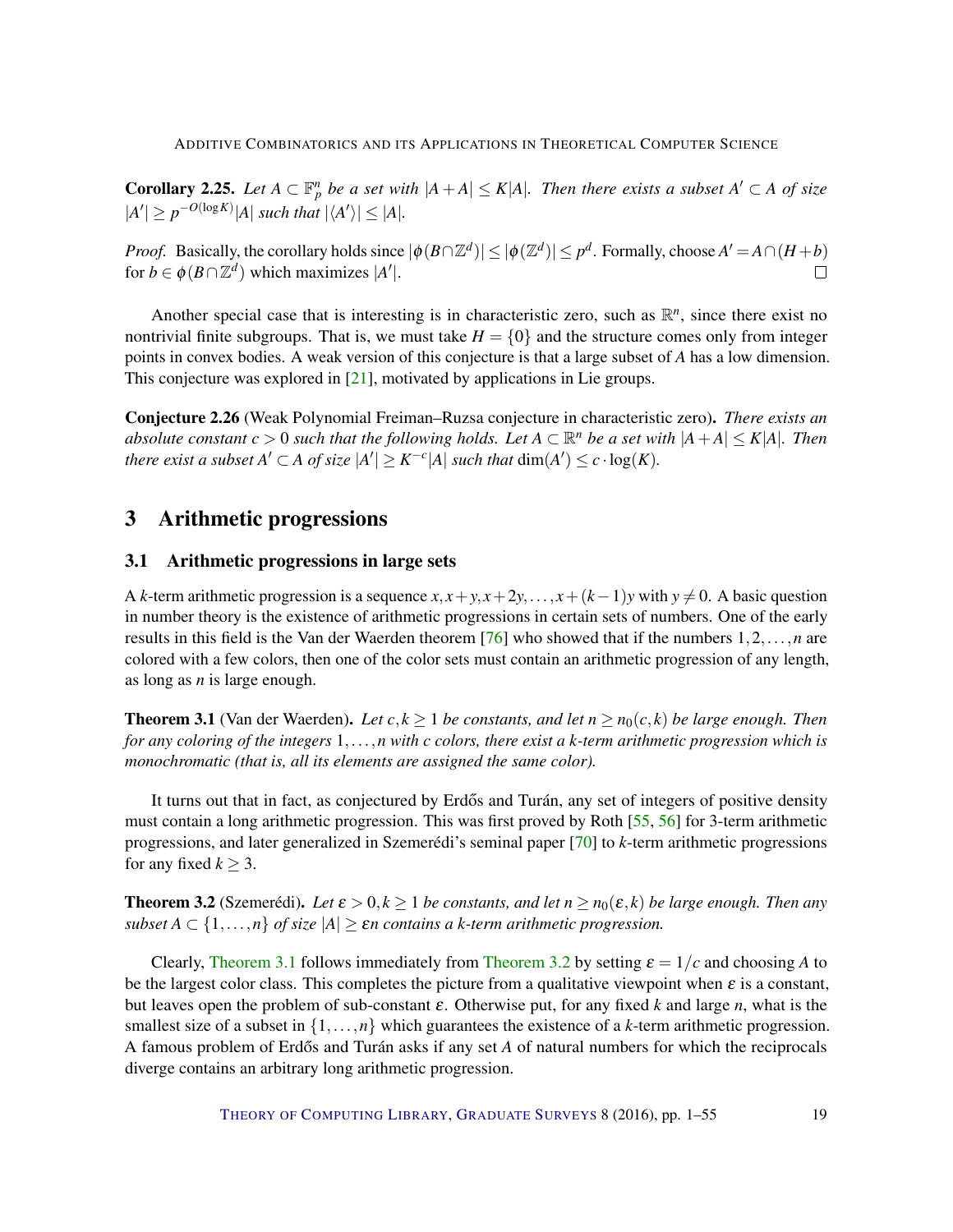<span id="page-19-2"></span><span id="page-19-0"></span>**Problem 3.3** (Erdős–Turán). Let  $A \subset \mathbb{N}$  be a set such that

$$
\sum_{n\in A}\frac{1}{n}=\infty.
$$

Does it follow that *A* contains an arithmetic progression of every length?

The quantitative behavior of Szemerédi's Theorem is not well understood. An affirmative answer to [Problem](#page-19-0) [3.3](#page-19-0) would imply that [Theorem](#page-18-1) [3.2](#page-18-1) holds for  $\varepsilon = \Omega(1/\log n)$ . It would also imply that the prime numbers contain arbitrarily long arithmetic progressions. The latter was proved in a breakthrough work of Green and Tao  $[38]$ . Getting back to quantitative bounds, the original argument of Roth showed in fact that any subset  $A \subset \{1, \ldots, n\}$  of size  $n/\log \log(n)$  must contain a 3-term arithmetic progression. Further improvements due to several authors [\[40,](#page-51-8) [71,](#page-53-8) [16,](#page-49-3) [18,](#page-49-4) [64,](#page-52-10) [63,](#page-52-11) [14\]](#page-49-5) improved this bound to  $n/\log^{1-o(1)} n$ . For the general case of  $k > 3$ , the original argument of Szemerédi gave a bound of  $n/\log \cdots \log n$ , where the log function is iterated a constant number of times (the constant depends on *k*).

Below we consider the simplest case,  $k = 3$  (Roth's theorem). Meshulam [\[50\]](#page-51-9) obtained a similar result for groups of odd order. We present Meshulam's proof, a simplified version of Roth's, for the most important special case of subsets of  $\mathbb{F}_3^n$ .

<span id="page-19-1"></span>**Theorem 3.4** (Meshulam). *There exists an absolute constant c such that the following holds. Let*  $A \subset \mathbb{F}_3^n$ *be of size*  $|A| \ge c \cdot 3^n/n$ . Then A contains a 3-term arithmetic progression. That is, there exist  $x, y \in \mathbb{F}_3^n$ *with*  $y \neq 0$  *such that* 

$$
\{x, x+y, x+2y\} \subset A.
$$

A set  $A \subset \mathbb{F}_3^n$  which has no 3-term arithmetic progressions is called a *capset*. Equivalently, it is a set not containing any line. [Theorem](#page-19-1) [3.4](#page-19-1) showed that the maximal size of a capset is  $|A| \le (c/n) \cdot 3^n$ . Subsequently, Bateman and Katz [\[7\]](#page-48-3) improved the bound to  $|A| \le (c/n^{1+\epsilon}) \cdot 3^n$  for some small unspecified constant  $\varepsilon > 0$ . Very recently, breakthrough works of Croot, Lev and Pach [\[23\]](#page-50-8) and Ellenberg and Gijswijt [\[27\]](#page-50-9) improved the bound to  $c^n$  for  $c < 3$  an absolute constant. Their techniques are quite different; we refer the interested reader to the papers for details.

#### 3.1.1 Proof of Meshulam's theorem [\(Theorem](#page-19-1) [3.4\)](#page-19-1)

The proof utilizes Fourier analysis over  $\mathbb{F}_3^n$ . We already introduced Fourier analysis in general Abelian groups in [Section](#page-12-0) [2.5.2.](#page-12-0) Here, we just note that the characters of  $\mathbb{F}_3^n$  are the functions  $\chi_\alpha : \mathbb{F}_3^n \to \mathbb{C}^*$  for  $\alpha \in \mathbb{F}_3^n$  defined as

$$
\chi_{\alpha}(x)=\boldsymbol{\omega}^{\langle\alpha,x\rangle}
$$

where  $\omega = \exp(2\pi/3)$  is a primitive cube root of unity.

*Proof of [Theorem](#page-19-1) [3.4.](#page-19-1)* The proof is based on the following paradigm. Either the set *A* is "uniform" enough, in which case it behaves like a random set of the same density, and contains many 3-term arithmetic progressions; or otherwise it is "structured," and in which case we can increase its density by restricting it to a subspace, and iterate.

Let  $\mu = |A|/3^n$  denote the density of *A* and let  $1_A : \mathbb{F}_3^n \to \{0,1\}$  denote the indicator function of *A*. Note that  $\widehat{I}_A(0) = \mu$ . We introduce the notion of uniformity for a set.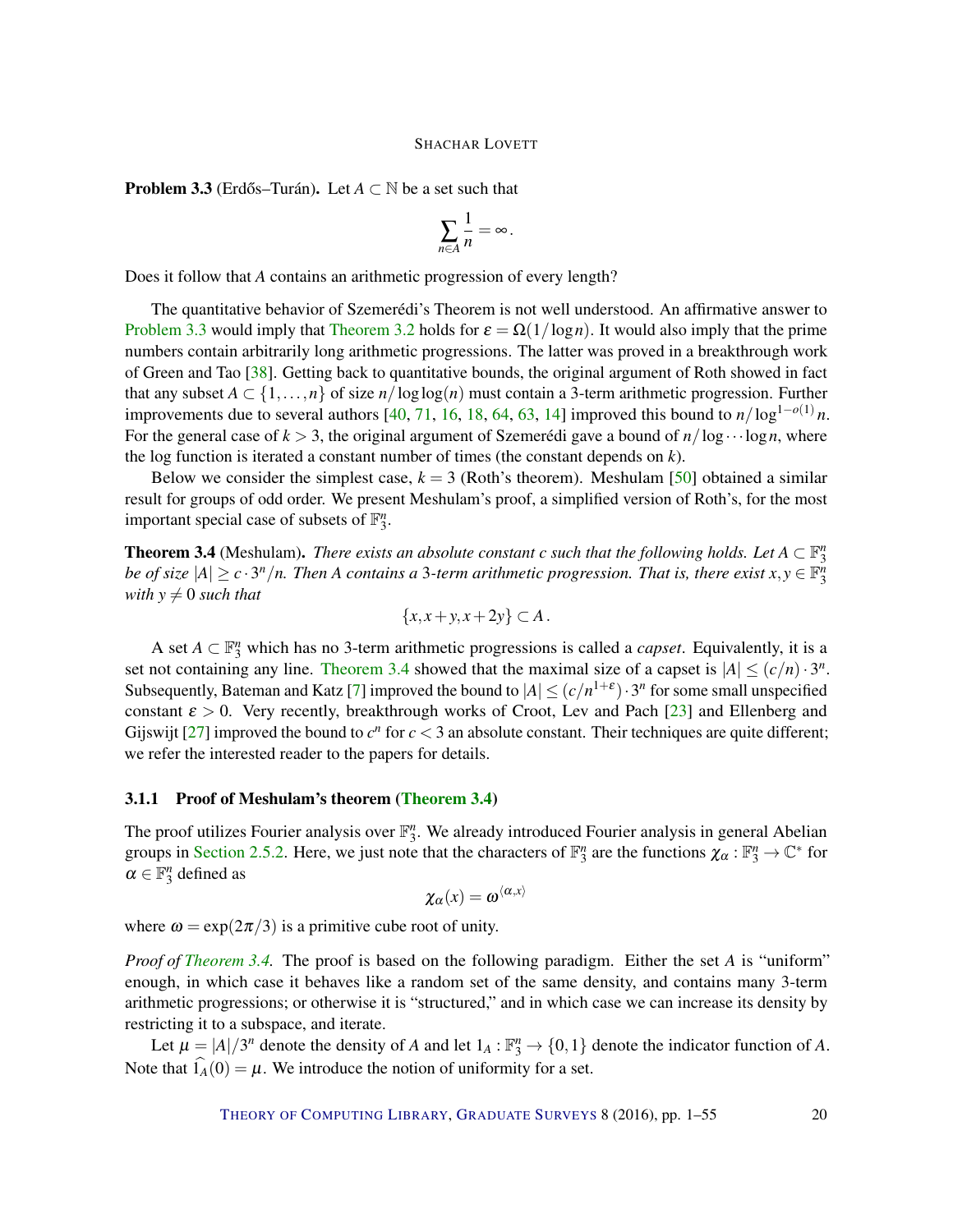**Definition 3.5** (Uniformity). The set *A* is  $\varepsilon$ -uniform if  $|\hat{I}_A(\alpha)| \leq \varepsilon \mu$  for all  $\alpha \neq 0$ .

We first show that if  $A$  is uniform with a small enough  $\varepsilon$ , then it contains many 3-term arithmetic progressions. In fact, nearly as many as a random set of the same density (which with high probability is  $\approx \mu^{3}3^{2n}$ ).

<span id="page-20-0"></span>Claim 3.6. *If A* is  $\varepsilon$ -uniform with  $\varepsilon < \mu^2$  then *A* contains at least  $(\mu^3 - \mu \varepsilon^2 - 3^{-n}) \cdot 3^{2n}$  3-term arithmetic *progressions.*

*Proof.* Consider the expression

$$
1_A(x)1_A(x+y)1_A(x+2y)
$$
.

It is equal to one when  $(x, x + y, x + 2y)$  is a 3-term arithmetic progression or when  $x \in A$ ,  $y = 0$ ; and is equal to zero otherwise. Hence, the number of 3-term arithmetic progressions in *A* is equal to

$$
\sum_{x,y\in\mathbb{F}_3^n, y\neq 0} 1_A(x) 1_A(x+y) 1_A(x+2y) \ge \sum_{x,y\in\mathbb{F}_3^n} 1_A(x) 1_A(x+y) 1_A(x+2y) - 3^n.
$$

In order to compute the sum, consider its Fourier expansion

$$
1_A(x)1_A(x+y)1_A(x+2y) = \sum_{\alpha,\beta,\gamma \in \mathbb{F}_3^n} \widehat{1_A}(\alpha)1_A(\beta)1_A(\gamma)\omega^{\langle \alpha,x \rangle + \langle \beta,x+y \rangle + \langle \gamma,x+2y \rangle}
$$
  
= 
$$
\sum_{\alpha,\beta,\gamma \in \mathbb{F}_3^n} \widehat{1_A}(\alpha)1_A(\beta)1_A(\gamma)\omega^{\langle \alpha+\beta+\gamma,x \rangle + \langle \beta+2\gamma,y \rangle}.
$$

Consider the sum over  $x, y \in \mathbb{F}_3^n$ . The orthogonality of the Fourier coefficients implies that for  $a \in \mathbb{F}_{3^n}$ ,

$$
\sum_{x\in\mathbb{F}_3^n}\omega^{\langle a,x\rangle}=3^n\langle \chi_a,\chi_0\rangle=3^n1_{a=0}\,.
$$

Hence, summing  $\omega^{(\alpha+\beta+\gamma,x)+(\beta+2\gamma,y)}$  over  $x, y \in \mathbb{F}_3^n$  evaluates to zero unless  $\alpha + \beta + \gamma = 0, \beta + 2\gamma = 0$ (which implies  $\alpha = \beta = \gamma$ ), in which case it evaluates to  $3^{2n}$ . Thus, we may simplify

$$
\sum_{x,y \in \mathbb{F}_3^n} 1_A(x) 1_A(x+y) 1_A(x+2y) = 3^{2n} \sum_{\alpha \in \mathbb{F}_3^n} \widehat{1_A}(\alpha)^3.
$$

We now apply the assumption that *A* is  $\varepsilon$ -uniform. We have  $\hat{I}_A(0) = \mu$  and by the Parseval identity

$$
\left|\sum_{\alpha\in\mathbb{F}_3^n,\alpha\neq 0} \widehat{1_A}(\alpha)^3\right|\leq \varepsilon\mu \sum_{\alpha\in\mathbb{F}_3^n,\alpha\neq 0} |\widehat{1_A}(\alpha)|^2\leq \varepsilon\mu \sum_{\alpha\in\mathbb{F}_3^n} |\widehat{1_A}(\alpha)|^2= \varepsilon\mu\cdot 3^{-n}\sum_{x\in\mathbb{F}_3^n} 1_A(x)^2= \varepsilon\mu^2\,.
$$

Hence

$$
\sum_{x,y \in \mathbb{F}_3^n} 1_A(x) 1_A(x+y) 1_A(x+2y) \ge 3^{2n} (\mu^3 - \mu \varepsilon^2)
$$

and the number of 3-term arithmetic progressions in *A* is at least  $3^{2n}(\mu^3 - \mu\epsilon^2) - 3^n$ .

 $\Box$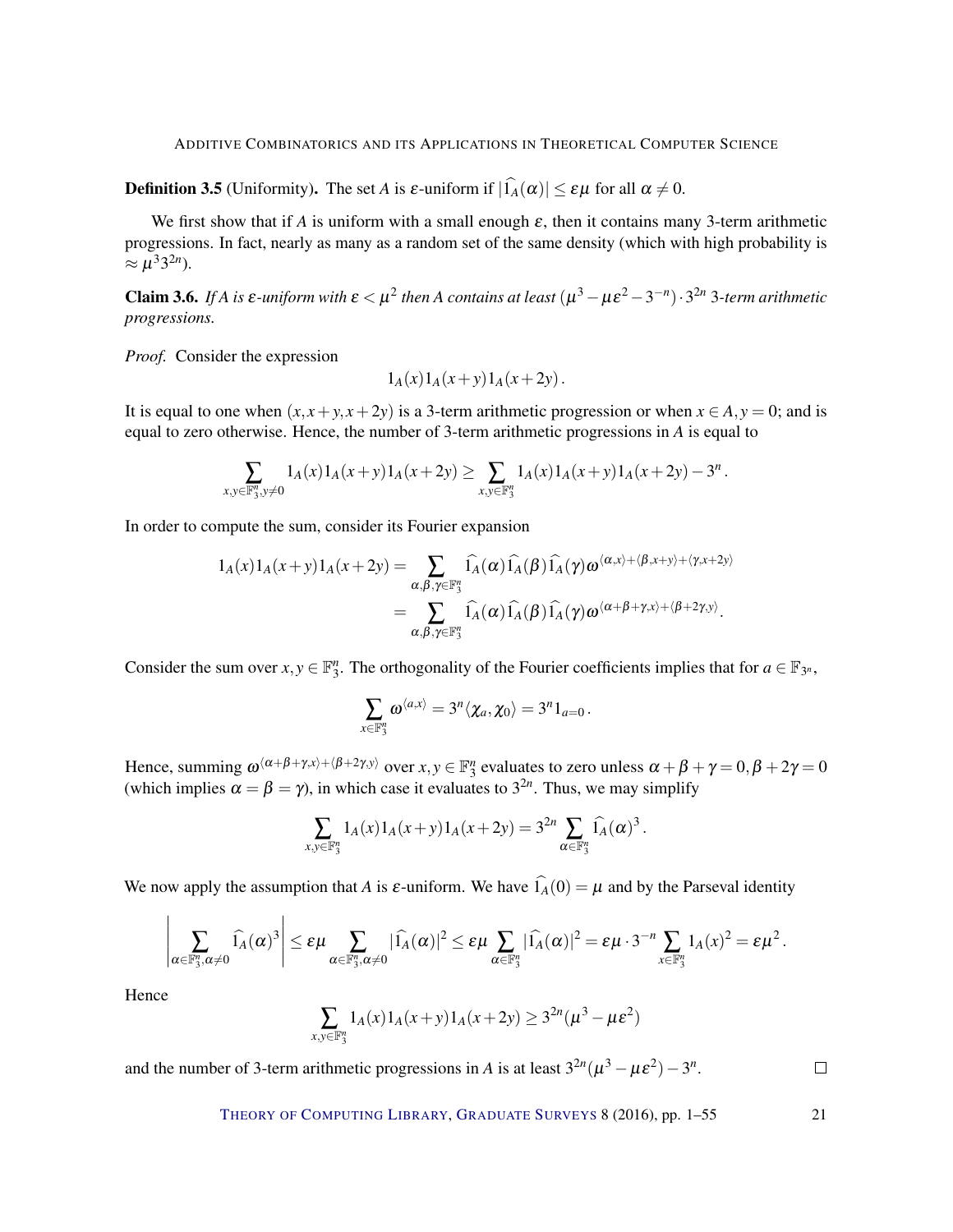<span id="page-21-1"></span>Assume that *A* does not contain any 3-term arithmetic progression. [Claim](#page-20-0) [3.6](#page-20-0) implies that *A* cannot be  $\varepsilon$ -uniform for  $\varepsilon = \mu^2/2$ , say. So, A must have a noticeable Fourier coefficient. That is, there exists  $\alpha \in \mathbb{F}_3^n$ ,  $\alpha \neq 0$  such that  $|\widehat{1}_A(\alpha)| \geq \mu^2/2$ . We will show that this implies that we can increase the density of *A* by restricting it to an affine subspace. Define  $H_v = \{x \in \mathbb{F}_3^n : \langle \alpha, x \rangle = v\}$  for  $v \in \mathbb{F}_3$  to be the affine subspaces of co-dimension one orthogonal to  $\alpha$ .

**Claim 3.7.** Let A be a set of size  $|A| = \mu 3^n$ . Assume there exist  $\alpha \neq 0$  such that  $|\widehat{I}_A(\alpha)| \geq \sigma$ . Then there *exists*  $v \in \mathbb{F}_3$  *such that* 

$$
\frac{|A\cap H_v|}{|H_v|}\geq \mu+\sigma/6.
$$

*Proof.* Let  $\mu_v = |A \cap H_v|/3^{n-1}$  be the density of  $A \cap H_v$  in  $H_v$  and let  $\Delta_v = \mu_v - \mu$ . We need to prove that  $\Delta$ <sup>*v*</sup>  $\geq \sigma/6$  for some *v*  $\in \mathbb{F}_3$ . Clearly,  $\Delta$ <sub>0</sub> +  $\Delta$ <sub>1</sub> +  $\Delta$ <sub>2</sub> = 0. By definition

$$
\widehat{I}_A(\alpha) = \mu_0 + \omega \mu_1 + \omega^2 \mu_2 = \Delta_0 + \omega \Delta_1 + \omega^2 \Delta_2
$$

where we used the fact that  $1 + \omega + \omega^2 = 0$ . Hence, since  $|\widehat{I}_A(\alpha)| \ge \sigma$  such must exist *u* such that  $|\Delta u| \ge \sigma/3$ . If  $\Delta u \ge \sigma/3$  then we are done; otherwise, since  $\Delta_0 + \Delta_1 + \Delta_2 = 0$  there must exist  $v \in \mathbb{F}_3 \setminus \{u\}$ such that  $\Delta$ <sup>*v*</sup>  $\geq \sigma/6$ .  $\Box$ 

We now conclude the proof by induction. Let  $c > 0$  be a large enough constant and let  $A \subset \mathbb{F}_3^n$  be a set without 3-term arithmetic progressions of density  $\mu = c/n$ . We proved that there exist a co-dimension one affine subspace  $H_v$  such that

$$
\frac{|A\cap H_v|}{|H_v|}\geq \frac{c}{n}+\frac{c^2}{12n^2}.
$$

The set  $A \cap H$ <sup>*v*</sup> is also a set without 3-term arithmetic progressions in *n*−1 dimensions. By choosing *c* large enough  $(c > 24$  suffices) we have that

$$
\frac{c}{n} + \frac{c^2}{12n^2} \ge \frac{c}{n-1}.
$$

We can now apply the argument inductively to  $A \cap H_v$ . The argument must fail for some  $n > 1$  since  $c > 1$  and we cannot have sets of density greater than 1. Thus, A must contain a 3-term arithmetic progression.  $\Box$ 

### 3.2 Sets without arithmetic progressions

We next focus on the construction of large sets without 3-term arithmetic progressions. As we mentioned at the end of [Section](#page-18-2) [3.1,](#page-18-2) by recent breakthrough work [\[23,](#page-50-8) [27\]](#page-50-9), such subsets  $A \subset \mathbb{F}_3^n$  have polynomially small density,  $|A| < (3^n)^{1-\epsilon}$  for some positive constant  $\varepsilon$ .

If we turn our attention to subsets of the integers, much better constructions are known. We present below a construction due to Behrend [\[8\]](#page-49-6) from 1946, which has only been marginally improved since.

<span id="page-21-0"></span>**Theorem 3.8** (Behrend). *There exists a set*  $A \subset \{1,\ldots,n\}$  *of size*  $|A| \ge n \cdot 2^{-O(\sqrt{\log n})}$  *which contains no* 3*-term arithmetic progressions.*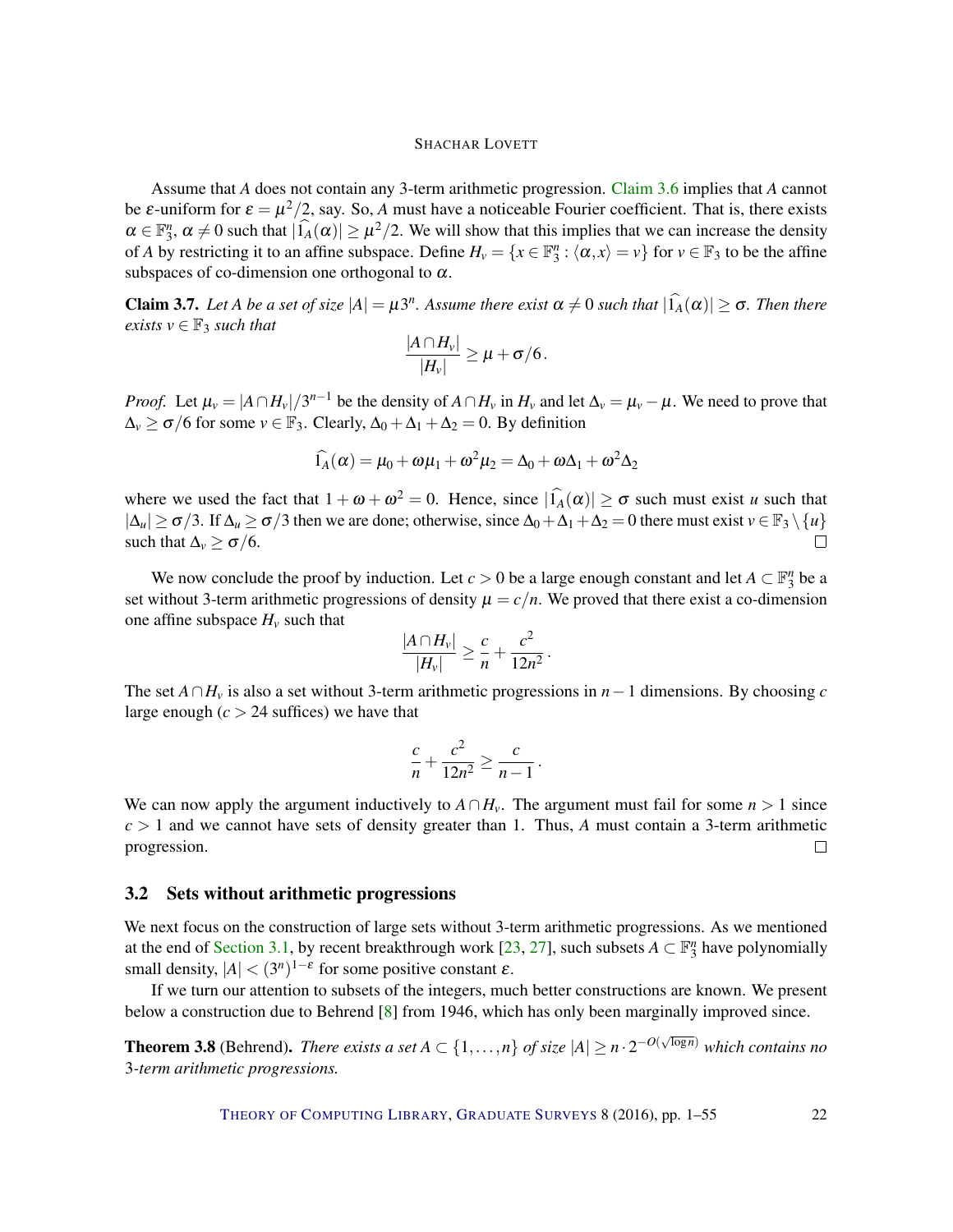<span id="page-22-0"></span>[Theorem](#page-21-0) [3.8](#page-21-0) was generalized by Rankin [\[53\]](#page-52-12) who gave a construction of a set  $A \subset \{1, \ldots, n\}$  which contains no *k*-term arithmetic progression of size  $|A| = n \cdot 2^{-O((\log n)^{1/(k-1)})}$ .

Before moving to the proof, we note that in some applications it is easier to assume we are given a subset  $A \subset \mathbb{Z}_n$  without any 3-term arithmetic progressions. That is, we allow the arithmetic progression to be taken modulo *n*. A simple solution is to choose  $A \subset \{1, \ldots, n/3\}$  based on [Theorem](#page-21-0) [3.8,](#page-21-0) that is without any 3-term arithmetic progressions over the integers. It is straightforward to verify that such a set, when viewed as a subset of  $\mathbb{Z}_n$ , cannot have 3-term arithmetic progressions modulo *n*.

*Proof of [Theorem](#page-21-0)* [3.8.](#page-21-0) We start with the following basic observation: a sphere in  $\mathbb{R}^d$  does not contain any 3 points on a line. In order to discretize this, define

$$
B = \left\{ x \in \{0, \ldots, m-1\}^d : \sum x_i^2 = r \right\}.
$$

Choosing a value of  $0 \le r \le (m-1)^2d$  which maximizes |B| gives

$$
|B| \geq \frac{m^d}{m^2d}.
$$

Since *B* is a subset of the sphere of radius  $r^{1/2}$ , it implies that *B* does not contain any 3-term arithmetic progression (and in fact no three points on a line). In order to construct a subset of integers, we construct a map from  $\mathbb{Z}^d$  to  $\mathbb Z$  which preserves the property of having no 3-term arithmetic progression. Such a map is called a *Freiman homomorphism*, and is widely used tool in additive combinatorics. Define a map  $\varphi: \{0, \ldots, m-1\}^d \to \mathbb{Z}$  by

$$
\varphi(x)=\sum_{i=1}^d x_i\cdot (2m)^{i-1}.
$$

We take  $A = \{\varphi(x) : x \in B\}$  and show that *A* contains no 3-term arithmetic progressions. Assume to the contrary that there exist  $x, y, z \in \{0, ..., m-1\}^d$  such that  $\varphi(x), \varphi(y), \varphi(z)$  form a 3-term arithmetic progression. We will show that this implies that *x*, *y*,*z* also form a 3-term arithmetic progression, which is impossible by the construction of *B*.

Now, if  $\varphi(x), \varphi(y), \varphi(z)$  form a 3-term arithmetic progression then  $\varphi(x) + \varphi(z) = 2\varphi(y)$ , which implies

$$
S = \sum_{i=1}^{d} (x_i + z_i - 2y_i) \cdot (2m)^{i-1} = 0.
$$

By construction we have that  $|x_i + z_i - 2y_i| < 2m$ . Hence, since *S* mod  $2m = 0$  we must have that  $x_1 + z_1 - 2y_1 = 0$ . Since  $(S/2m)$  mod  $2m = 0$  we must have that  $x_2 + z_2 - 2y_2 = 0$ , and so on. That is,  $x + z = 2y$ , i. e., *x*, *y*, *z* form an arithmetic progression. Finally, we optimize parameters. Set

$$
n = \max(A) \le \sum_{i=1}^{d} (m-1) \cdot (2m)^{i-1} \le (m-1) \cdot \frac{(2m)^{d}-1}{2m-1} \le (2m)^{d}.
$$

Furthermore we have

$$
|A| \ge \frac{m^d}{m^2 d} \ge \frac{n}{2^d m^2 d}.
$$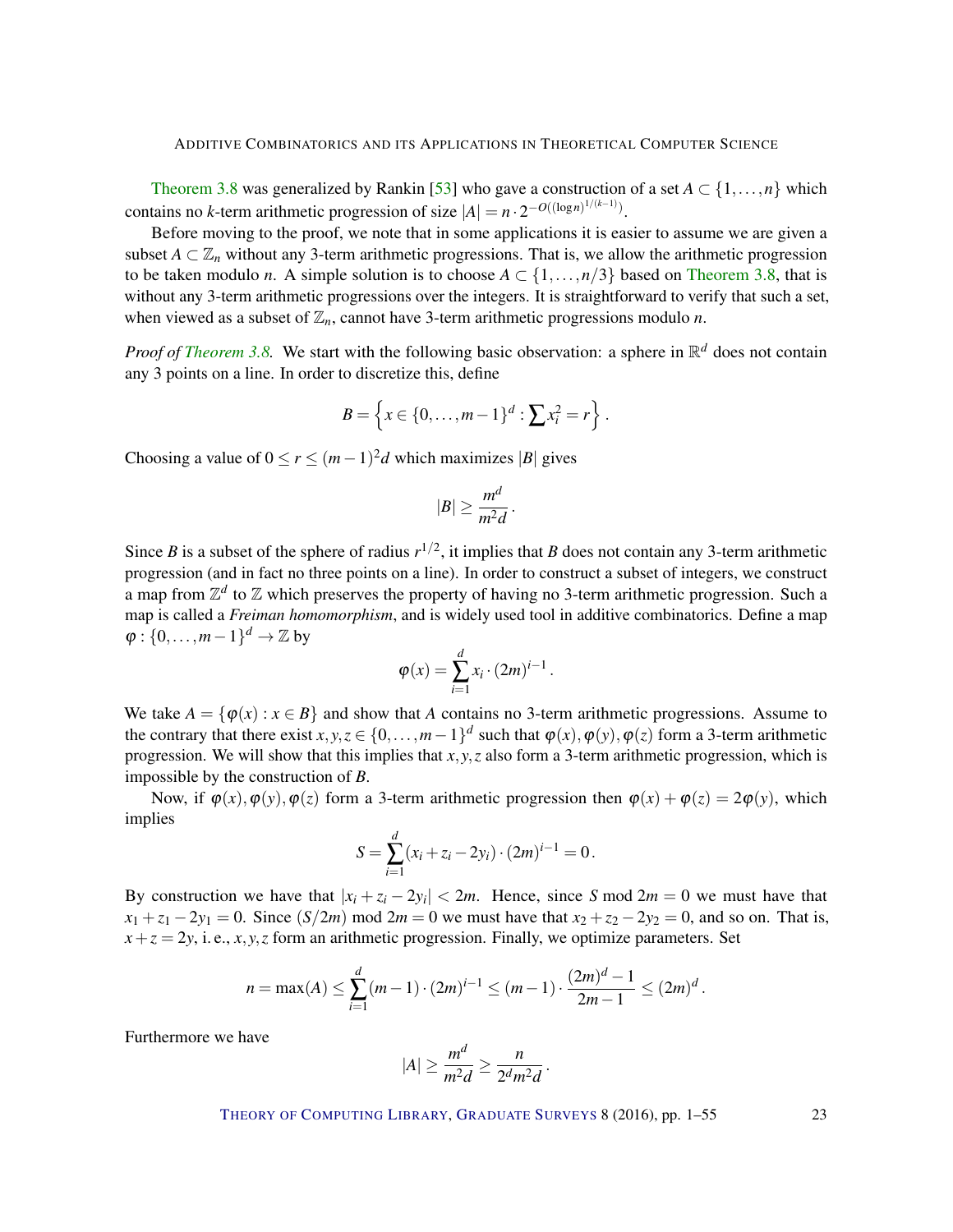<span id="page-23-1"></span>Setting  $2m = 2^{\sqrt{\log n}}$  and  $d =$ √  $\overline{\log n}$  so that  $(2m)^d = n$ , we get that

$$
|A| \ge n \cdot 2^{-3\sqrt{\log n}(1+o(1))} \, .
$$

# 3.3 Graphs with many edge-disjoint triangles

We give a simple and beautiful application of the existence of large sets without 3-term arithmetic progressions, due to Alon [\[1\]](#page-48-4). We use them to construct graphs on *n* vertices with *n* 2−*o*(1) edge-disjoint triangles, and no other triangles. Regarding the *o*(1) term: Szemerédi's regularity lemma (used originally to prove [Theorem](#page-18-1) [3.2\)](#page-18-1) implies that a graph in which no pair of triangles shares an edge has  $o(n^2)$  triangles. Thus, there are no graphs on *n* vertices with  $\Omega(n^2)$  edge-disjoint triangles and no other triangles. As such, the  $o(1)$  term in the exponent above is necessary; the best quantitative bounds for it are still unknown.

<span id="page-23-0"></span>Theorem 3.9 (Alon: Graph with many edge-disjoint triangles). *For every n, there exists a graph on n* √  $\mathit{vertices}$  with  $n^2 \cdot 2^{-O(\sqrt{\log n})}$  edge-disjoint triangles, and no other triangles.

Let *p* be a prime and let  $A \subset \mathbb{Z}_p$  be a set without any 3-term arithmetic progressions modulo *p*. We will construct a graph *G* on  $n = 3p$  vertices with  $p|A|$  edge-disjoint triangles, and no other triangles (for other values of *n* add isolated vertices to the graph). Choosing *A* as guaranteed by [Theorem](#page-21-0) [3.8,](#page-21-0) the theorem follows.

Now, define  $G = (V, E)$  to be the desired graph with  $|V| = 3p$ . We partition the vertex set to three sets of size *p* each, and label the vertices  $x_i, y_i, z_i$  for  $i \in \mathbb{Z}_p$ . We set the edges to be

$$
E = \{(x_i, y_{i+a}) : i \in \mathbb{Z}_p, a \in A\} \cup \{(y_i, z_{i+a}) : i \in \mathbb{Z}_p, a \in A\} \cup \{(x_i, z_{i+2a}) : i \in \mathbb{Z}_p, a \in A\}.
$$

Clearly, the graph  $G = (V, E)$  contains  $p|A|$  triangles  $(x_i, y_{i+a}, z_{i+2a})$  for  $i \in \mathbb{Z}_p, a \in A$ . By construction, these triangles are edge-disjoint. What we need to show is that this accounts for all the triangles in the graph *G*.

**Claim 3.10.** *If*  $(x_i, y_j, z_k)$  *is a triangle in G then*  $j = i + a, k = i + 2a$  *for some*  $a \in A$ *.* 

*Proof.* We have  $j = i + a$ ,  $k = j + b$ ,  $k = i + 2c$  for  $a, b, c \in A$ . Substituting gives

$$
i+a+b=i+2c,
$$

which implies that *a*, *c*,*b* form an arithmetic progression. Since *A* contains no non-trivial arithmetic progressions, this can only hold if  $a = b = c$ .  $\Box$ 

An application of [Theorem](#page-23-0) [3.9](#page-23-0) is to provide lower bounds in graph property testing. A "graph property" is a property of graphs which does not depend on the labeling of the vertices. Equivalently, it is a family of graphs closed under isomorphisms. Examples include bipartite graphs, graphs which contain a Hamilton cycle, and triangle-free graphs. A graph property can be *tested* if there is a randomized algorithm, which queries adjacency of only a small (ideally constant) number of pairs of vertices of a graph, accepts the graph if it has a given property, and rejects it with high probability if it is far from all graphs with the property. There is a large body of work on graph property testing, which is out of scope for us. We refer the interested reader to the survey [\[33\]](#page-50-10) and the references cited there.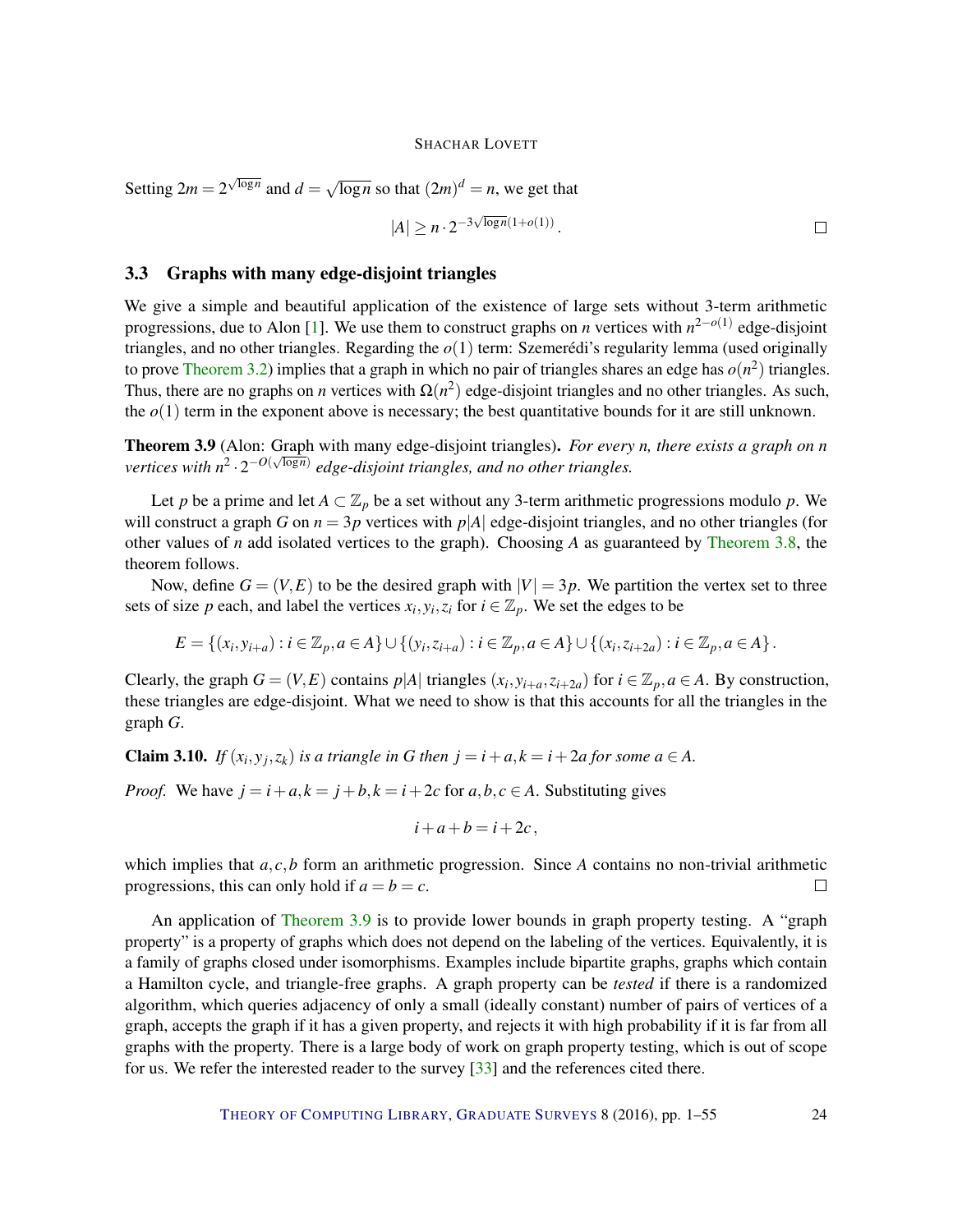<span id="page-24-2"></span>More related to our context, consider the property that a graph is *triangle-free* (has no triangles). One of the first applications of the Szemerédi regularity lemma [\[70\]](#page-53-7) was the following beautiful theorem of Ruzsa and Szemerédi [\[60\]](#page-52-13). They showed that if a graph *G* contains only  $o(n^3)$  triangles, then one can make *G* triangle-free by removing  $o(n^2)$  edges ("triangle removal lemma"). More quantitatively, if *G* contains only  $\delta n^3$  triangles, then one can make *G* triangle-free by removing  $\epsilon n^2$  edges, where  $\epsilon = \epsilon(\delta)$ . In the language of property testing, one can test whether a graph *G* is triangle-free or ε-far from being triangle-free, by randomly choosing  $O(1/\delta)$  potential triangles, and checking if they are contained in the graph. Note that this is a randomized algorithm which queries at most  $O(1/\delta)$  pairs of vertices of *G*. An interesting question is what is the dependence between  $\delta$  and  $\varepsilon$ . The bound obtained in [\[60\]](#page-52-13) was horrible:  $1/\delta$  is a tower of powers of two of height polynomial in  $1/\epsilon$ . This was recently improved by Fox [\[31\]](#page-50-11) to a tower of height logarithmic in  $1/\varepsilon$ . Still, one may ask whether a much better bound is possible, ideally  $\delta$  polynomial in  $\varepsilon$ . Unfortunately, the following result of Alon [\[1\]](#page-48-4) shows that a super-polynomial dependency is necessary.

<span id="page-24-0"></span>**Theorem 3.11** (Alon). *For any*  $\varepsilon > 0$  *and n large enough, there exists a graph on n vertices which is*  $\varepsilon$ -far from triangle-free (i. e., at least  $\varepsilon n^2$  edges need to be removed to make it triangle-free), but that *contains only*  $\delta n^3$  *triangles for*  $\delta = \varepsilon^{O(\log 1/\varepsilon)}$ *.* 

We first need the following claim.

<span id="page-24-1"></span>**Claim 3.12.** Let  $H = (U, V, W; E)$  be a tripartite graph on vertex sets U, V, W of size  $\ell$  each. Assume that *H* is triangle-free. Then  $|E| \leq (12/5)\ell^2$ .

*Proof.* Let  $0 \le d \le 2\ell$  denote the largest degree of a node in *H*. Clearly  $|E| \le (3/2)d\ell$ . If  $d > \ell$  then there is a node (say *u* ∈ *U*) with some *e* neighbours in *V* and *d* −*e* neighbours in *W*. These cannot be adjacent, hence  $|E|$  ≤ 3 $\ell^2 - e(d-e)$  ≤ 3 $\ell^2 - \ell(d-\ell)$ . Thus  $|E|$  ≤ min((3/2) $d\ell$ ,3 $\ell^2 - \ell(d-\ell)$ ) ≤ (12/5) $\ell^2$ .

*Proof of [Theorem](#page-23-0) [3.11.](#page-24-0)* Consider the graph *G* constructed in Theorem [3.9](#page-23-0) on *m* vertices, such that  $\varepsilon = 2^{-O(\sqrt{\log m})}$  and *G* contains  $\varepsilon m^2$  edge-disjoint triangles and no other triangles. For an arbitrary  $\ell \ge 1$ construct a graph *H* on  $n = \ell m$  vertices as a blow-up of *G*, defined as follows. Let  $G = (V, E)$  and set  $H = (V', E')$  where  $V' = \{(v, a) : v \in V, a \in [\ell]\}$  and  $E' = \{\{(u, a), (v, b)\} : \{u, v\} \in E, a, b \in [\ell]\}.$  For  $u \in V$ , we denote by  $C_u = \{(u, a) : a \in [\ell]\}$  the "cluster" of vertices in  $V'$  corresponding to *u*.

We claim that *H* is  $(3\varepsilon/5)$ -far from triangle-free. To see that, let  $H' \subset H$  be a triangle-free subgraph. Let  $(u, v, w)$  be a triangle in *G*. The graph *H*<sup> $\prime$ </sup> restricted to  $C_u \cup C_v \cup C_w$  is triangle-free, and hence by [Claim](#page-24-1) [3.12](#page-24-1) contains at most  $(12/5)$  $\ell^2$  edges. Thus, we had to delete at least  $(3/5)$  $\ell^2$  edges from *H* restricted to  $C_u \cup C_v \cup C_w$  to obtain *H'*. As the triangles in *G* are edge-disjoint, this means that in total we had to delete at least  $\epsilon m^2 \cdot (3/5)\ell^2 = (3\epsilon/5)n^2$  edges from *H* in order to obtain *H'*.

To conclude, we need to count the triangles in *H*. Any triangle  $((u,a),(v,b),(w,c))$  in *H* must come from a triangle  $(u, v, w)$  in *G*. Thus *H* contains  $\epsilon m^2 \cdot \ell^3 \leq n^3/m$  triangles. The theorem follows as  $\delta = 1/m = \varepsilon^{O(\log 1/\varepsilon)}.$  $\Box$ 

One can generalize [Theorem](#page-23-0) [3.9](#page-23-0) from triangles to larger cliques. We state a result of Dell and van Melkebeek [\[24\]](#page-50-12) which has a surprising application in computational complexity (described in the next section).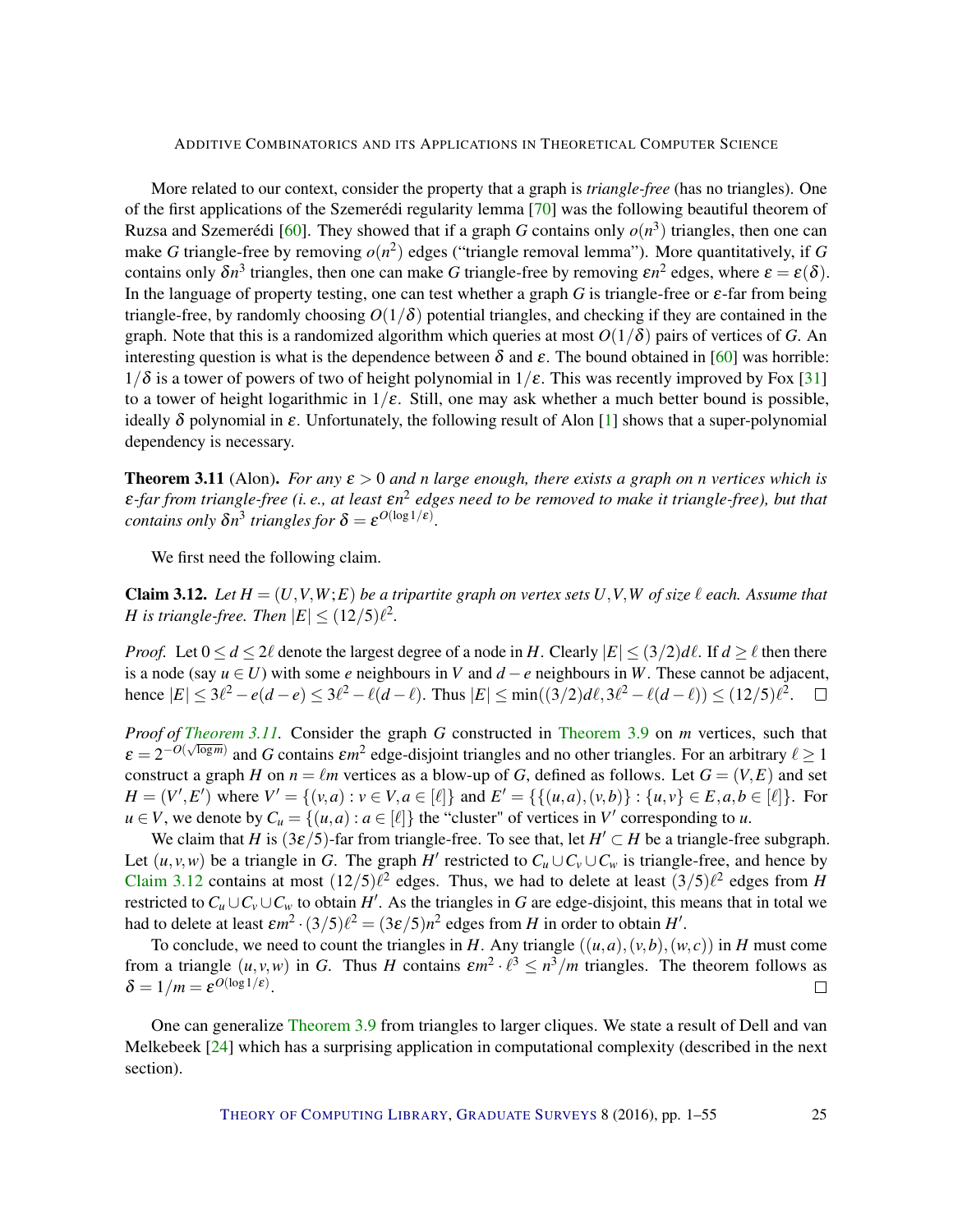<span id="page-25-0"></span>**Theorem 3.13** (Dell–van Melkebeek: Graph with many edge-disjoint *s*-cliques). Let  $s, t \geq s^2$  be large *enough parameters. There exists a graph G on*  $n = O(s \cdot t^{1/2+o(1)})$  *vertices such that* 

- *1. G contains t edge-disjoint cliques of size s;*
- *2. G contains no other cliques of size s.*

*Moreover, there exists a deterministic algorithm computing the graph as a function of s*,*t, which runs in time polynomial in s*,*t.*

We note that the parameters are tight, up to the  $o(1)$  term: each clique of size *s* contains  $\binom{s}{2}$  $\binom{s}{2}$  edges, and hence *t* edge-disjoint cliques of size *s* contain  $t \binom{s}{2}$  $\Omega(s\sqrt{t})$  edges. Hence, the graph must have  $\Omega(s\sqrt{t})$  vertices.

*Proof.* Let  $p = t^{1/2 + o(1)}$  be a prime. Let  $A \subset \mathbb{Z}_p$  be a set without 3-term arithmetic progressions given by [Theorem](#page-21-0) [3.8,](#page-21-0) and assume that  $|A| = p^{1-o(1)} \ge \sqrt{t}$ . Define the graph  $G = (V, E)$  as follows:  $V = [s] \times \mathbb{Z}_p$ . For any  $a \in A$ ,  $b \in \mathbb{Z}_p$  define the set

$$
K_{a,b} = \{(i, ai+b) : i \in [s]\}
$$

of vertices and let *E* be the union of cliques on  $K_{a,b}$  for all  $a \in A, b \in \mathbb{Z}_p$ . Note that this is a generalization of the construction in [Theorem](#page-23-0) [3.9](#page-23-0) where we had *s* = 3. We observe a few properties of *G*.

- (i) The graph *G* has  $|V| = s \cdot p = O(s \cdot t^{1/2 + o(1)})$  vertices.
- (ii) The graph *G* is *s*-partite with parts  $V_i = \{(i, c) : c \in \mathbb{Z}_p\}$  for  $1 \le i \le s$ .
- (iii) The graph *G* has  $p|A| \ge t$  edge-disjoint cliques  $K_{a,b}$  of size *s* each.

We need to show that any clique *K* of size *s* is one of  $K_{a,b}$ . Let  $K = \{(i, h(i)) : i \in [s]\}$  be a clique. We need to show that  $h(i) = ai + b$  for some  $a \in A, b \in \mathbb{Z}_p$ .

Consider vertices in three consecutive parts  $v_0 = (i, h(i)), v_1 = (i+1, h(i+1)), v_2 = (i+2, h(i+2)).$ By construction we have

- The vertices  $v_0$ ,  $v_1$  lie on the line  $(x, a_1x + b_1)$ . In particular,  $h(i+1) h(i) = a_1$ .
- The vertices  $v_1, v_2$  lie on the line  $(x, a_2x + b_2)$ . In particular,  $h(i+2) h(i+1) = a_2$ .
- The vertices  $v_0$ ,  $v_2$  lie on the line  $(x, a_3x + b_3)$ . In particular,  $h(i+2) h(i) = 2a_3$ .

We thus get that  $a_1 + a_2 = 2a_3$ , or equivalently that  $a_1, a_3, a_2$  forms a 3-term arithmetic progression. Since *A* has no nontrivial 3-term arithmetic progressions this could only hold if  $a_1 = a_2 = a_3$ . Hence also  $b_1 = b_2 = b_3$ . Now, since this holds for any 3 consecutive points in the clique, it must hold for all points in the clique.  $\Box$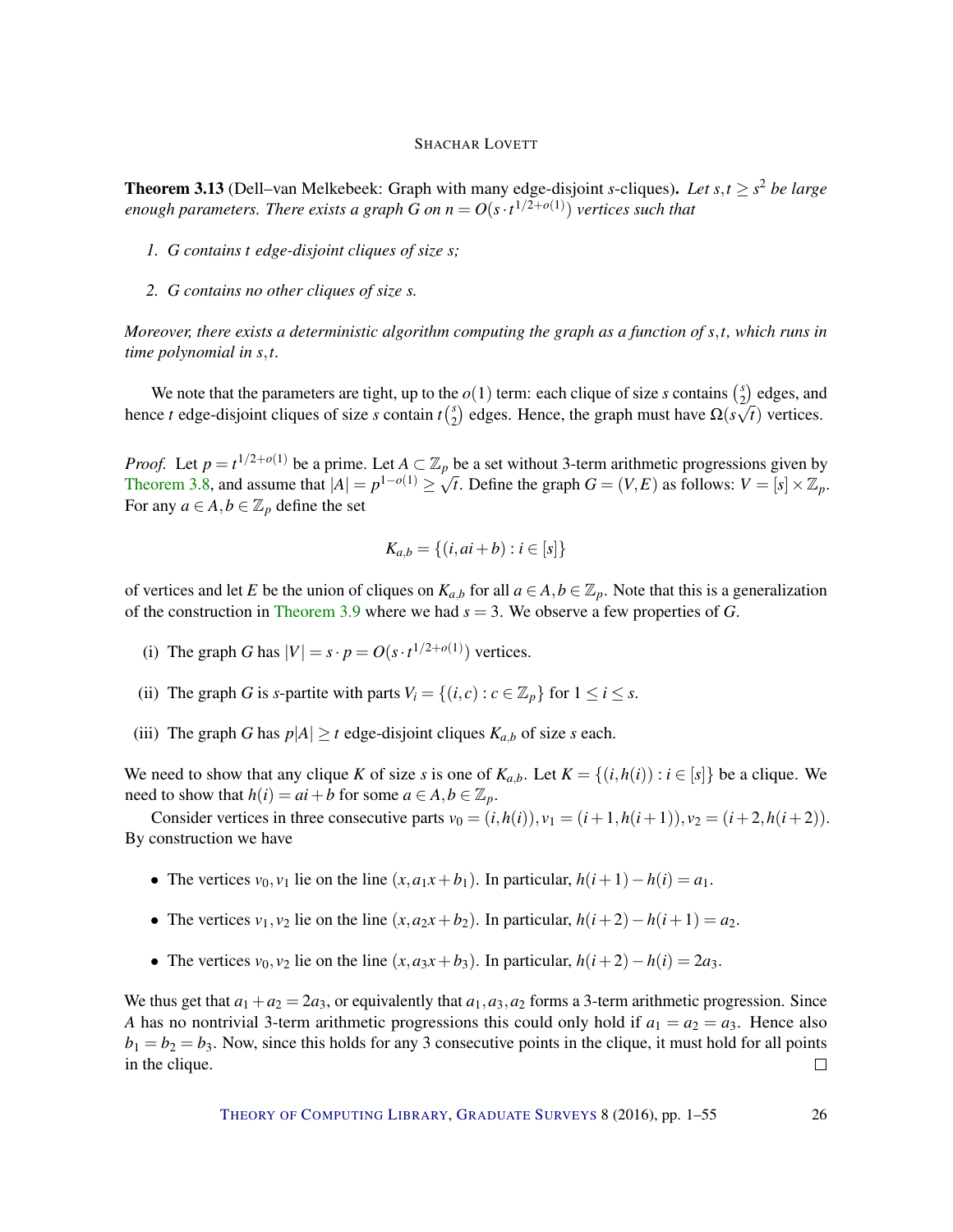# <span id="page-26-1"></span>3.4 Impossibility of compression of NP-hard languages

We present a complexity-theoretic application of [Theorem](#page-25-0) [3.13](#page-25-0) due to Dell and van Melkebeek [\[24\]](#page-50-12). They show that under reasonable complexity assumptions, instances of NP-hard problems cannot be non-trivially compressed by poly-time algorithms. Here, we focus on the clique problem, and note that similar results can be obtained for other NP-hard problems.

The clique problem takes as input an undirected graph *G* and a parameter *k*, and asks whether *G* contains a clique of size *k*.

 $CLIQUE = \{(G, k) : G$  is a graph containing a clique of size  $k\}$ .

The CLIQUE problem is a classical NP-hard problem [\[22,](#page-50-13) [48,](#page-51-10) [42\]](#page-51-11) and the best algorithms for it run in exponential time. Instead, we study a different question: can the input be efficiently compressed while preserving the information of whether it is in CLIQUE or not. If the graph *G* has *n* vertices then the input can be specified using  $O(n^2)$  bits. Clearly, if one allows exponential time (or non-deterministic polynomial time) then one can compress every instance to an instance with  $n = k = 2$  by simply solving the CLIQUE problem. However, what we show is that deterministic polynomial-time algorithms cannot compress an instance  $(G, k)$  to length  $n^{2-\epsilon}$  bits for any  $\varepsilon > 0$ , unless the polynomial-time hierarchy collapses.

<span id="page-26-0"></span>Theorem 3.14 (Dell–van Melkebeek). *Let* ε > 0*. Assume there exists a deterministic polynomial-time algorithm* A *which takes as input an instance*  $(G, k)$ *, where* G *is a graph on n vertices and*  $1 \leq k \leq n$ *, and outputs*  $w = A(G, k)$  *such that the following hold.* 

- *1. Given w it is possible to decide whether*  $(G, k) \in \text{CLIQUE}$  *or not (information theoretically, not necessarily efficiently).*
- 2. *The length of w is at most*  $O(n^{2-\epsilon})$ *.*

*Then* coNP  $\subset$  NP/poly.

The complexity class NP/poly is a non-uniform version of NP. For the reader who is not versed in the complexity zoo, let us explain it briefly. The class NP is the class of languages with short proofs of membership. For example, the statement that a CNF formula is satisfiable has a short proof, namely an assignment to the variables that satisfies the formula. It is believed that the complement language, namely the set of unsatisfiable formulas, does not have short proofs of membership. The containment coNP ⊂ NP/poly means that there are short proofs for a formula being unsatisfiable, if one is allowed to give a short nonuniform advice which depends only on the size of the input. It is known that such a containment implies that the polynomial-time hierarchy collapses, which contradicts the common belief in complexity theory.

We also note (without proof) that [Theorem](#page-26-0) [3.14](#page-26-0) can be used to show that other NP-hard problems cannot be compressed. For example, it can be used to show that under the same assumptions, 3-CNF formulas cannot be compressed in deterministic polynomial time to witnesses of length  $O(n^{3-\epsilon})$ .

We prove [Theorem](#page-26-0) [3.14](#page-26-0) in the remainder of this section. We assume the existence of a compression algorithm given in [Theorem](#page-26-0) [3.14.](#page-26-0) Fix for the remainder of the proof an NP-complete language *L*, where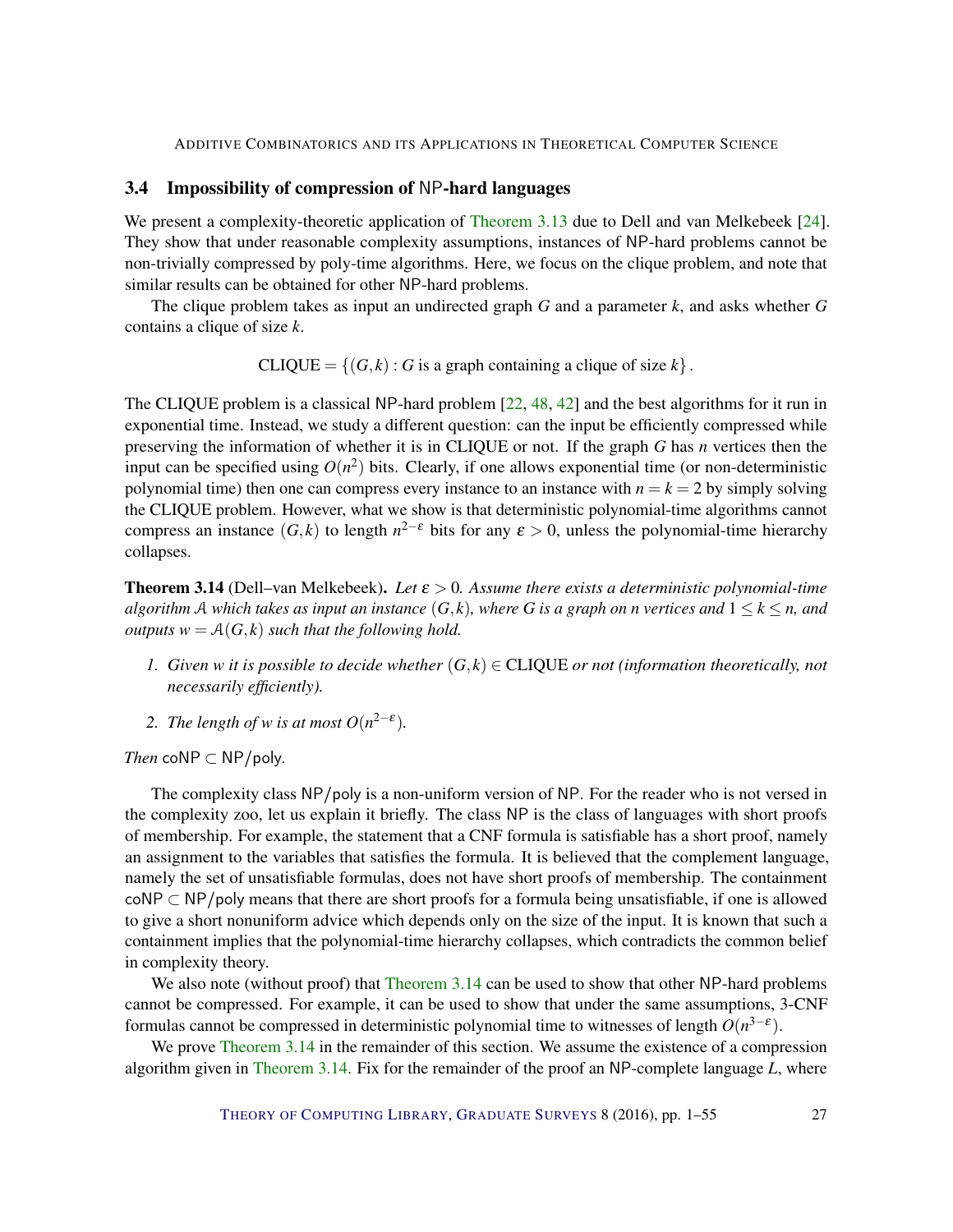we choose 3-SAT for convenience. Let  $s = O(n^3)$  denote the size of 3-CNF formulas (i. e., the number of clauses). For  $t = poly(s)$  large enough (to be determined later), we define the language OR( $t, s$ ) to be the language given by disjunction of *t* formulas of size *s* each.

> $OR(t) = \{(\varphi_1, \ldots, \varphi_t) : \varphi_1, \ldots, \varphi_t \text{ are 3-CNF formulas with } s \text{ clauses each }$ and at least one of  $\varphi_1, \ldots, \varphi_t$  is satisfiable  $\}$ .

We first follow a standard reduction from 3-SAT to the clique problem on *s*-partite graphs. We consider *s*-partite graphs  $G = (V, E)$ , with each part of size 3. That is,  $V = V_1 \cup \cdots \cup V_s$ ,  $|V_1| = \cdots = |V_s| = 3$  and  $E \subset \bigcup_{i \neq j} V_i \times V_j$ .

**Claim 3.15.** Let  $\varphi$  be a 3-CNF formula with *s* clauses. Then there exist an *s*-partite graph  $G_{\varphi}$ , with each *part of size* 3*, such that* ϕ *is satisfiable if and only if G*<sup>ϕ</sup> *has a clique of size s. Moreover, G*<sup>ϕ</sup> *can be constructed in deterministic polynomial time.*

*Proof.* Let  $\varphi(x) = C_1 \wedge \cdots \wedge C_s$  where each  $C_i$  is a disjunction of three literals. Construct the graph  $G_{\varphi} = (V, E)$  where  $V = V_1 \cup \cdots \cup V_s$ ,  $|V_1| = \cdots = |V_s| = 3$ , and the *i*-th vertex in  $V_a$  is connected to the *j*-th vertex in  $V_b$  if the *i*-th literal in  $C_a$  and the *j*-th literal in  $C_b$  are not contradicting (i.e., they are not a variable and its negation). Then  $G_{\varphi}$  has a clique of size *s* if and only if  $\varphi$  is satisfiable.  $\Box$ 

We will show that assuming the compression algorithm, for large enough  $t$  an instance of  $OR(t)$  can be compressed to at most *t* bits. We then show that this type of compression implies that  $L \in \text{coNP/poly}$ , and hence  $NP \subset \text{coNP/poly}$  or equivalently  $\text{coNP} \subset NP/\text{poly}$ .

<span id="page-27-0"></span>**Lemma 3.16** (Compression of OR(*t*)). Let *s* be large enough and let  $t \geq s^{6/\epsilon}$ . Assuming the conditions of [Theorem](#page-26-0) [3.14,](#page-26-0) there exists a deterministic polynomial-time compression algorithm A', that, given *a collection of t* 3-CNF formulas of size *s* each, produces a witness  $w = A'(\varphi_1, \ldots, \varphi_t)$  such that the *following hold.*

- *1. Given w it is possible to determine whether at least one of* ϕ1,...,ϕ*<sup>t</sup> is satisfiable (information theoretically, not necessarily efficiently).*
- *2. The length of w is at most t.*

*Proof.* Let  $G = (V, E)$  be a graph on  $n = O(s \cdot t^{1/2 + o(1)})$  vertices with *t* edge-disjoint cliques  $K_1, \ldots, K_t$ of size *s*, and no other cliques of size *s*, guaranteed by [Theorem](#page-25-0) [3.13.](#page-25-0) Define a graph  $G' = (V', E')$  as follows. Its vertex set is  $V' = V \times \{1,2,3\}$ . For each  $1 \le i \le t$ , identify the vertices of  $K_i \times \{1,2,3\}$ with the vertices of  $G_{\varphi_i}$  and set the edges accordingly. (Crucially, this uses the fact that  $K_1, \ldots, K_t$  are edge-disjoint.) Then,  $G'$  contains a clique of size *s* if and only if at least one of  $\varphi_1, \ldots, \varphi_t$  is satisfiable.

The graph  $G'$  can be built in deterministic polynomial time. Hence, if we run the assumed compression algorithm, we get a witness  $w = A(G')$  as required. The length of *w* is bounded by

$$
n^{2-\varepsilon} \le (s \cdot t^{1/2 + o(1)})^{2-\varepsilon} \le t^{\varepsilon/3} \cdot t^{1-\varepsilon/2 + o(1)} \le t^{1-\varepsilon/6 + o(1)} < t
$$

for large enough values of *t*.

THEORY OF C[OMPUTING](http://dx.doi.org/10.4086/toc) LIBRARY, G[RADUATE](http://dx.doi.org/10.4086/toc.gs) SURVEYS 8 (2016), pp. 1–55 28

 $\Box$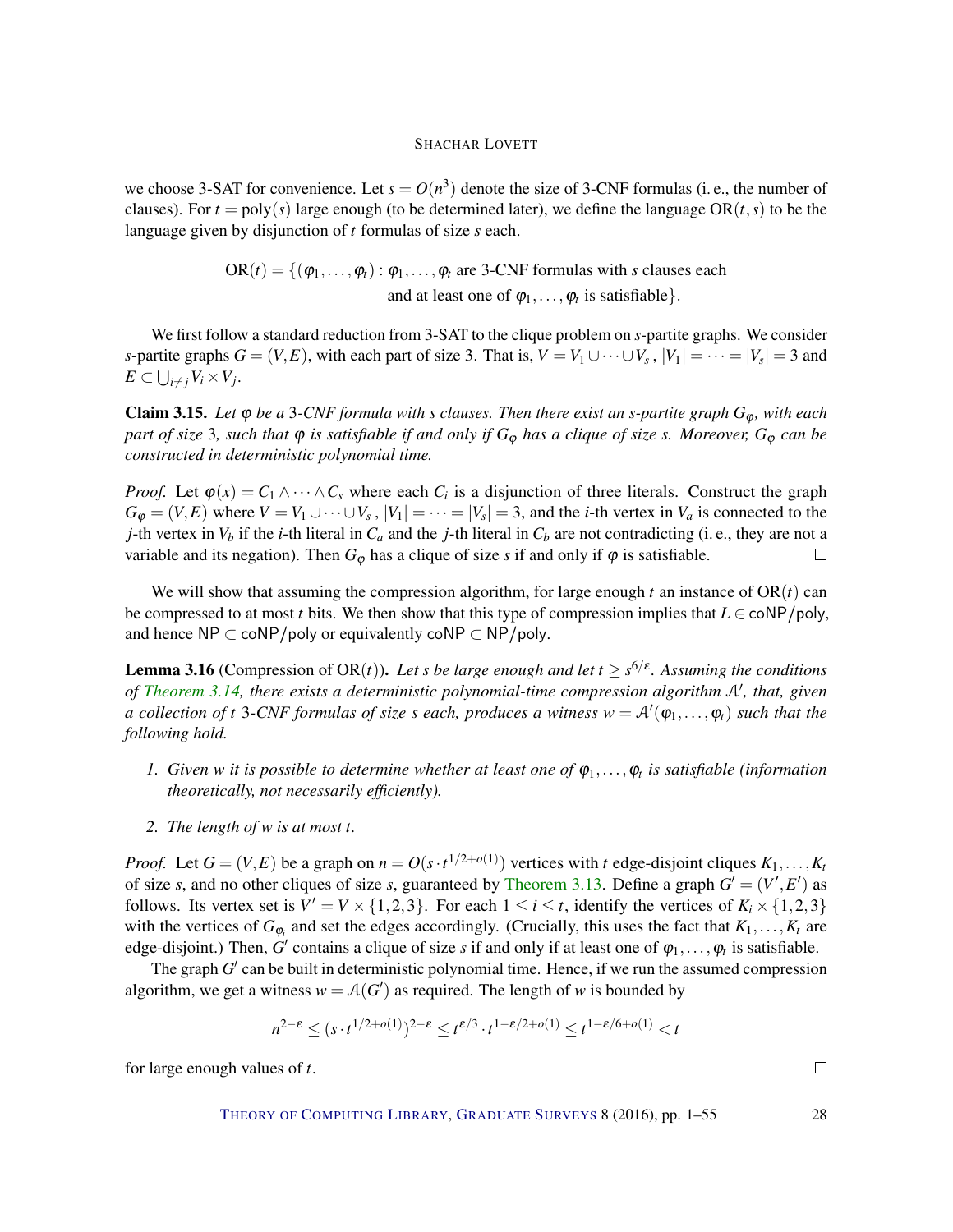We complete the proof by showing that compression of  $OR(t)$  implies that the basic language  $L$ defining it (in our case, 3-SAT instances of size *s*) is in coNP/poly.

<span id="page-28-0"></span>**Lemma 3.17.** Let  $L \subset \{0,1\}^*$  be a language,  $t = t(n)$  be polynomially bounded, and let

 $OR_L(t) = \{(x_1, ..., x_t) : x_1, ..., x_t \in \{0, 1\}^n \text{ and at least one of } x_1, ..., x_t \text{ is in } L\}.$ 

*Assume that there exists a a deterministic polynomial-time compression algorithm* A *such that for large enough n, the string*  $w = A(x_1, \ldots, x_t)$  *allows to determine whether*  $(x_1, \ldots, x_t) \in OR$ <sub>*L*</sub>(*t*)*, and the length of w is at most t(n). Then*  $L \in \text{coNP/poly}$ .

*Proof.* Fix *n* and let  $U = L^c \cap \{0,1\}^n$  where  $L^c$  denotes the complement of *L*. Given  $x \in U$  we will construct a proof that  $x \in U$  of size poly(*n*) which can be verified deterministically in polynomial time. This will prove that  $L^c \in \mathsf{NP/poly}$ , which is equivalent to  $L \in \mathsf{coNP/poly}$ .

Let  $W = \{w : w = A(x_1, \ldots, x_t), x_1, \ldots, x_t \in U\}$  be the set of witnesses for inputs of length *n* not in OR<sub>L</sub>(*t*). The basic idea is the following: if we are given as advice some  $w \in W$ , and moreover it happens to be that  $A(x, x_2,...,x_t) = w$  for some  $x_2,...,x_t \in \{0,1\}^n$ , then it must be the case that  $x \in U$ . This can be verified by the deterministic algorithm A given the advice *w* and  $x_2, \ldots, x_t$ .

Concretely, we will show that there exists a short list of advice strings  $w_1, \ldots, w_n \in W$  such that the following holds. For any  $x \in U$ , there exist  $x_1, \ldots, x_t \in \{0,1\}^n$  such that

- 1.  $A(x_1,...,x_t) = w_i$  for some  $1 \le i \le n$ , and
- 2.  $x = x_j$  for some  $1 \le j \le t$ .

Then, given  $w_1, \ldots, w_n$  as a common advice for all inputs on length *n*, the proof that  $x \in U$  will be the appropriate list  $(x_1, \ldots, x_t)$ . Clearly, this proof can be verified deterministically given the common advice.

We construct the sequence  $w_1, \ldots, w_n$  in a greedy manner. Let  $U_1 = U$ . Since  $W \subset \{0, 1\}^t$  we have that  $|W| \leq 2^t$ . Hence, there must exist a "popular" witness  $w_1 \in W$  that many tuples  $(x_1, \ldots, x_t) \in (U_1)^t$ are compressed to. That is, we can choose  $w_1$  so that the set

$$
A_1 = \{(x_1, \ldots, x_t) \in (U_1)^t : \mathcal{A}(x_1, \ldots, x_t) = w_1\}
$$

has size  $|A_1| \geq |U_1|^t/|W| \geq 2^{nt-t}$ . We say that an element  $x \in U$  is *covered* by  $w_1$  if there exist  $(x_1,...,x_t) \in U^t$  such that  $x = x_i$  for some  $1 \le i \le t$  and  $\mathcal{A}(x_1,...,x_t) = w_1$ . Define the set of elements covered by  $w_1$  to be

$$
B_1 = \{x \in U_1 : \exists (x_1, \ldots, x_t) \in A_1, x = x_i \text{ for some } 1 \le i \le t\}.
$$

Note that  $A_1 \subset (B_1)^t$ . Hence  $|B_1| \geq |U_1|/2$ . Now, if *x* happens to be in  $B_1$  then we are done: we prove that  $x \in B_1$  by giving the appropriate sequence  $(x_1, \ldots, x_t)$  as proof. Let  $U_2 = U_1 \setminus B_1$  be the remaining potential inputs, with  $|U_2| \leq |U_1|/2$ .

Following the same arguments with  $U_1$  replaced with  $U_2$ , there exist a "popular" witness  $w_2 \in W$ such that the set

$$
A_2 = \{(x_1, \ldots, x_t) \in (U_2)^t : \mathcal{A}(x_1, \ldots, x_t) = w_2\}
$$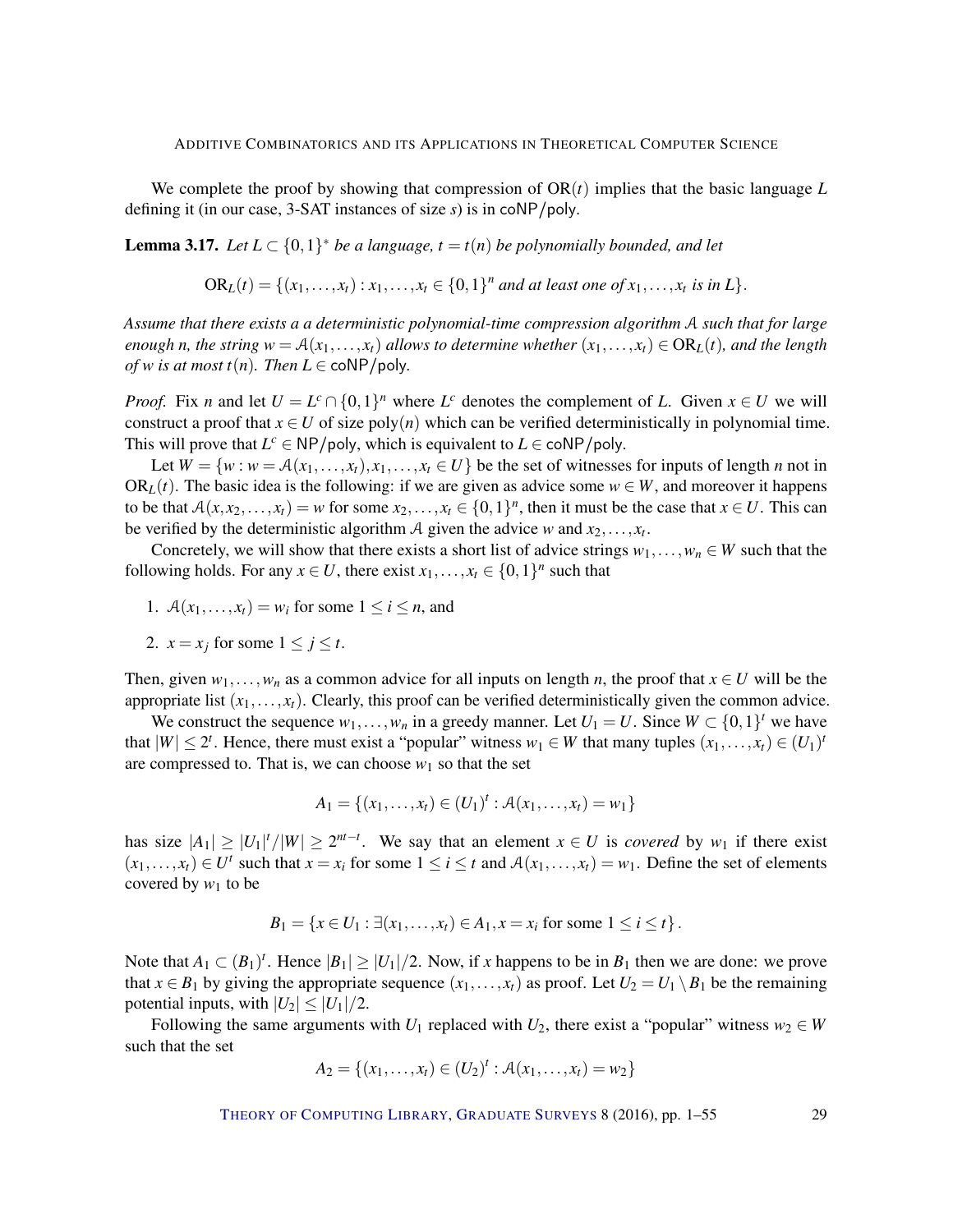<span id="page-29-2"></span>has size  $|A_2| \ge |U_2|^t / 2^t$ . The set of elements in  $U_2$  covered by  $w_2$  is

$$
B_2 = \{x \in U_2 : \exists (x_1, \ldots, x_t) \in A_2, x = x_i \text{ for some } 1 \le i \le t\}.
$$

Again,  $A_2 \subset (B_2)^t$  and hence  $|B_2| \geq |U_2|/2$ . If *x* happens to be in  $B_2$  then we are done as before. Continuing in this fashion, we get a sequence  $w_1, w_2, \ldots \in W$  where each one halves the potential inputs not already covered. As  $|U| \leq 2^n$  this process halts after at most *n* steps.  $\Box$ 

[Theorem](#page-26-0) [3.14](#page-26-0) follows by combining [Lemma](#page-27-0) [3.16](#page-27-0) and [Lemma](#page-28-0) [3.17.](#page-28-0)

# 4 Sum-product phenomena

Let *A* be a set of numbers. Recall that  $A + A = \{a + a' : a, a' \in A\}$  is its sumset, and let  $A \cdot A = \{aa' : a' \in A\}$ *a*,*a'* ∈ *A*} denote its productset. In general, if  $|A| = n$  then  $2n - 1 \le |A + A|$ ,  $|A \cdot A| \le n(n+1)/2$ . Consider the following two examples. If *A* is an arithmetic progression of prime numbers,  $p_1 < p_2 < \cdots < p_n$  then  $|A+A| = 2n-1$  and  $|A \cdot A| = n(n+1)/2$ . (Such progressions exist by the Green–Tao theorem [\[38\]](#page-51-7).) If *A* is the geometric progression  $A = \{1, 2, 4, 8, \ldots, 2^{n-1}\}$ , then  $|A \cdot A| = 2n - 1$  and  $|A + A| = n(n+1)/2$ .

Is it possible that both  $|A+A|$ ,  $|A \cdot A|$  are small, of size  $O(n)$ ? Or is it true that whenever the sumset is small, the productset is large, and vice versa? Results of this type are called "sum-product theorems" and have a multitude of applications in number theory, discrete geometry and complexity. We will present two results of this type in different domains: when *A* is a set of real numbers, and when *A* is a subset of a finite field. We refer the reader also to a minicourse on additive combinatorics [\[6\]](#page-48-0) for exposition of the different applications of sum-product theorems.

# 4.1 Sum-product theorems over the reals

We start by considering the case where  $A$  is a subset of real numbers. Erdős and Szemerédi [ $28$ ] show that either the sumset or the productset of *A* is polynomially larger than *A*.

<span id="page-29-1"></span>**Theorem 4.1** (Erdős–Szemerédi). For any set *A of real numbers, either*  $|A+A| \ge c|A|^{1+\epsilon}$  or  $|A \cdot A| \ge c$  $c|A|^{1+\varepsilon}$ , where  $c, \varepsilon > 0$  are absolute constants.

In fact, in the same paper they conjecture that one of  $|A + A|$ ,  $|A \cdot A|$  should be close to maximal.

<span id="page-29-0"></span>**Conjecture 4.2** (Erdős–Szemerédi). *For any*  $\epsilon > 0$  *and large enough set A of real numbers* 

$$
\max(|A+A|, |A \cdot A|) \ge |A|^{2-\varepsilon}.
$$

Despite much research, [Conjecture](#page-29-0) [4.2](#page-29-0) remains open. The best known result is by Solymosi [\[67\]](#page-53-9) who showed that max $(|A+A|, |A \cdot A|) \geq |A|^{4/3-o(1)}$ . Another related recent result is by Iosevich et al. [\[41\]](#page-51-12) who showed that  $|A \cdot A + A \cdot A| \ge |A|^{2-o(1)}$ . This is tight (up to the *o*(1) term), as can be seen by taking *A* to be a geometric progression.

We prove [Theorem](#page-29-1) [4.1](#page-29-1) in the remainder of this section. The proof will rely on the ordering of the real numbers. We will later see more algebraic proofs in the context of finite fields, which do not rely on this. We first establish a lemma, which proves the result in the special case where all the numbers are bounded between *m* and 2*m* for some value *m*.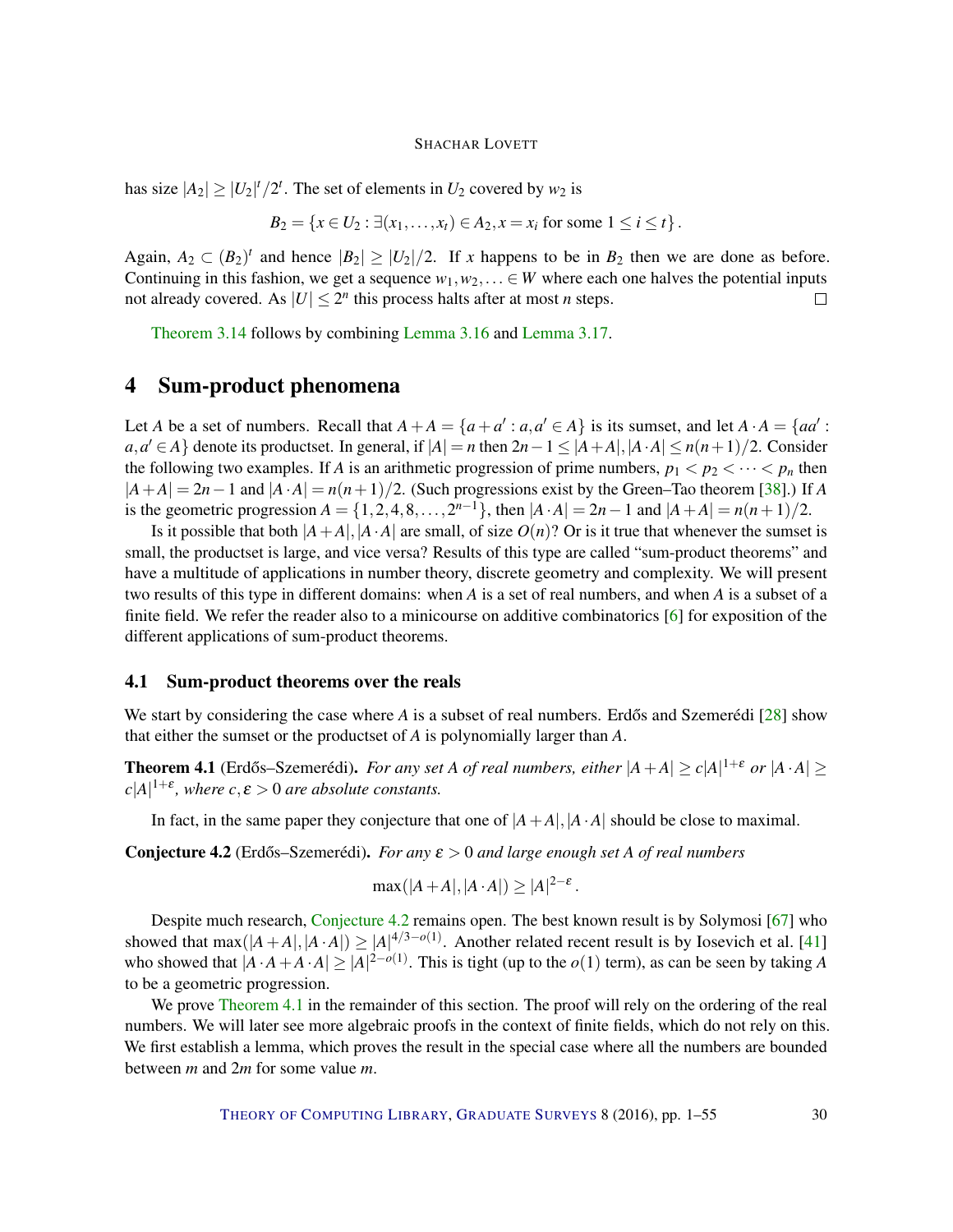<span id="page-30-0"></span>Lemma 4.3. *Let A be a set of real numbers between m and* 2*m. Then*

$$
\max(|A + A|, |A \cdot A|) \ge c|A|^{1+\varepsilon},
$$

*where*  $c, \varepsilon > 0$  *are absolute constants.* 

*Proof of [Lemma](#page-30-0) [4.3.](#page-30-0)* Let  $a_1 < \cdots < a_N$  be the elements of *A*. Partition *A* to  $N^{7/8}$  segments of length  $s = N^{1/8}$  each,  $A_i = \{a_{is+1}, \ldots, a_{is+s}\}\.$  The diameter of  $A_i$  is  $\max(A_i) - \min(A_i)$ . Let  $B = A_{i^*}$  be the set of the smallest diameter. We claim that if  $i - j > 10$  then  $A_i + B_iA_j + B$  are disjoint, and  $A_i \cdot B_iA_j \cdot B_j$ are disjoint. To see that, let  $a \in A_i$ ,  $a' \in A_j$ ,  $b, b' \in B$  and let  $a = a' + x$ ,  $b = b' + y$ . By assumption,  $x \ge 9$  · diam(*B*)  $\ge 9$ |y|. Clearly, it cannot be that  $a + b = a' + b'$ . Assume that  $ab = a'b'$ . Then  $(a' + x)b = b'$  $a'(b-y)$  which implies  $x/y = -a'/b$ . But  $|x/y| \ge 9$  and  $1/2 \le a'/b \le 2$  since the elements of *A* are between *m* and 2*m*.

Thus, we can bound

$$
|A+A|+|A\cdot A|\geq \sum_i |A_{10i}+B|+|A_{10i}\cdot B|.
$$

Let  $I = \{i : |A_i + B|, |A_i \cdot B| \le s^{1+\alpha}\}$  for  $\alpha > 0$  to be chosen later ( $\alpha < 1/3$  suffices). We will shortly show that  $|I| \leq s^4 = N^{1/2}$  which is much smaller than the number of sets  $A_{10i}$  which is  $(1/10) \cdot N^{7/8}$ . Hence, for most sets  $A_i$ ,  $|A_i + B| + |A_i \cdot B| \geq s^{1+\alpha} = N^{1/8 \cdot (1+\alpha)}$  and we deduce that

$$
|A+A|+|A\cdot A| \geq (N^{7/8}/10-N^{1/2})\cdot N^{1/8\cdot(1+\alpha)} \geq (1/20)\cdot N^{1+\alpha/8}.
$$

To conclude the proof, we bound |*I*|. Fix  $i \in I$  so that  $|A_i + B|, |A_i \cdot B| \leq s^{1+\alpha}$ . We will show that there exist  $b_1$ ,  $b_2$ ,  $b_3$ ,  $b_4 \in B$  such that

$$
\frac{(b_1-b_2)b_4}{b_3-b_4} \in A_i.
$$

As there are  $|B|^4 = s^4$  choices for  $b_1, b_2, b_3, b_4$ , this shows that  $|I| \leq s^4$ .

In order to show this, consider the  $s^2$  sums  $a + b$  for  $a \in A_i$ ,  $b \in B$ . By assumption, there are at most  $s^{1+\alpha}$  distinct possible sums. Hence, there is a sum  $\sigma$  such that

$$
a_j+b_j=\sigma
$$

for at least  $s^{1-\alpha}$  different pairs  $a_j \in A_i$ ,  $b_j \in B$ . Consider now the  $s^{2-2\alpha}$  products  $a_jb_k$ , where  $a_j + b_j =$  $a_k + b_k = \sigma$ . As they take at most  $s^{1+\alpha}$  different values, if  $\alpha < 1/3$  then there is a pair which takes the same product. This means we can find  $a_1, a_2 \in A_i, b_1, b_2, b_3, b_4 \in B$  such that

$$
a_1 + b_1 = a_2 + b_2, \quad a_1b_3 = a_2b_4.
$$

Solving for *a*<sub>1</sub> gives that  $a_1 = (b_1 - b_2)b_4/(b_3 - b_4)$ .

*Proof of [Theorem](#page-29-1) [4.1](#page-29-1) given [Lemma](#page-30-0) [4.3.](#page-30-0)* Let  $|A| = N$ . We can assume, without loss of generality, that all the elements in *A* are positive (by possibly reducing |*A*| by a factor of two). Let  $A_i = \{a \in A : 2^i < a \leq a \}$  $2^{i+1}$ . Note that  $|A_i + A_i|$  and  $|A_j + A_j|$  are disjoint for any  $i \neq j$ : any element in  $A_i + A_i$  is in  $(2^{i+1}, 2^{i+2}]$ and any element in  $A_j + A_j$  is in  $(2^{j+1}, 2^{j+2}]$ . Similarly  $|A_i \cdot A_i|$  and  $|A_j \cdot A_j|$  are disjoint for  $i \neq j$ . Let  $I = \{i : 0 < |A_i| < N^{1/4}\}.$  We consider two cases.

THEORY OF C[OMPUTING](http://dx.doi.org/10.4086/toc) LIBRARY, G[RADUATE](http://dx.doi.org/10.4086/toc.gs) SURVEYS 8 (2016), pp. 1–55 31

 $\Box$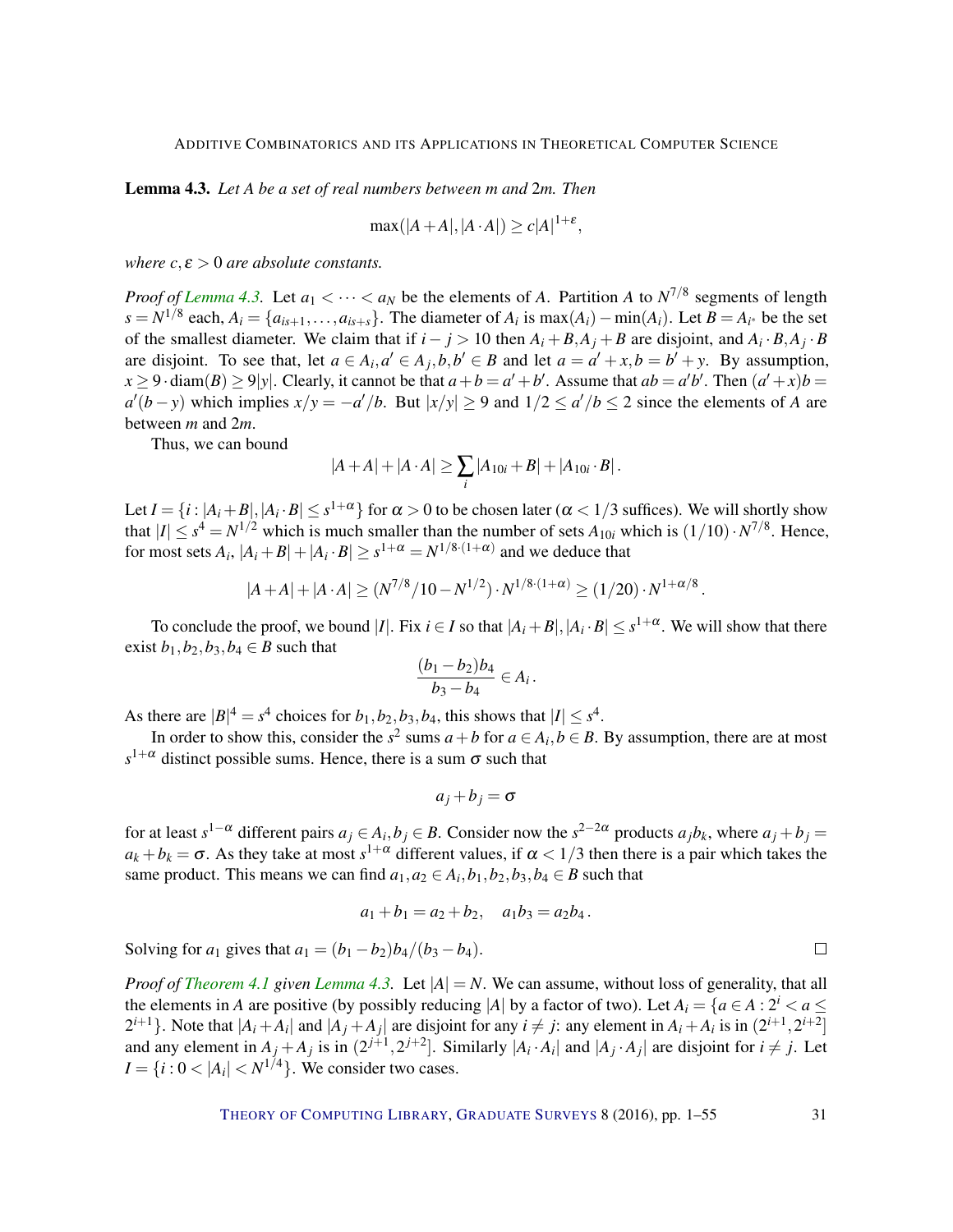<span id="page-31-1"></span>(i) Assume first that  $\sum_{i \in I} |A_i| < N/2$ . Then by removing these elements (and reducing |A| by a factor of two) we can assume that if  $A_i$  is not empty then  $|A_i| \ge N^{1/4}$ . Applying [Lemma](#page-30-0) [4.3,](#page-30-0) we get that for any non-empty set *A<sup>i</sup>* ,

$$
|A_i + A_i| + |A_i \cdot A_i| \ge c|A_i|^{1+\varepsilon} \ge c|A_i|N^{\varepsilon/4}
$$

and

$$
|A+A|+|A\cdot A|\geq \sum_i |A_i+A_i|+|A_i\cdot A_i|\geq cN^{\varepsilon/4}\sum |A_i|=cN^{1+\varepsilon/4}.
$$

(ii) Otherwise, we must have that  $|I| \ge (1/2) \cdot N^{3/4}$ . Let  $I' \subset I$  be such that  $|i-j| \ge 2$  for all distinct  $i, j \in I'$ , where  $|I'| \ge (1/4) \cdot N^{3/4}$ . Fix arbitrary  $a_i \in A_i$  for  $i \in I'$ . Then, the pairwise sums  $a_i + a_j$ for distinct  $i, j \in I'$  are all disjoint. To see that, assume that  $a_i + a_j = a_k + a_\ell$  where  $i, j, k, \ell$  are distinct. If say  $i > \max(j, k, \ell)$  then  $a_i > 2^i$  while  $a_k + a_\ell \leq 2^{i-1} + 2^{i-3} < 2^i$ . Hence, we get that

$$
|A+A| \geq {\binom{|I'|}{2}} \geq c \cdot N^{3/2} \, .
$$

## 4.2 Sum-product theorems over finite fields

Next, we consider the sum-product problem over finite fields. Let  $\mathbb F$  be a finite field. There is another source of examples of non-growing subsets in finite fields, namely, subfields. Specifically, if  $\mathbb K$  is a subfield of F then  $K + K = K \cdot K = K$ . Hence, we will restrict our attention to fields without nontrivial subfields, namely prime finite fields  $\mathbb{F} = \mathbb{F}_p$ . We note that the results can be extended to non-prime fields if care is given to exclude subfields (or sets close to subfields). Bourgain, Katz and Tao [\[20\]](#page-49-7), Konyagin [\[44\]](#page-51-13) and Bourgain, Glibichuk and Konyagin [\[19\]](#page-49-8) proved a sum-product theorem over prime finite fields. We will later see applications of this theorem for the construction of extractors in complexity theory.

<span id="page-31-0"></span>**Theorem 4.4** (Sum-product theorem over prime finite fields). *For any*  $\alpha > 0$  *there exist*  $\varepsilon > 0$  *such that the following holds. For any prime p, and any set*  $A \subset \mathbb{F}_p$  *of size*  $|A| \leq p^{1-\alpha}$ ,

$$
\max(|A+A|, |A \cdot A|) \ge |A|^{1+\varepsilon}.
$$

Note that one cannot hope for a bound of  $|A|^{2-o(1)}$  here, as  $|A+A|, |A \cdot A| \leq p$ . For simplicity let us fix  $\alpha = 0.1$  for the remainder of the proof. We first show that if we iterate sums and products enough times, then sets must grow. Concretely, in [Lemma](#page-32-0) [4.5](#page-32-0) we show that for any set  $A \subset \mathbb{F}_p$  of size  $|A| \le p^{0.9}$ we have  $|R(A)| \geq |A|^{1.01}$ , where

$$
R(A) = (A - A) \cdot (A - A) + (A - A) \cdot A + (A - A + A \cdot A - A \cdot A) \cdot A.
$$

Next, in [Lemma](#page-32-1) [4.6](#page-32-1) we show that if  $|A + A|, |A \cdot A| \leq |A|^{1+\epsilon}$  then for any polynomial expression (an expression like  $R(\cdot)$  above, composed of fixed number of additions, subtractions and multiplications applied to a set), there exists a subset  $B \subset A$  which does not grow much under *R*, that is

$$
|R(B)| \leq |B|^{1+O(\varepsilon)}.
$$

Applying [Lemma](#page-32-0) [4.5](#page-32-0) to *B* yields that  $\varepsilon$  is bounded away form zero, i.e., it is bounded from below by a positive absolute constant (which depends on  $\alpha$ ). We now formally state the lemmas.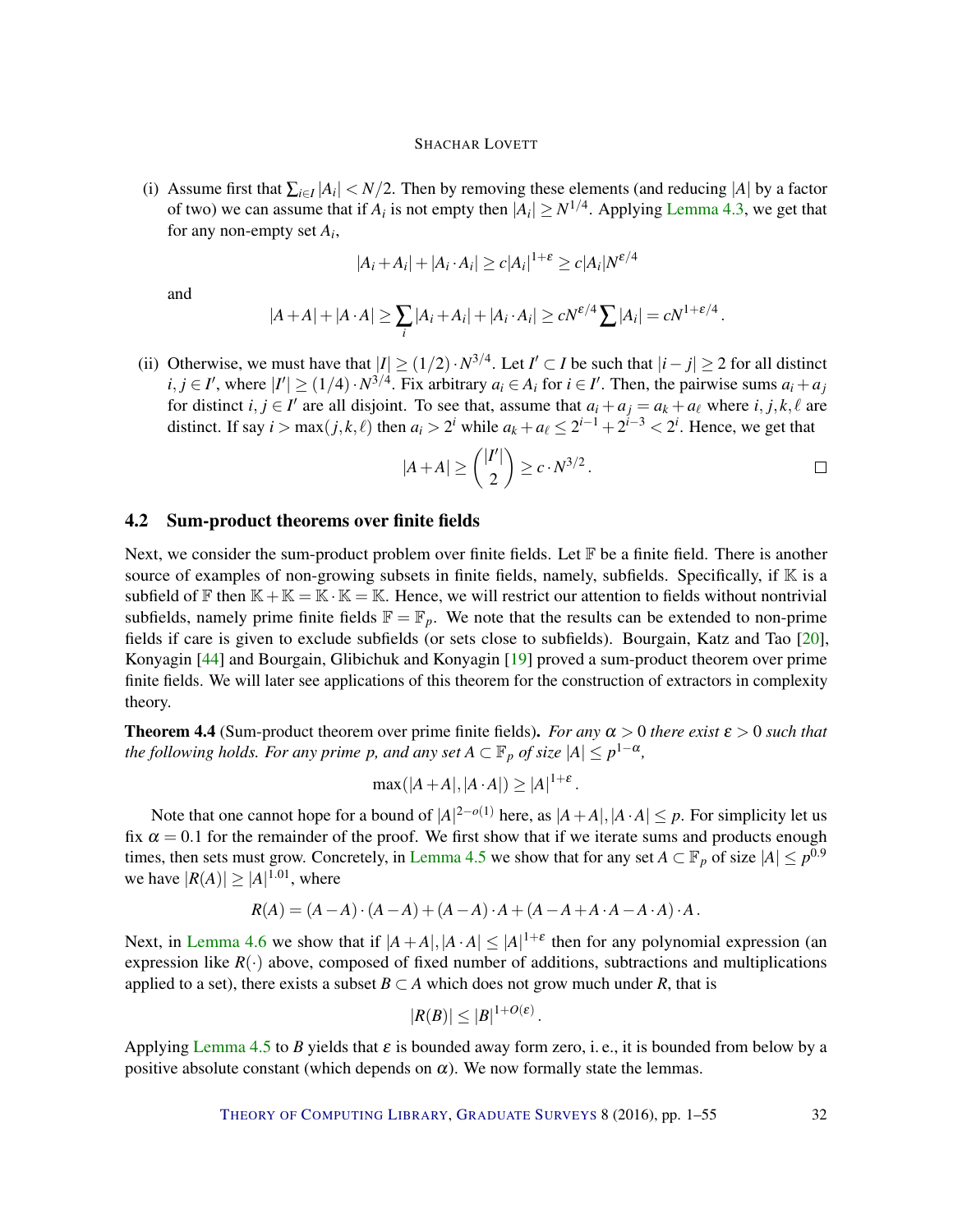<span id="page-32-0"></span>**Lemma 4.5.** Let  $A ⊂ \mathbb{F}_p$  have size  $|A| ≤ p^{0.9}$ . Then  $|R(A)| ≥ |A|^{1.01}$  where

$$
R(A) = (A - A) \cdot (A - A) + (A - A) \cdot A + (A - A + A \cdot A - A \cdot A) \cdot A.
$$

<span id="page-32-1"></span>**Lemma 4.6.** Let  $A \subset \mathbb{F}_p$  be such that  $|A+A|, |A \cdot A| \leq |A|^{1+\varepsilon}$ . For any polynomial expression  $R(\cdot)$  there *exists a non-empty subset*  $B \subset A$  *such that* 

$$
|R(B)| \leq |B|^{1+c\epsilon}.
$$

*Here,*  $c = c(R)$  *is a constant which depends only on the polynomial expression*  $R(.)$ *.* 

We first describe how the proof of [Theorem](#page-31-0) [4.4](#page-31-0) follows from Lemmas [4.5](#page-32-0) and [4.6,](#page-32-1) and then proceed to prove the two lemmas.

*Proof of [Theorem](#page-31-0) [4.4.](#page-31-0)* Let  $A \subset \mathbb{F}_p$  be of size  $|A| \leq p^{0.9}$  such that  $|A + A|, |A \cdot A| \leq |A|^{1+\epsilon}$ . Let  $R(\cdot)$  be the polynomial expression in [Lemma](#page-32-1) [4.5.](#page-32-0) By Lemma [4.6](#page-32-1) there exists a subset *B* ⊂ *A* such that  $|R(B)| \le$  $|B|^{1+c\epsilon}$ , where  $c = c(R)$ . But by [Lemma](#page-32-0) [4.5](#page-32-0) applied to *B*,  $|R(B)| \ge |B|^{1.01}$ . Hence  $\epsilon \ge 1/(100c)$ .  $\Box$ 

#### 4.2.1 Proof of [Lemma](#page-32-0) [4.5](#page-32-0)

Consider the set of those  $\lambda \in \mathbb{F}_p$  for which  $|A + \lambda A| < |A|^2$ . That is, there exist  $a_1, a_2, a_3, a_4 \in A$  with  $a_1 \neq a_3, a_2 \neq a_4$  such that

$$
a_1 + \lambda a_2 = a_3 + \lambda a_4
$$
, or equivalently  $\lambda = \frac{a_3 - a_1}{a_2 - a_4}$ .

Let  $A' = (A - A) \setminus \{0\}$  and let  $B = A'/A' = \{a'_1/a'_2 : a'_1, a'_2 \in A'\}$  be the set of such  $\lambda$ . We consider two cases, whether  $B = \mathbb{F}_p$  or  $B \neq \mathbb{F}_p$ . Assume first that  $B = \mathbb{F}_p$ . Set  $R_0(A) = (A - A)(A - A)$ . Applying the Ruzsa triangle inequality [\(Claim](#page-2-0) [2.1\)](#page-2-0) to the multiplicative group  $\mathbb{F}_p^*$ , we obtain that

$$
\frac{|A'/A'|}{|A'|} \le \left(\frac{|A' \cdot A'|}{|A'|}\right)^2
$$

and hence

$$
|R_0(A)| \geq |A' \cdot A'| \geq \left(\frac{|B|}{|A'|}\right)^{1/2} |A'| = p^{1/2} |A'|^{1/2} \geq p^{1/2} |A|^{1/2} \geq |A|^{21/20},
$$

where we used the assumption that  $|A| \leq p^{0.9}$ .

Otherwise, assume that  $B \neq \mathbb{F}_p$ . Fix a nonzero  $a \in A$ . There must exist  $\lambda \in B$  such that  $\lambda + a \notin B$ , where we use the fact that the additive group of  $\mathbb{F}_p$  is generated by any nonzero element. Then

$$
|A+(\lambda+a)A|=|A|^2.
$$

Let  $\lambda = (a_3 - a_1)/(a_2 - a_4)$ , then

$$
|(a_2-a_4)A + (a_3-a_1+aa_2-aa_4)A| = |A|^2.
$$

Hence

$$
R_1(A) = (A - A) \cdot A + (A - A + A \cdot A - A \cdot A) \cdot A
$$

satisfies  $|R_1(A)| \geq |A|^2$ . Taking  $R(A) = R_0(A) + R_1(A)$  we obtain a polynomial expression which grows polynomially.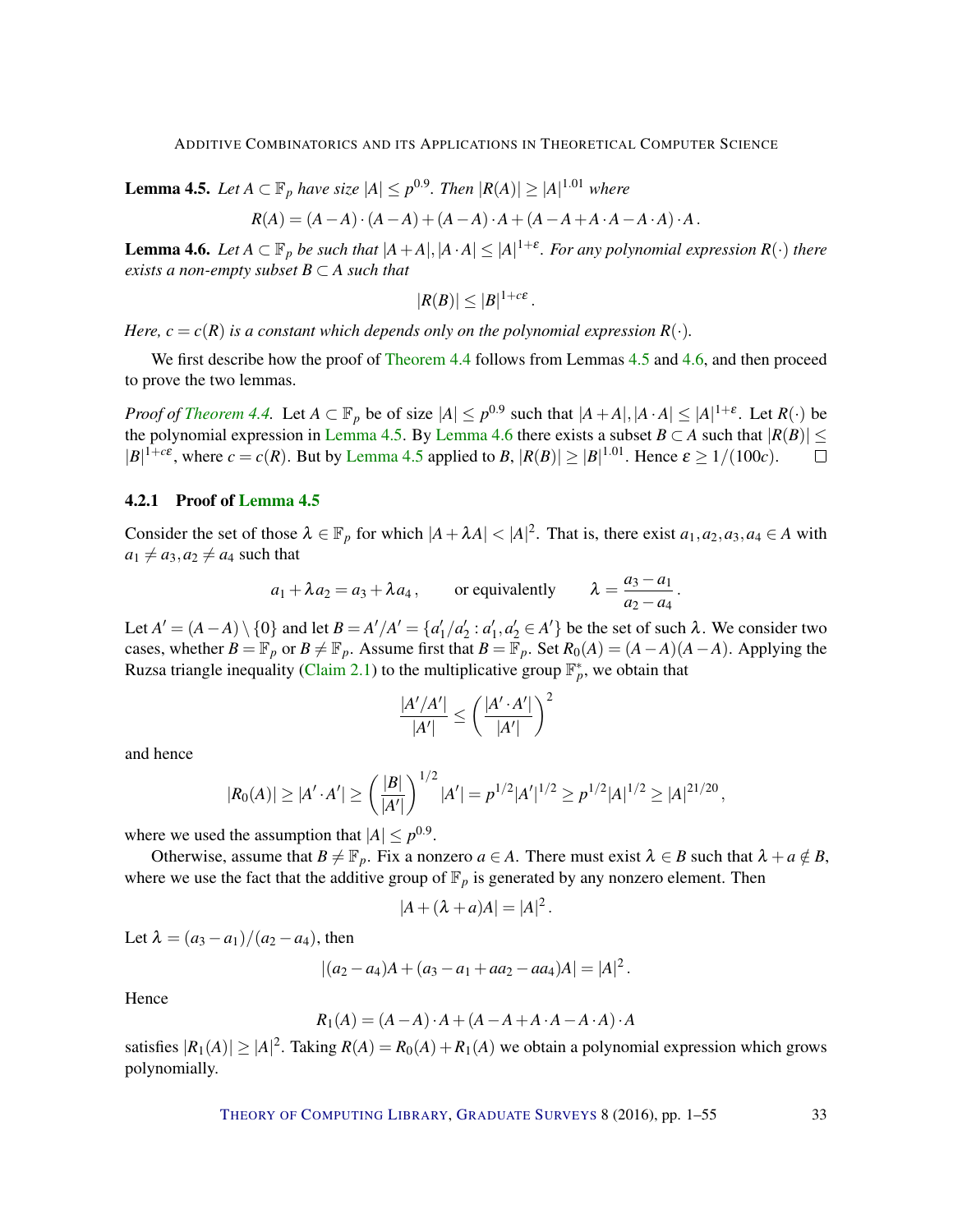#### 4.2.2 Proof of [Lemma](#page-32-1) [4.6](#page-32-1)

We will need the following lemma.

<span id="page-33-1"></span>**Lemma 4.7.** Let A be a subset of an Abelian group such that  $|A+A| \leq K|A|$ . Then there exists  $B \subset A$  of  $\mathit{size}~|B| \geq K^{-O(1)}|A|$  such that any  $b_1 - b_2 \in B - B$  can be written as

$$
b_1 - b_2 = \sum_{i=1}^{12} a_i
$$
,  $a_i \in A \cup (-A)$ 

*in at least K*−*O*(1) |*A*| <sup>11</sup> *distinct ways; and any b*<sup>1</sup> +*b*<sup>2</sup> ∈ *B*+*B can be written as*

$$
b_1 + b_2 = \sum_{i=1}^{12} a_i
$$
,  $a_i \in A \cup (-A)$ 

*in at least K*−*O*(1) |*A*| <sup>11</sup> *distinct ways.*

*Proof.* We will prove the lemma for *B*−*B*, the proof for *B*+*B* is similar. Let *N* = |*A*|. Following the same idea of the proof of the BSG Theorem [\(Theorem](#page-8-0) [2.14\)](#page-8-0), let  $C \subset A + A$  be the set of elements which can be written as  $c = a_1 + a_2$  with  $a_1, a_2 \in A$  in at least  $N/2K$  distinct ways. As  $|A + A| \leq K|A|$  we have  $|C| \geq N/2K$ . Let *H* be the bipartite graph with vertex sets *A*, *A* and edges  $E = \{(a_1, a_2) : a_1 + a_2 \in C\}$ . Applying [Lemma](#page-8-1) [2.15](#page-8-1) to *H*, let *B*,*B'*  $\subset$  *A*,  $|B|$ ,  $|B'| \ge K^{-O(1)}N$  be sets such that for any  $b \in B$ ,  $b' \in B'$ there are at least  $K^{-O(1)}N^2$  paths of length three  $(b, a, a', b')$  between  $b, b'$ . This means that we can write

$$
b+b' = (b+a) - (a+a') + (a'+b') = c_1 - c_2 + c_3
$$

with  $c_1, c_2, c_3 \in C$  in at least  $K^{-O(1)}N^2$  distinct ways. As any element  $c \in C$  can be written as  $c = a + a'$ in at least  $N/2K$  distinct ways, we can write

$$
b + b' = \sum_{i=1}^{6} a_i
$$
,  $a_i \in A \cup (-A)$ 

in at least  $K^{-O(1)}N^5$  distinct ways. To conclude, express any  $b_1 - b_2 \in B - B$  as  $(b_1 + b') - (b_2 + b')$  over all choices of  $b'$ , which gives that we can express

$$
b_1 - b_2 = \sum_{i=1}^{12} a_i
$$
,  $a_i \in A \cup (-A)$ 

in at least  $K^{-O(1)}N^{11}$  distinct ways.

In order to prove [Lemma](#page-32-1) [4.6,](#page-32-1) we will show by induction that polynomial expressions do not grow. For a subset  $B \subset \mathbb{F}_p$  let  $B^s = \{b_1 \cdots b_s : b_i \in B\}$ ,  $B^{-1} = \{b^{-1} : b \in B, b \neq 0\}$  and shorthand  $B^{-s} = (B^{-1})^s$ .

<span id="page-33-0"></span>**Lemma 4.8.** *For any integers*  $t, s \ge 1$  *there exists a constant*  $c = c(t, s) > 0$  *such that the following holds.*  $I$ *f*  $|A + A|, |A \cdot A| \leq |A|^{1+\varepsilon}$  then there exists  $B \subset A$  of size  $|B| \geq |A|^{1-c\varepsilon}$  such that

$$
|(B^t - B^t) \cdot B^s \cdot B^{-s}| \leq |B|^{1+c\epsilon}.
$$

THEORY OF C[OMPUTING](http://dx.doi.org/10.4086/toc) LIBRARY, G[RADUATE](http://dx.doi.org/10.4086/toc.gs) SURVEYS 8 (2016), pp. 1–55 34

 $\Box$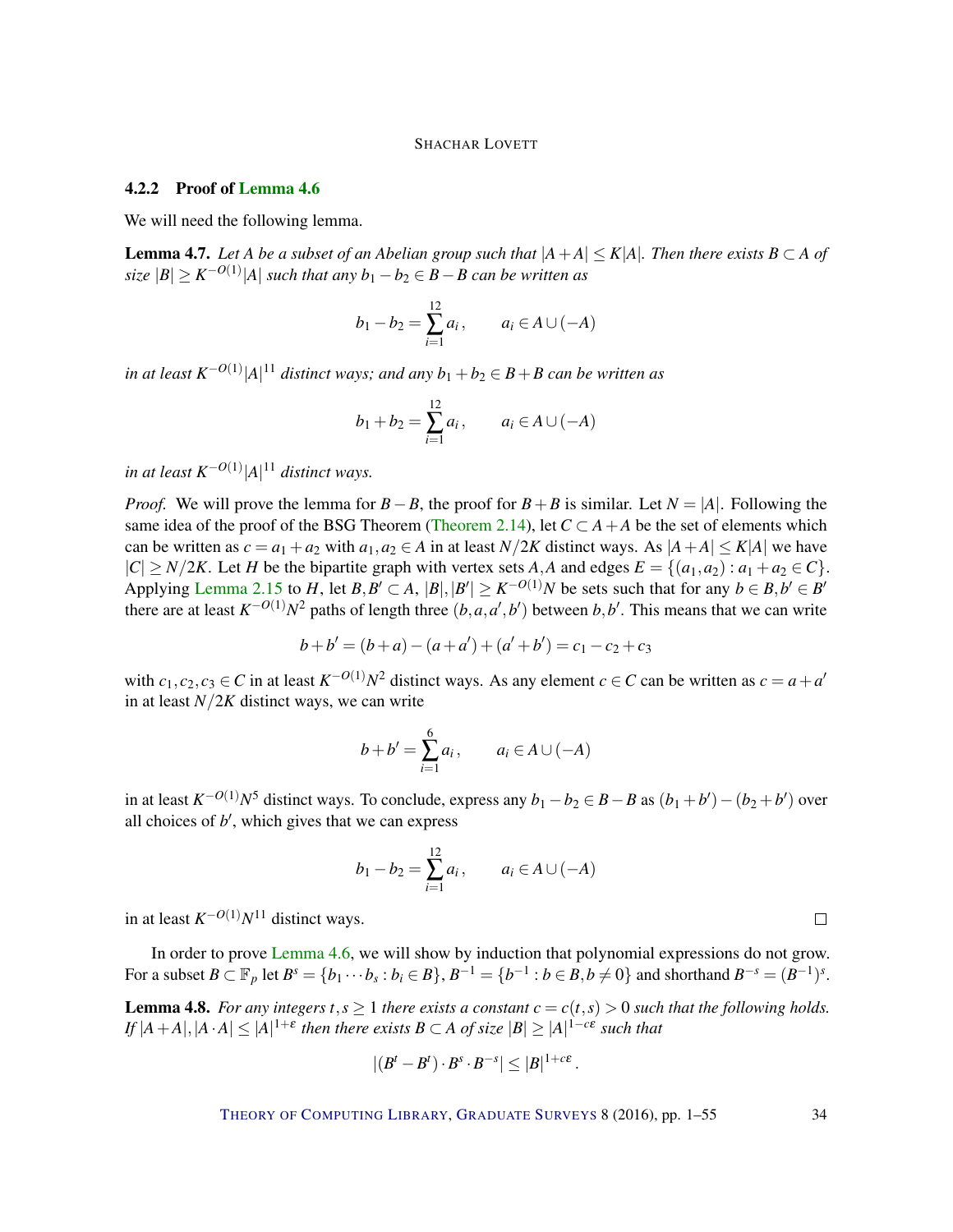[Lemma](#page-33-0) [4.6](#page-32-1) follows from Lemma [4.8,](#page-33-0) since for  $s = 0$  we have  $|B^t - B^t| \leq |B|^{1+c\epsilon}$ , and by the the Plünneke–Ruzsa theorem [\(Theorem](#page-6-1) [2.11\)](#page-6-1) this implies that also  $|tB^t - tB^t| \leq |B|^{1+c'\varepsilon}$  for  $c' = 2tc$ . Hence, for any polynomial expression  $R(.)$ , if we choose *t* large enough we can express  $R(B)$  as the sum or difference of at most *t* monomials of degree *t*, hence  $|R(B)| \le |B|^{1+c(R)\cdot\epsilon}$ . We now prove [Lemma](#page-33-0) [4.8.](#page-33-0)

*Proof of [Lemma](#page-33-0) [4.8.](#page-33-0)* We will prove the lemma by induction on *t*. The base case is  $t = 1$ . Let  $B \subset A$  be the set guaranteed by [Lemma](#page-33-1) [4.7,](#page-33-1) where  $|B| \ge |A|^{1-O(\varepsilon)}$ . Any  $b_1 - b_2 \in B - B$  can be written as

$$
b_1 - b_2 = \sum_{i=1}^{12} a_i
$$
,  $a_i \in A \cup (-A)$ 

in at least  $|A|^{11-O(\varepsilon)}$  distinct ways. Multiplying by an arbitrary element of  $B^sB^{-s}$ , we get that any element  $x \in (B - B)B<sup>s</sup>B<sup>-s</sup>$  can be written as

$$
x = \sum_{i=1}^{12} x_i
$$
,  $x_i \in \pm A^{s+1}A^{-s}$ 

in at least  $|A|^{11-O(\epsilon)}$  distinct ways. Since  $|A \cdot A| \leq |A|^{1+\epsilon}$ , by the Plünneke–Ruzsa theorem [\(Theorem](#page-6-1) [2.11\)](#page-6-1) we have  $|A^{s+1}A^{-s}| \leq |A|^{1+(2s+1)\epsilon} = |A|^{1+O(\epsilon s)}$ . Hence the number of choices for  $x_1, \ldots, x_{12}$  is at most  $|A|^{12+O(\varepsilon s)}$ , and hence

$$
|(B-B)\cdot B^s B^{-s}| \leq \frac{|A|^{12+O(\varepsilon s)}}{|A|^{11-O(\varepsilon)}} = |A|^{1+O(\varepsilon s)} \leq |B|^{1+O(\varepsilon s)}.
$$

Hence, we proved the lemma for  $t = 1$  with  $c(1, s) = O(s)$ .

We proceed to prove the inductive case. We assume we proved the lemma for  $t, \ell$  for all  $\ell > 0$ ; and we will prove it for  $t + 1$ , s. Let  $\ell = \ell(t, s)$  be large enough (to be determined later) and assume we already constructed a set *B*  $\subset$  *A* of size  $|B| \ge |A|^{1-c\epsilon}$  such that

$$
|(B^t - B^t) \cdot B^\ell B^{-\ell}| \leq |B|^{1+c\epsilon} \,,
$$

where  $c = c(t, \ell)$ . In particular,  $|B \cdot B| \leq |B|^{1+c\epsilon}$ . Apply [Lemma](#page-33-1) [4.7](#page-33-1) to the multiplicative group of  $\mathbb{F}_p$  to get a subset  $C \subset B$  of size  $|C| \ge |B|^{1 - O(c\epsilon)}$ , such that any  $x \in C \cdot C$  can be written as

$$
x = \prod_{i=1}^{12} b_i, \qquad b_i \in B \cup B^{-1}
$$

in at least |*B*| <sup>11</sup>−*O*(*c*ε) distinct ways. Furthermore, lets assume (without loss of generality, losing only constant factors) that in all these  $b_1, \ldots, b_m \in B$  and  $B_{m+1}, \ldots, B_{12} \in B^{-1}$  for some  $m \ge 1$ . Multiplying this expression by an arbitrary element of  $C^{t-1}$ , we can write any element in  $x \in C^{t+1}$  as

$$
x = \prod_{i=1}^{12} b_i, \qquad b_1 \in B^t, b_2, \ldots, b_m \in B, b_{m+1}, \ldots, b_{12} \in B^{-1}
$$

in at least  $|B|^{11-O(c\epsilon)}$  distinct ways.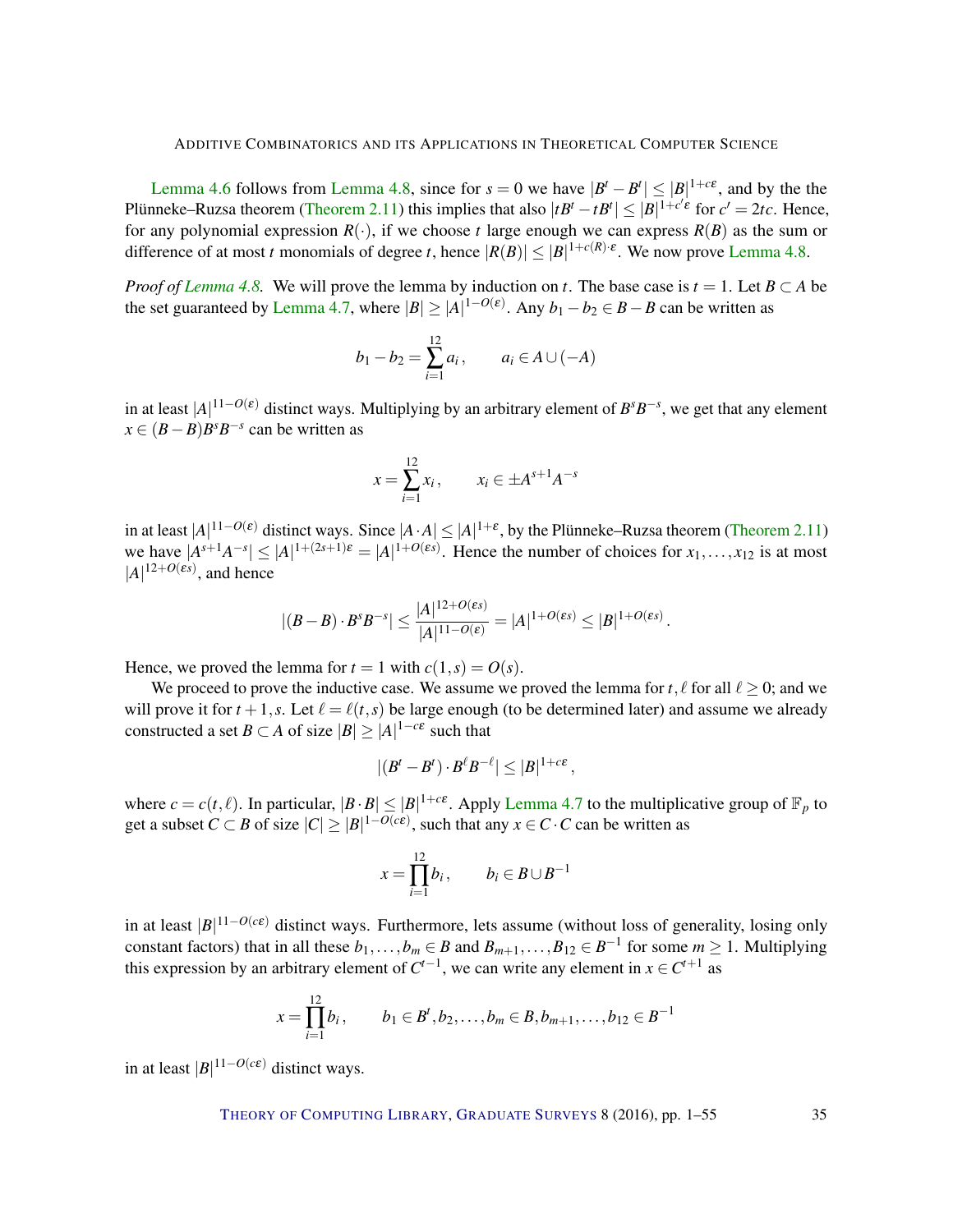Fix now  $x, y \in C^{t+1}$  and a representation  $x = x_1 \dots x_{12}$ . We will enumerate over representations  $y = y_1 ... y_{12}$ , with  $x_1, y_1 \in B^t$ ,  $x_i, y_i \in B$  for  $i = 2,...,m$  and  $x_i, y_i \in B^{-1}$  for  $i = m + 1,..., 12$ . We have

$$
x-y = x_1x_2 \cdots x_{12} - y_1y_2 \cdots y_{12}
$$
  
=  $(x_1 - y_1)x_2x_3 \cdots x_{12} + y_1(x_2 - y_2)x_3 \cdots x_{12} + \cdots + y_1y_2 \cdots y_{11}(x_{12} - y_{12}).$ 

The first term is contained in  $(B^t - B^t)B^{m-1}B^{-(12-m)}$ , the next *m* − 1 terms are contained in  $B^t(B - B^t)$ *B*)*B*<sup>*m*−2</sup>*B*<sup>−(12−*m*)</sup>, and the last 12−*m* terms are contained in *B*<sup>*t*</sup>(*B*<sup>−1</sup>−*B*<sup>−1</sup>)*B*<sup>*m*−1</sup>*B*<sup>−(11−*m*)</sub>. To get a unified</sup> expression, note that  $B^{-1} - B^{-1} \subset (B - B)B^{-2}$ , and hence all 12 terms are contained in  $(B^t - B^t)B^{t+12}B^{-12}$ . If we multiply the expression by an arbitrary element of  $B^sB^{-s}$ , then any term would be contained in  $(B^t - B^t)B^{\ell}B^{-\ell}$  for  $\ell = t + s + 12$ . In particular, any element of  $(C^{t+1} - C^{t+1})C^sC^{-s}$  is expressible in  $|B|^{11-O(c\epsilon)}$  distinct ways as the sum of 12 terms, each coming from a set of size  $|B|^{1+c\epsilon}$ . Hence

$$
|(C^{t+1}-C^{t+1})\cdot C^s C^{-s}| \leq \frac{|B|^{12+O(c\epsilon)}}{|B|^{11-O(c\epsilon)}} \leq |B|^{1+O(c\epsilon)} \leq |C|^{1+O(c\epsilon)}.
$$

Hence, we have completed the inductive step with  $c(t+1,s) = O(c(t,t+s+12)).$ 

#### 4.3 Extractors

Extractors are functions which can "extract" pure randomness from "weak" random sources. There are various notions of extractors; here we will focus on extractors for independent sources. First, we need some notion of entropy which measures the amount of randomness in a random variable or a distribution. There are several candidates.

The *support* of a random variable *X* is its range (the set of values taken by *X*). We say that *X* is *supported* on the set *S* if the range of *X* is a subset of *S*.

Let *X* be a random variable with a finite support.

- The *Erdős-Rényi entropy* of *X* is the log of its collision probability, given by  $H_2(X) = -\log \Pr[X_1 =$  $X_2$  where  $X_1, X_2$  are i. i. d. copies of X.
- The *Shannon entropy* of *X* is  $H(X) = -\sum_{x} Pr[X = x] \log Pr[X = x]$ .
- The *min-entropy* of *X* is  $H_{\infty}(X) = -\log(\max_{x} \Pr[X = x]).$

For example, if *X* is uniform on a set of size *N*, then it has entropy log*N* under all the above notions of entropy. Hence, we think of a random variable with entropy *k* as a source which hides *k* bits of randomness. Moreover, note that  $H_2(X)$ ,  $H(X) \ge H_\infty(X)$ . Here, we focus on min-entropy, and note that the results we present below can be extended to other notions of entropy, with appropriate modifications. We will typically have random variables *X* supported on  $\{0,1\}^n$ . If  $H_\infty(X) = \delta n + o(n)$  for some constant δ and large *n*, we say that *X* has *min-entropy rate* δ.

We start with the following claim, which will allow us to restrict our attention to distributions which are uniform over sets.

 $\Box$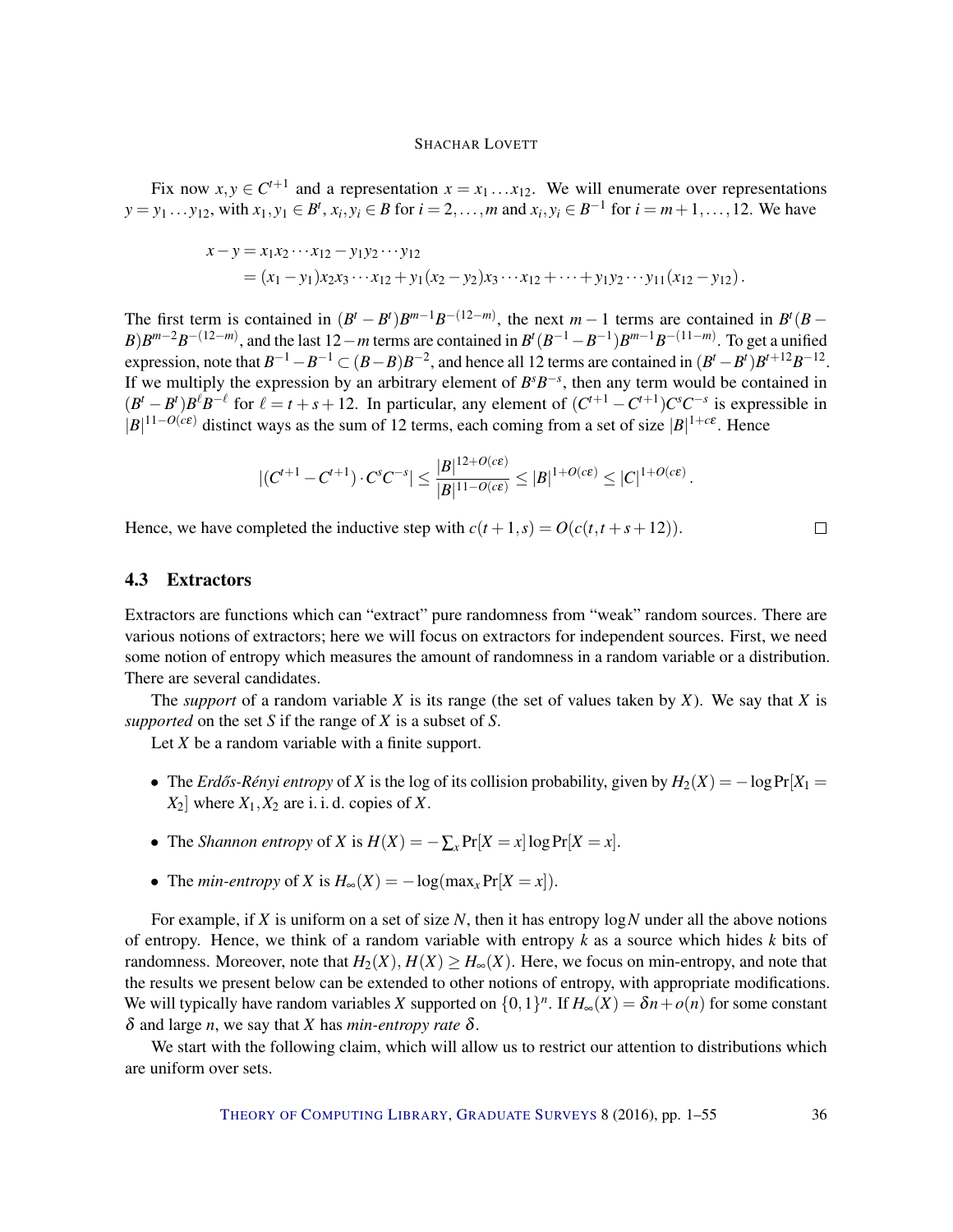<span id="page-36-0"></span>**Claim 4.9.** Let *X* be a random variable with  $H_{\infty}(X) \geq k$  for some integer  $k \geq 1$ . Then *X* is a convex *combination of uniformly distributed random variables supported on sets of size* 2 *k . That is, there exist* sets  $A_1,A_2,\ldots$  each of size  $2^k$ , and probabilities  $p_1,p_2,\ldots$  with  $\sum p_i=1$ , such that if  $X_i\in A_i$  are chosen *uniformly then*

$$
Pr[X = x] = \sum p_i Pr[X_i = x].
$$

*Proof.* Let  $x_1, \ldots, x_N$  be the elements in the support of *X*, let  $q_i = Pr[X = x_i]$ , and assume that

$$
2^{-k}\geq q_1\geq \cdots \geq q_N>0.
$$

If  $N = 2^k$  we are done, so assume  $N > 2^k$ . Define  $A_1 = \{x_1, ..., x_{2^k}\}$ , let  $p = 2^k q_{2^k+1} > 0$  and define a random variable *Y* by

$$
Pr[X = x] = p2^{-k} \cdot 1_{x \in A_1} + (1 - p) Pr[Y = x].
$$

We have that *Y* is well defined and that  $H_{\infty}(Y) \geq k$ . Indeed, if  $i \leq 2^k$  then

$$
Pr[Y = x_i] = (q_i - p2^{-k})/(1-p) \le 2^{-k},
$$

and if  $i > 2^k$  then  $Pr[Y = x_i] = \frac{q_i}{1-p} \leq 2^{-k}$  by our choice of p. Hence, we can apply the claim to Y. One can verify that the process converges to the required solution.  $\Box$ 

A *two-source extractor* is a function which takes as input two independent random variables, each with some nontrivial amount of min-entropy, and outputs a bit which is close to uniform (or even more than one bit, but here we limit ourselves to the simplest notions). We will assume throughout that the inputs are random variables supported on  $\{0,1\}^n$ .

**Definition 4.10** (Two-source extractor). A function  $E: \{0,1\}^n \times \{0,1\}^n \rightarrow \{0,1\}$  is an  $(n, k, \varepsilon)$  twosource extractor if, for any two independent random variables  $X, Y$  taking values in  $\{0,1\}^n$  with  $H_{\infty}(X)$ ,  $H_{\infty}(Y) \geq k$ , we have

$$
1/2 - \varepsilon \leq \Pr[E(X, Y) = 0] \leq 1/2 + \varepsilon.
$$

[Claim](#page-36-0) [4.9](#page-36-0) shows that it suffices to verify the conditions for  $X, Y$  uniform over sets of size  $2^k$ . This suggests an alternative view on two-source extractors, as an extension of the more familiar notion of bipartite Ramsey graphs (also called *dispersers* in the computer science literature). We denote bipartite graphs by  $H = (U, V, E)$  where  $U, V$  are the vertex sets and  $E \subset U \times V$  is the edge set. For subsets  $A \subset U, B \subset V$  we denote by  $E(A, B) = E \cap (A \times B)$  the induced edges between *A* and *B*.

**Definition 4.11** (Bipartite Ramsey graph). A bipartite graph  $H = (U, V, E)$  with is an  $(n, k)$  bipartite Ramsey graph if  $|U| = |V| = 2^n$ , and *H* contains no  $(2^k, 2^k)$  complete set and no  $(2^k, 2^k)$  independent set. That is, for all subsets  $A \subset U, B \subset V$  of size  $|A| = |B| = 2^k$ , we have

$$
1 \le |E(A,B)| \le |A||B| - 1.
$$

**Definition 4.12** (Two-source extractor). A bipartite graph  $H = (U, V, E)$  is an  $(n, k, \varepsilon)$  two-source extractor if  $|U| = |V| = 2^n$ , and all the  $(2^k, 2^k)$  induced subgraphs of *H* are nearly balanced. That is, for all subsets  $A \subset U, B \subset V$  of size  $|A| = |B| = 2^k$ , we have

$$
(1/2-\varepsilon)|A||B| \leq |E(A,B)| \leq (1/2+\varepsilon)|A||B|.
$$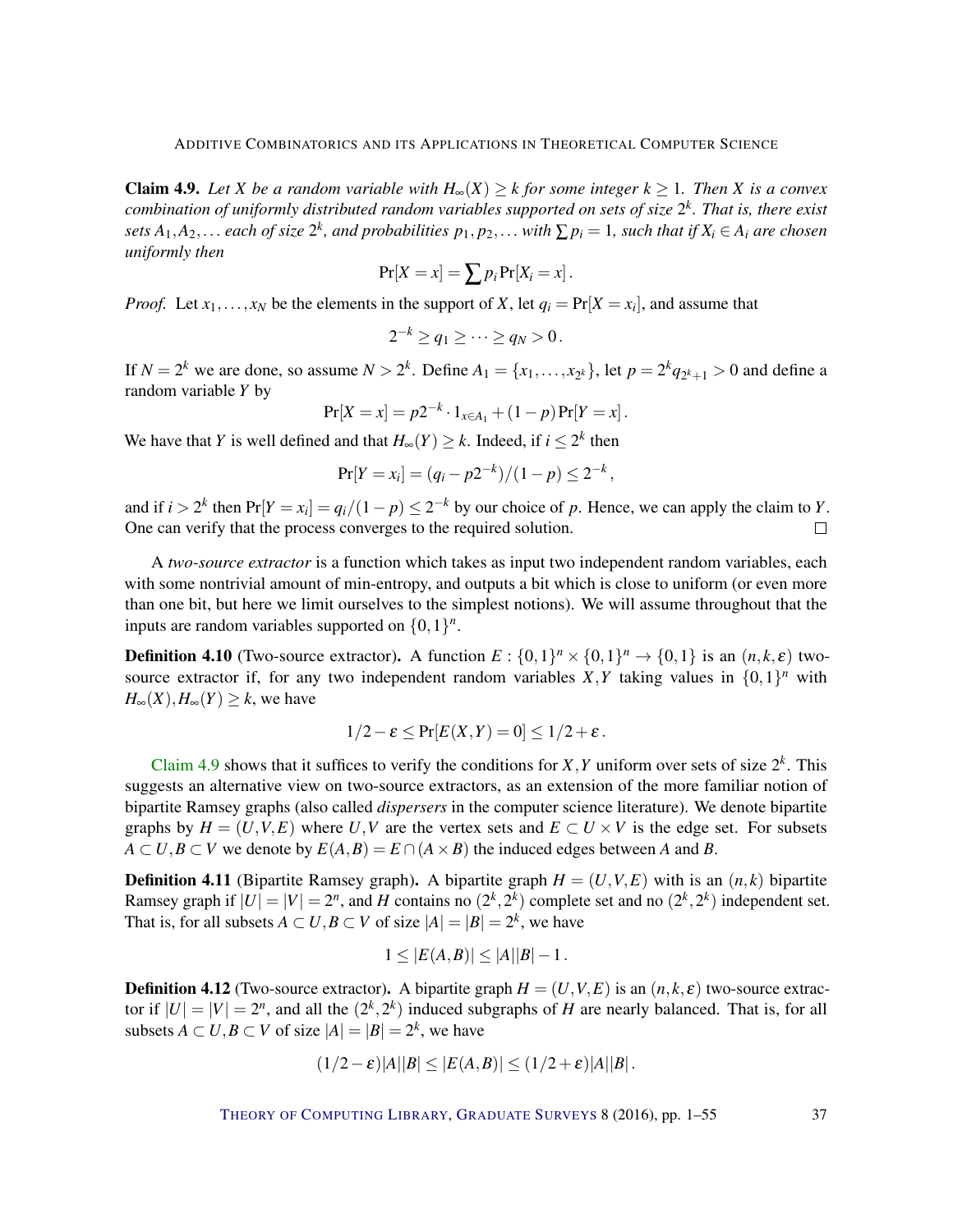Note that the two definitions of  $(n, k, \varepsilon)$  two-source extractors coincide. Both Ramsey graphs and two-source extractors have been extensively studied in the graph theory and computational complexity communities. A simple probabilistic argument shows that a random graph is a bipartite Ramsey graph, and a two-source extractor, for any fixed  $\varepsilon$  and  $k = O(\log n)$ . A major line of research is to match these existential results by explicit constructions. We start by describing a simple construction, based on inner product in  $\mathbb{F}_2^n$ , which attains min-entropy rate  $\delta = 1/2$ .

# 4.3.1 The Hadamard two-source extractor

Consider the following bipartite graph  $H = (U, V, E)$ . Identify  $U = V = \mathbb{F}_2^n$  and take

$$
E = \{(u, v) \in \mathbb{F}_2^n \times \mathbb{F}_2^n : \langle u, v \rangle = 0\}.
$$

This graph is called the inner-product graph, or the Hadamard two-source extractor. When we consider it as a function, we will denote by it by  $E_{\text{Had}}: \{0,1\}^n \times \{0,1\}^n \rightarrow \{0,1\}$ . We will show that it is indeed a two-source extractor for min-entropy rate  $1/2$ . First, we show the simpler claim that it is a bipartite Ramsey graph for min-entropy rate 1/2.

**Claim 4.13.** Let  $A, B \subset \mathbb{F}_2^n$  be sets such that  $|A||B| > 2^n$ . Then  $\{\langle a,b \rangle : a \in A, b \in B\} = \{0,1\}$ . In *particular,*  $E_{\text{Had}}$  *is an*  $(n, k)$  *bipartite Ramsey graph for*  $k = n/2 + 1$ *.* 

*Proof.* Let  $A, B \subset \mathbb{F}_2^n$  be sets with  $|A||B| > 2^n$ . Let  $V_A$  and  $V_B$  be the affine subspaces spanned by *A* and *B*, respectively. Note that as  $|A||B| > 2^n$  we have  $dim(V_A) + dim(V_B) \ge n + 1$ , and hence they cannot be orthogonal to each other. Hence it cannot be that  $\langle a,b \rangle = 0$  for all  $a \in A, b \in B$ , as then the same would hold for all  $a \in V_A$ ,  $b \in V_B$ . A similar argument shows that it cannot be that  $\langle a,b \rangle = 1$  for all  $a \in A, b \in B$ .  $\Box$ 

Note that the bound  $k = n/2$  is tight, as if *A* is a subspace of dimension  $n/2$  and *B* is the orthogonal subspace, then  $A, B$  is a clique. We next show that  $H$  is in fact a two-source extractor for roughly the same parameters.

**Lemma 4.14.** *Fix*  $\varepsilon > 0$ *. Let*  $A, B \subset \mathbb{F}_2^n$  *be sets such that*  $|A||B| \ge (1/\varepsilon)^3 \cdot 2^n$ *. Then* 

 $(1/2 - \varepsilon)|A||B| \leq |E(A,B)| \leq (1/2 + \varepsilon)|A||B|.$ 

*In particular,*  $E_{\text{Had}}$  *is a*  $(n, k, \varepsilon)$  *two-source extractor for*  $k = n/2 + 3\log(1/\varepsilon)$ *.* 

*Proof.* We will prove the equivalent statement

$$
\left|\mathbb{E}_{a\in A,b\in B}[(-1)^{\langle a,b\rangle}]\right|\leq 2\varepsilon,
$$

where  $a \in A$ ,  $b \in B$  are uniform and independent. Define

$$
S = \left\{ \alpha \in \mathbb{F}_2^n : \left| \mathbb{E}_{b \in B} [(-1)^{\langle \alpha, b \rangle}] \right| \geq \varepsilon \right\}.
$$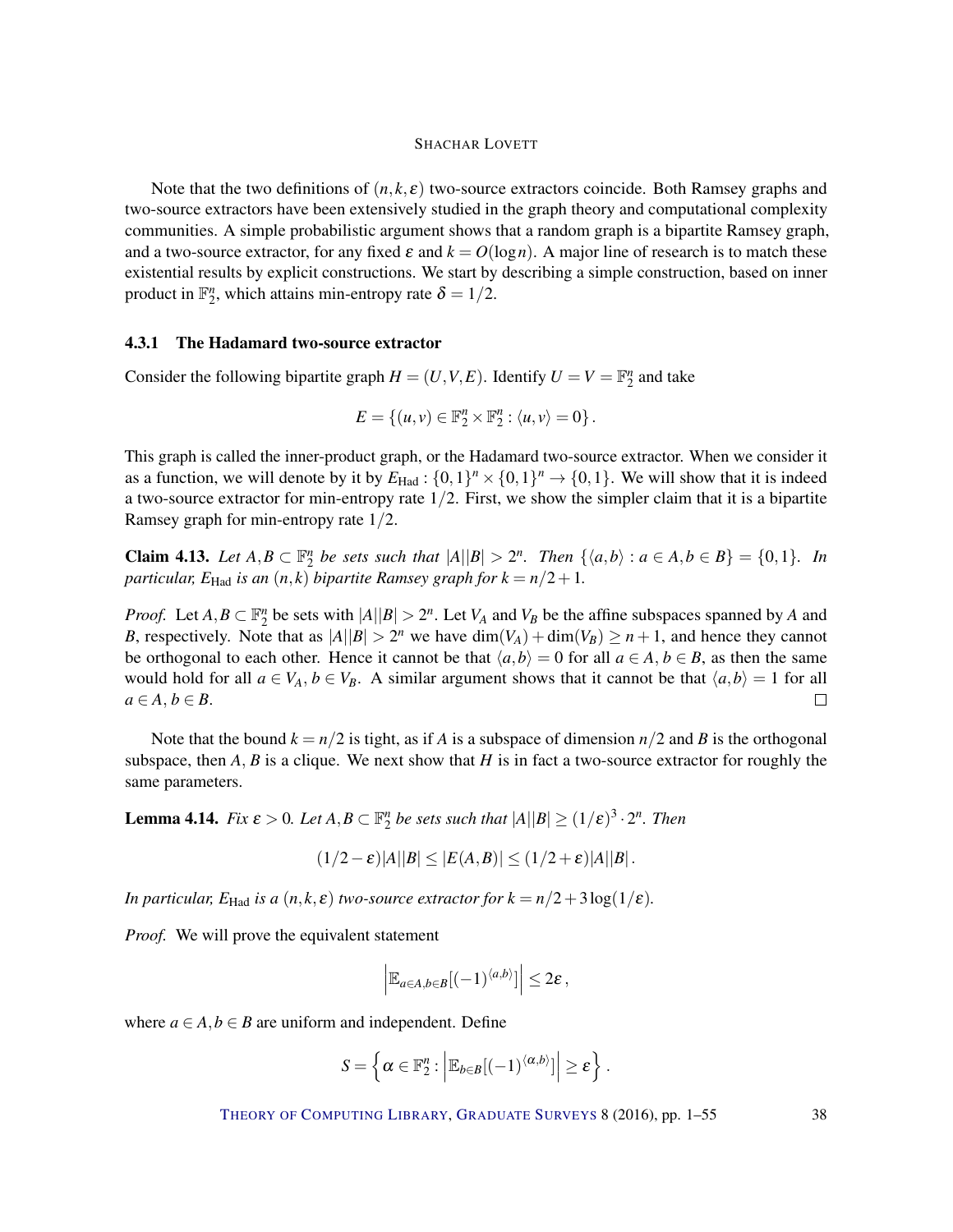<span id="page-38-0"></span>We will soon show that  $|S| \le \varepsilon |A|$ , and hence

$$
\left|\mathbb{E}_{a\in A,b\in B}[(-1)^{\langle a,b\rangle}]\right|\leq \frac{1}{|A|}\left(|S|+\sum_{a\in A\setminus S}\left|\mathbb{E}_{b\in B}[(-1)^{\langle a,b\rangle}]\right|\right)\leq 2\varepsilon.
$$

In order to bound *S*, define the function  $\varphi_B : \mathbb{F}_2^n \to \mathbb{R}$  by

$$
\varphi_B(x) = \frac{2^n}{|B|} 1_B(x),
$$

and note that its Fourier coefficients are exactly

$$
\widehat{\varphi_B}(\alpha) = \mathbb{E}_{x \in \mathbb{F}_2^n} \big[ \varphi_B(x) (-1)^{\langle \alpha, x \rangle} \big] = \mathbb{E}_{b \in B} \big[ (-1)^{\langle \alpha, b \rangle} \big].
$$

Hence,

$$
S = \{ \alpha \in \mathbb{F}_2^n : |\widehat{\varphi_B}(\alpha)| \geq \varepsilon \}.
$$

By Parseval's identity, we know that

$$
\sum_{\alpha \in \mathbb{F}_2^n} |\widehat{\varphi_B}(\alpha)|^2 = 2^{-n} \sum_{x \in \mathbb{F}_2^n} |\varphi_B(x)|^2 = \frac{2^n}{|B|}.
$$

In particular, as  $|\widehat{\varphi_B}(\alpha)| \geq \varepsilon$  for all  $\alpha \in S$ , we can bound

$$
|S| \le (1/\varepsilon^2) \cdot \frac{2^n}{|B|} \le \varepsilon |A| \, .
$$

#### 4.3.2 Extractors for several independent sources

Finding explicit constructions of two-source extractors which attain min-entropy rate  $\delta < 1/2$  turns out to be a challenge. As a first step, we show a result of Barak, Impagliazzo and Wigderson [\[4\]](#page-48-5) that attains this if we allow more than two independent sources. The construction and the proof are based on the sum-product theorem over finite fields [\(Theorem](#page-31-0) [4.4\)](#page-31-0). We start with the definition of multi-source extractors, which is an immediate generalization of the definition of two-source extractors.

**Definition 4.15** (Multi-source extractors). A function  $E: (\{0,1\}^n)^{\ell} \to \{0,1\}$  is an  $(n,k,\varepsilon)$   $\ell$ -source extractor, if for any  $\ell$  independent random variables  $X_1, \ldots, X_\ell$  supported on  $\{0,1\}^n$  with

$$
H_{\infty}(X_1),\ldots,H_{\infty}(X_{\ell})\geq k,
$$

we have

$$
1/2-\varepsilon \leq \Pr[E(X_1,\ldots,X_\ell)=0] \leq 1/2+\varepsilon.
$$

Let us recall the sum-product theorem [\(Thereom](#page-31-0) [4.4\)](#page-31-0): if  $A \subset \mathbb{F}_p$  ,  $|A| \leq p^{0.9}$ , then

$$
\max(|A + A|, |A \cdot A|) \ge |A|^{1 + \varepsilon}
$$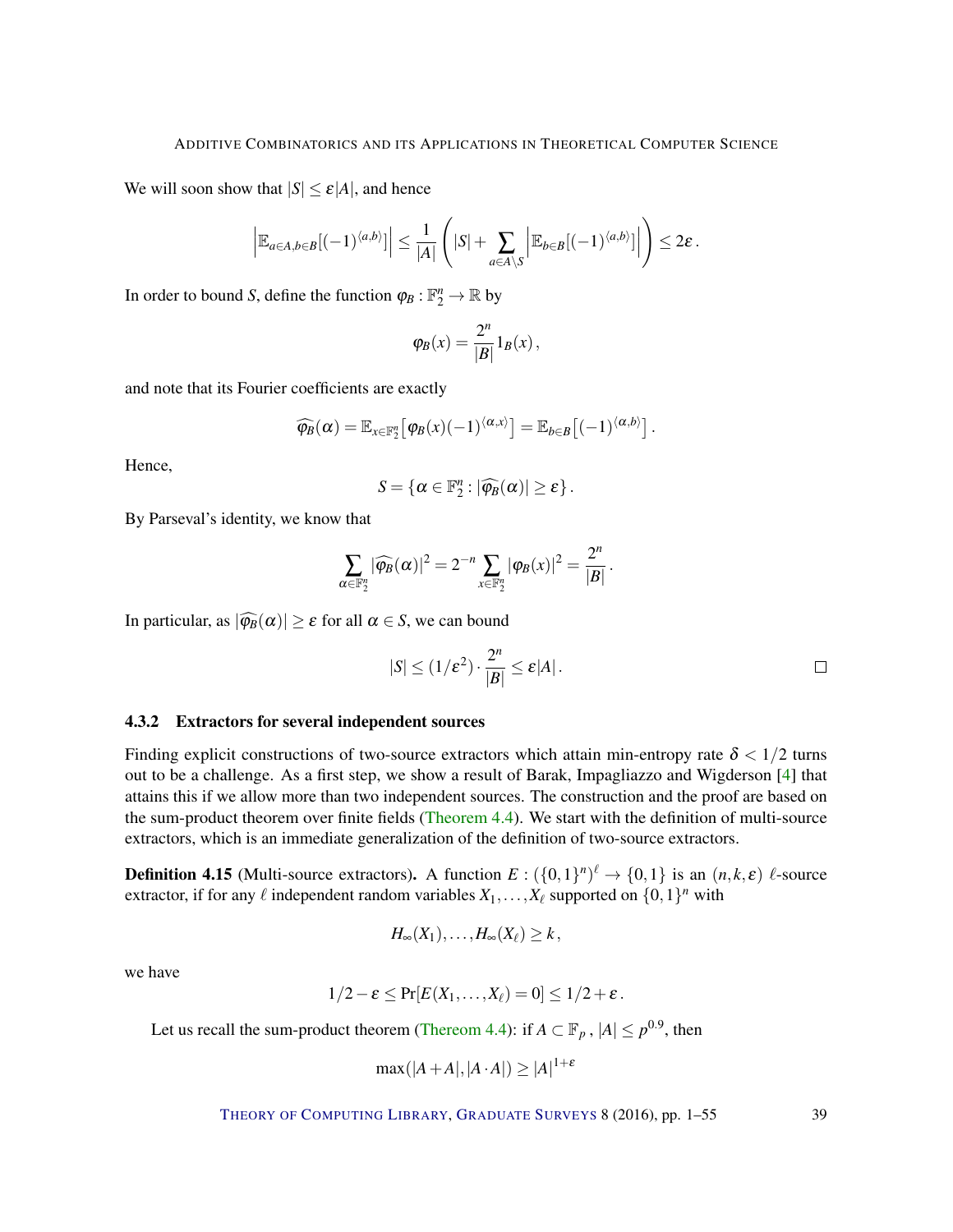<span id="page-39-2"></span>for some absolute constant  $\epsilon > 0$  (which depends only on the choice of 0.9). In particular,

$$
|A \cdot A + A \cdot A| \ge |A|^{1+\varepsilon}.
$$

Let  $A' = A \cdot A + A \cdot A$ . We can apply the sum-product theorem to A'. Either  $|A'| \ge p^{0.9}$ , or else

$$
|A' \cdot A' + A' \cdot A'| \ge |A'|^{1+\varepsilon} \ge |A|^{1+2\varepsilon}.
$$

We can continue in this fashion, until the size of the resulting set exceeds  $p<sup>0.9</sup>$ . This is summarized in the following claim. Here, by  $\ell A^{\ell}$  we mean the sum of  $\ell$  copies of  $A^{\ell} = A \cdots A$ .

<span id="page-39-0"></span>**Claim 4.16.** *For any*  $\delta > 0$  *there exist*  $\ell = \ell(\delta)$  *such that the following holds. For any*  $A \subset \mathbb{F}_p$  *of size*  $|A| \geq p^{\delta}$  *it holds that* 

$$
|\ell A^{\ell}| \ge p^{0.9}.
$$

*Proof.* Let  $A_0 = A$  and define inductively  $A_{i+1} = A_i \cdot A_i + A_i \cdot A_i$ . Note that  $A_i \subset 2^i A^{2^i}$ . By the previous arguments, either  $|A_i| \ge p^{0.9}$  or else  $|A_{i+1}| \ge |A_i|^{1+\varepsilon}$ . Hence after  $O(\log(1/\delta))$  steps the process must stop, and we have  $\ell = (1/\delta)^{O(1)}$ .

Barak et al. [\[4\]](#page-48-5) prove a statistical analog of [Claim](#page-39-0) [4.16.](#page-39-0) Analogously to the case of  $\{0,1\}^n$ , we say that a random variable *Y* taking values in  $\mathbb{F}_p$  has min-entropy rate  $\delta$  if min<sub>*y*</sub> Pr[*Y* = *y*]  $\leq p^{-\delta}$ . The statistical distance between two random variables  $Y, Y'$  is

$$
\frac{1}{2}\sum_{y} \left| \Pr[Y=y] - \Pr[Y'=y] \right|.
$$

We say that a random variable *Y* is statistically  $\varepsilon$ -close to min-entropy rate 0.9, if there exists a random variable  $Y'$  with min-entropy 0.9 which has statistical distance at most  $\varepsilon$  from  $Y$ .

<span id="page-39-1"></span>**Theorem 4.17** (Barak et al.). *For any*  $\delta, \varepsilon > 0$  *there exist*  $\ell = \ell(\delta, \varepsilon)$  *such that the following holds. There exists a polynomial expression*  $R: \mathbb{F}_p^{\ell} \to \mathbb{F}_p$ , such that, for any independent random variables  $Y_1,\ldots,Y_\ell\in\mathbb{F}_p$ , each with min-entropy rate at least  $\delta$ , the random variable

$$
R(Y_1,\ldots,Y_\ell)
$$

*is statistically* ε*-close to min-entropy rate* 0.9*.*

The final multi-source extractor is constructed by a combination of the above result with the Hadamard two-source extractor. Formally, it requires to first translate the inputs from  $\{0,1\}^n$  to  $\mathbb{F}_p$ , apply [Theo](#page-39-1)rem [4.17](#page-39-1) twice, translate back to bits, and then apply the Hadamard two-source extractor.

**[Theorem](#page-39-1) 4.18** (Barak et al.). *Fix*  $\delta$ ,  $\varepsilon > 0$  *and let*  $\ell = \ell(\delta, \varepsilon/3)$  *and R be as given in Theorem [4.17.](#page-39-1) Define a* (2 $\ell$ )-source extractor  $E: ({0,1})^n)^{2\ell} \rightarrow {0,1}$  *as follows.* 

- *1. Let*  $X_1, ..., X_{2\ell} \in \{0, 1\}^n$  *denote the inputs.*
- 2. Let p be prime such that  $2^n < p < 2^{n+1}$ , and let  $\varphi : \{0,1\}^n \to \mathbb{F}_p$  be any injective map.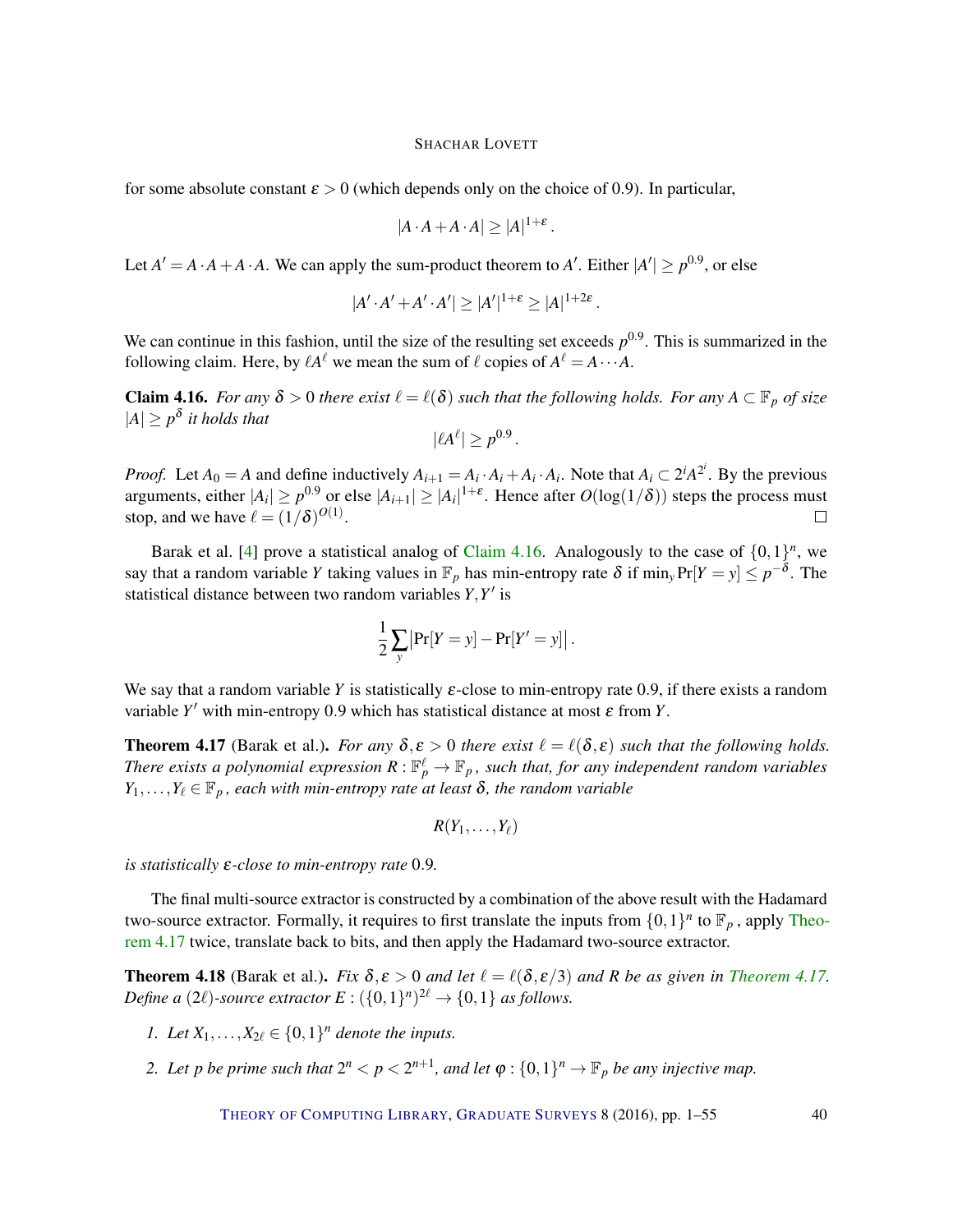- <span id="page-40-1"></span>*3. Let*  $Y_1 = R(\varphi(X_1), \ldots, \varphi(X_\ell))$  *and*  $Y_2 = R(\varphi(X_{\ell+1}), \ldots, \varphi(X_{2\ell}))$ .
- *4. Let*  $\psi$  :  $\mathbb{F}_p \to \{0,1\}^{n+1}$  *be any injective map.*

*5.* Let  $E_{\text{Had}}$  be the two-source Hadamard extractor defined over  $\mathbb{F}_2^{n+1}$ . Output  $E_{\text{Had}}(\phi(Y_1), \psi(Y_2))$ .

*Then E is an*  $(n, k, \varepsilon)$  (2 $\ell$ )-source extractor with  $k = (\delta + o(1))n$ .

*Proof.* The random variables  $\varphi(X_i)$  take values in  $\mathbb{F}_p$ , are independent and have min-entropy rate  $\delta + o(1)$ . Hence by [Theorem](#page-39-1) [4.17](#page-39-1) each random variable  $Y_i$  is statistically  $(\varepsilon/3)$ -close to a random variable  $Y_i'$ which has min-entropy rate 0.9, and the same holds for  $\psi(Y_i')$ . Applying the Hadamard two-source extractor to  $\psi(Y_1'), \psi(Y_2'),$  we obtain a bit such that  $Pr[E_{Had}(\psi(Y_1'), \psi(Y_2')) = 0] = 1/2 + o(1)$ . Hence also  $Pr[E_{\text{Had}}(\psi(Y_1), \psi(Y_2)) = 0] = 1/2 \pm \varepsilon.$  $\Box$ 

#### 4.3.3 Bourgain's two-source extractor

The Hadamard two-source extractor fails for sources with min-entropy rate below  $1/2$ . The reason is that one can take *X* uniform over a subspace of  $\mathbb{F}_2^n$  of dimension  $n/2$ , and *Y* uniform over the orthogonal subspace. Then both *X*, *Y* have min-entropy rate  $1/2$  but  $\langle X, Y \rangle = 0$  with probability one. However, this is a pathological example, and typically we do not expect such highly structured sources. If we can encode the source as an "unstructured" source, then perhaps we would be able to achieve a two-source extractor for a lower min-entropy rate. This is the idea behind the two-source extractor of Bourgain [\[17\]](#page-49-9), which works for sources with min-entropy rate of  $1/2 - \varepsilon_0$  for some small unspecified constant  $\varepsilon_0 > 0$ . It is an open problem to find explicit constructions which work for lower rates.

We also refer the reader to an excellent exposition of Bourgain's result by Rao [\[54\]](#page-52-14).

As a first step, we show that if the sources grow with addition, then one can achieve a better minentropy rate. We recall that it is sufficient to consider random variables which are uniform over sets. For a set *A*, define the collision probability of its *k*-iterated sum as

$$
\mathrm{CP}_k(A) = \Pr_{a_1,...,a_k,a'_1,...,a'_k \in A} [a_1 + \cdots + a_k = a'_1 + \cdots + a'_k].
$$

We have  $\mathbb{CP}_1(A) = |A|^{-1}$  and  $\mathbb{CP}_{k+1}(A) < \mathbb{CP}_k(A)$  for all k. The following lemma shows that if  $\text{CP}_k(A)\text{CP}_k(B) \ll 2^{-n}$  for some fixed *k*, then the Hadamard extractor works successfully for the sets *A*, *B*. Moreover, note that when  $A \subset \mathbb{F}_2^n$  is a subspace, then  $\mathbb{CP}_k(A) = 1/|A|$  for any  $k \ge 1$ , and hence we still have the barrier of *A*, *B* being orthogonal subspaces.

<span id="page-40-0"></span>**Lemma 4.19.** Fix  $k \ge 1$ . Let  $A, B \subset \mathbb{F}_2^n$  be sets such that  $CP_k(A)CP_k(B) \le \varepsilon^{c(k)}2^{-n}$ , where  $c(k)$  is a *constant depending only on k. Then*

$$
\left|\mathbb{E}_{a\in A,b\in B}\big[(-1)^{\langle a,b\rangle}\big]\right|\leq \varepsilon.
$$

*Proof.* We will prove the lemma for  $k = 2$ , the proof of the general case is similar. The main idea is to apply "repeated squaring" to simplify the expressions. First, we note that by the Cauchy-Schwarz inequality,

$$
\left(\mathbb{E}_{a\in A,b\in B}\left[(-1)^{\langle a,b\rangle}\right]\right)^2 \leq \mathbb{E}_{a\in A}\left(\mathbb{E}_{b\in B}\left[(-1)^{\langle a,b\rangle}\right]\right)^2 = \mathbb{E}_{a\in A,b,b'\in B}\left[(-1)^{\langle a,b+b'\rangle}\right].
$$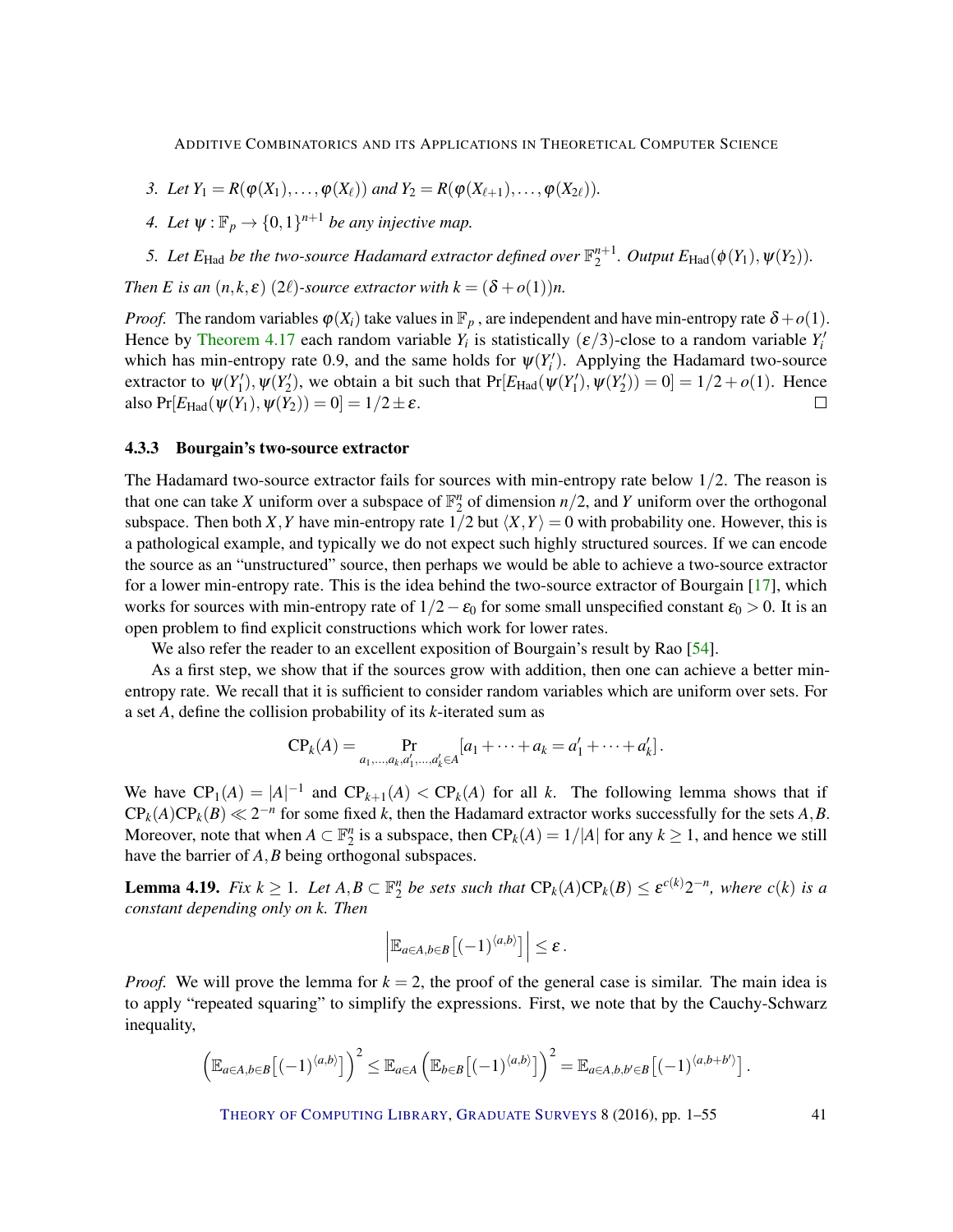Applying the Cauchy-Schwarz inequality again gives that

$$
\left(\mathbb{E}_{a\in A,b\in B}\left[(-1)^{\langle a,b\rangle}\right]\right)^4 \leq \mathbb{E}_{a,a'\in A,b,b'\in B}\left[(-1)^{\langle a+a',b+b'\rangle}\right].
$$

Hence, it suffices to bound  $\mathbb{E}_{a,a'\in A,b,b'\in B}\left[(-1)^{\langle a+a',b+b'\rangle}\right]$ . Note that  $\mathbb{CP}_2(A)$  is the collision probability for the random variable  $a + a'$ , and similarly  $CP_2(B)$  for  $b + b'$ . We will see that these can replace the role that  $|A|, |B|$  took in the analysis of the Hadamard extractor. Define

$$
S = \left\{ \alpha \in \mathbb{F}_2^n : \left| \mathbb{E}_{b,b' \in B} \left[ (-1)^{\langle \alpha, b+b' \rangle} \right] \right| \geq \varepsilon \right\}.
$$

We will show that  $Pr_{a,a' \in A}[a+a' \in S] \leq \varepsilon$ . As before, this will show that

$$
\mathbb{E}_{a,a'\in A,b,b'\in B}\big[(-1)^{\langle a+a',b+b'\rangle}\big]\leq \Pr[a+a'\in S]+\sum_{x\notin S}\Pr[a+a'=x]\left|\mathbb{E}_{b,b'\in B}\big[(-1)^{\langle x,b+b'\rangle}\big]\right|\leq 2\varepsilon.
$$

Define

$$
\varphi(x) = 2^n \cdot \Pr_{b,b' \in B}[b+b' = x].
$$

Then

$$
\widehat{\varphi}(\alpha) = \mathbb{E}_{b,b' \in B}\big[(-1)^{\langle \alpha,b+b' \rangle}\big] \quad \text{and hence} \quad S = \{\alpha : |\widehat{\varphi(\alpha)}| \ge \varepsilon\}.
$$

We bound

$$
|S|\varepsilon^2\leq \sum_{\alpha\in\mathbb{F}_2^n}|\widehat{\varphi(\alpha)}|^2=\mathbb{E}_{x\in\mathbb{F}_2^n}\big[\varphi(x)^2\big]=2^n\sum_{x\in\mathbb{F}_2^n} \Pr_{b,b'\in B}[b+b'=x]^2=2^n\cdot CP_2(B)\,.
$$

Hence by assumption  $|S| \le \varepsilon^{O(1)} \cdot CP_2(A)^{-1}$ . On the other hand, we have

$$
\Pr_{a,a'\in A}[a+a'\in S]^2 = (\sum_{x\in S} \Pr_{a,a'\in A}[a+a'=x])^2 \leq |S| \sum_{x\in S} \Pr_{a,a'\in A}[a+a'=x]^2 \leq |S|\cdot CP_2(A).
$$

Putting these together we conclude that

$$
\Pr_{a,a' \in A} [a + a' \in S] \le (|S| \cdot \text{CP}_2(A))^{1/2} \le \varepsilon^{O(1)}.
$$

So, we get that the only sets *A*,*B* for which the Hadamard extractor fails are those that do not grow under addition. The next idea is to build an encoding function which would make all large enough sets grow nontrivially under addition. Assume we had a function  $f : \mathbb{F}_2^n \to \mathbb{F}_2^m$  with the following property: for any set  $A \subset \mathbb{F}_2^n$  of size  $|A| \geq 2^{\delta n}$ , we have that

$$
\mathbf{CP}_k(f(A)) \le \varepsilon^{c(k)} 2^{-m/2}
$$

for some  $k \geq 1$ . Then, if we define

$$
E(X,Y) = \langle f(X), f(Y) \rangle
$$

we would get a two-source extractor for min-entropy rate  $\delta$ .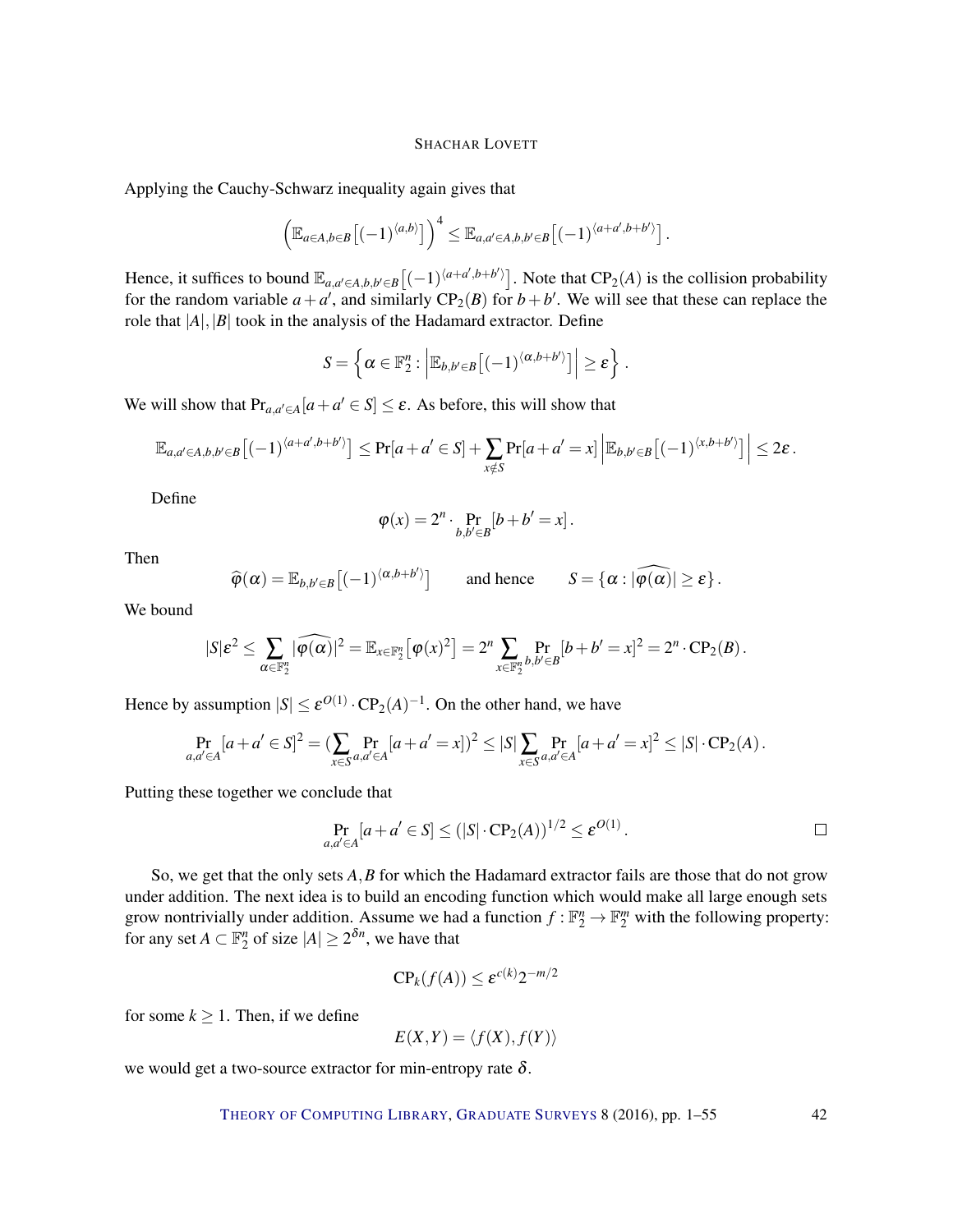<span id="page-42-2"></span>Note that equivalently, if we view this extractor as a bipartite graph, then it is a subgraph of the graph corresponding to the Hadamard extractor over  $\mathbb{F}_2^m$ . That is, it is a bipartite graph of the form  $(U, V, E)$ where  $|U| = |V| = 2^n$ ,  $U, V \subset \{0, 1\}^m$ , and  $E = \{(u, v) : \langle u, v \rangle = 0\}.$ 

The only remaining question is how to construct such an encoding function  $f$ . This is where the sum-product theorem will come into play. First, for technical reasons we will need to generalize the construction of the Hadamard extractor to fields of odd characteristic. The following lemma is a generalization of [Lemma](#page-40-0) [4.19.](#page-40-0) For a proof see [\[54\]](#page-52-14).

<span id="page-42-1"></span>**Lemma 4.20.** Let  $\mathbb{F}_p$  be a prime finite field. Define  $E: \mathbb{F}_p^n \times \mathbb{F}_p^n \to \{0,1\}$  as

$$
E(x, y) = \langle x, y \rangle \text{ mod } 2.
$$

*If*  $X, Y$  are independent random variables, taking values in  $\mathbb{F}_p^n$ , such that  $CP_k(A)CP_k(B) \leq \varepsilon^{c(k)} p^{-n}$ , then

$$
|\Pr[E(X,Y)=0]-1/2|\leq \varepsilon+O(1/p).
$$

The construction we will present will be for a large prime p and  $n = 2$ . We note that similar constructions for small *p*, large *n* can be attained using the sum-product theorem for non-prime fields (which we did not present, and will not discuss here). So, fix a large prime *p* and consider the map  $f: \mathbb{F}_p \to \mathbb{F}_p^2$  defined as

$$
f(x) = (x, x^2).
$$

Let  $A \subset \mathbb{F}_p$  be mapped to  $f(A) \subset \mathbb{F}_p^2$ . Consider first  $f(A) + f(A)$ . For any  $x, y \in \mathbb{F}_p$ , the number of solutions for  $(a+b,a^2+b^2)=(x,y)$  is at most two, hence  $|f(A)+f(A)| \geq |A|^2/2$ . For the same reason,  $\text{CP}_2(f(A)) \leq 2|A|^{-2}$ . It might seem like we gained in the collision probability, but the universe size has also grown from *p* to  $p^2$ , hence the min-entropy rate of *A* in  $\mathbb{F}_p$  is the same as that of  $f(A)$  in  $\mathbb{F}_p^2$  (that is, if  $|A| = p^{\alpha}$  then  $|f(A) + f(A)| \approx (p^2)^{\alpha}$ . The actual advantage will come once we consider the collision probability of the sum of three copies of *f*(*A*).

<span id="page-42-0"></span>**Lemma 4.21.** *There exists an absolute constant*  $\varepsilon_0 > 0$  *such that the following holds. If*  $A \subset \mathbb{F}_p$  *has size*  $|A|$  ≥  $p^{1/2-\epsilon_0}$  then  $\text{CP}_3(f(A))$  ≤  $p^{-(1+\epsilon_0)}$ .

We are now in business. Combining [Lemma](#page-42-1) [4.21](#page-42-0) with Lemma [4.20,](#page-42-1) we get the following corollary.

**Corollary 4.22.** Let  $\mathbb{F}_p$  be a large enough prime field. Define  $E_{\text{Bou}}$ :  $\mathbb{F}_p \times \mathbb{F}_p \to \{0,1\}$  as

$$
E_{\text{Bou}}(x, y) = (xy + x^2y^2) \text{ mod } 2.
$$

*Then, if*  $X, Y \subset \mathbb{F}_p$  *are random variables of min-entropy rate*  $\geq 1/2 - \varepsilon_0$ *, then* 

$$
Pr[E_{\text{Bou}}(X, Y) = 0] - 1/2| \leq p^{-O(\varepsilon_0)}.
$$

We are left with proving [Lemma](#page-42-0) [4.21.](#page-42-0) Surprisingly perhaps, its proof relies on the intersection pattern of lines and points in  $\mathbb{F}_p^2$ . Let  $P \subset \mathbb{F}_p^2$  be a set of points in  $\mathbb{F}_p^2$ . A line in  $\mathbb{F}_p^2$  is a set of the form  $\ell_{a,b} = \{(x, ax + b) : x \in \mathbb{F}_p\}$ . Let  $\mathcal L$  denote the set of all lines,  $|\mathcal L| = p^2$ . Let  $L \subset \mathcal L$  be a subset of the lines. We denote the set of intersections of *P* and *L* by

$$
I(P,L) = \{(x,\ell) \in P \times L : x \in \ell\}.
$$

A trivial upper bound is  $|I(P,L)| \leq |P||L| \leq p^4$ . A slightly less trivial upper bound, utilizing the fact that any two points lie on at most one line, is that  $|I(P,L)| \leq |P|^{1/2} |L| \leq p^3$ .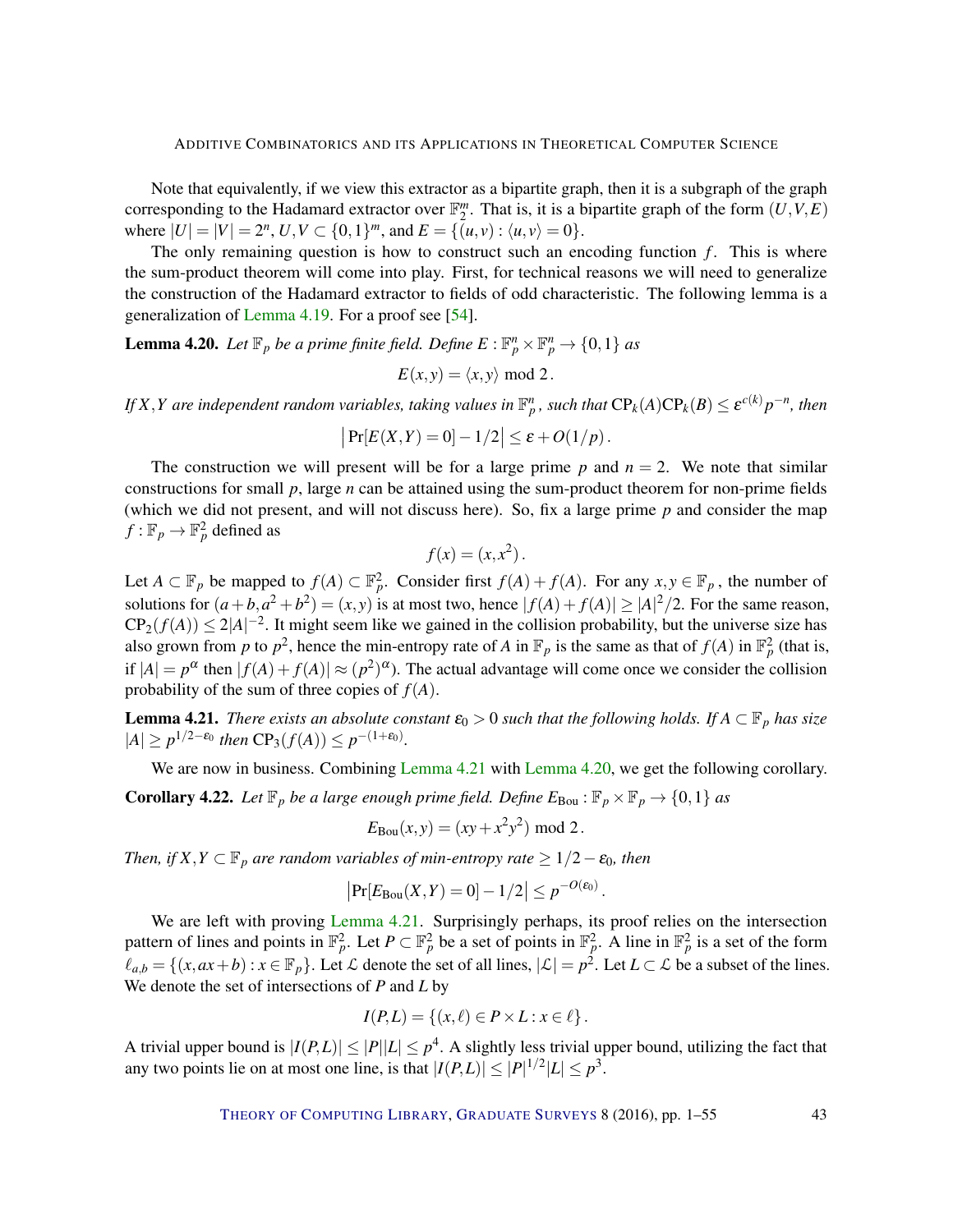# <span id="page-43-1"></span>**Claim 4.23.**  $I(P,L) \leq |P|^{1/2} |L|$ .

*Proof.* We have  $I(P, L) = \sum_{x \in P, \ell \in L} 1_{x \in \ell}$ . Hence by the Cauchy-Schwarz inequality,

$$
I(P,L)^2 \leq \left(\sum_{x \in P, \ell \in L} 1_{x \in \ell}\right)^2 = |L| \sum_{\ell \in L} \left(\sum_{x \in P} 1_{x \in \ell}\right)^2 = |L| \sum_{x,x' \in P} \sum_{\ell \in L} 1_{x,x' \in \ell} \leq |L||P|^2.
$$

A similar claim, using the fact that two lines intersect in at most one point, gives the dual bound  $|I(P,L)| \leq |P||L|^{1/2}$ . These bounds are in general tight, as if one takes  $P = \mathbb{F}_p^2$  the set of all points and  $L = \mathcal{L}$  the set of all lines, then  $|P| = |L| = p^2$  and  $|I(P, L)| = p^3$ . However, the next theorem shows that the bound is tight only in such extreme cases. It appears in [\[20,](#page-49-7) [44,](#page-51-13) [19\]](#page-49-8).

<span id="page-43-0"></span>**Theorem 4.24** (Point-line incidences). *For any*  $\alpha > 0$  *there exist*  $\varepsilon > 0$  *such that the following holds. If*  $\max(|P|,|L|) = M \leq p^{2-\alpha}$  then  $|I(P,L)| \leq M^{3/2-\varepsilon}$ .

This is an  $\mathbb{F}_p$  version of the classical Szemerédi–Trotter incidence theorem [\[72\]](#page-53-10) that says that over the reals,  $|I(P, L)| = O((|P||L|)^{2/3} + |P| + |L|)$ . (Cf. Székely [\[69\]](#page-53-11) for a simple proof.)

The sum-product [Theorem](#page-31-0) [4.4](#page-31-0) follows from [Theorem](#page-43-0) [4.24.](#page-43-0) The idea of the reduction is due to György Elekes [\[26\]](#page-50-15) who introduced it in the real case, to derive [Theorem](#page-29-1) [4.1](#page-29-1) with  $\varepsilon = 1/4$  from the Szemerédi–Trotter theorem.

We describe Elekes's idea in the context of finite fields. Let  $A \subset \mathbb{F}_p$  be a set of size  $|A| \leq p^{0.9}$ . For simplicity, we assume  $0 \notin A$ . Define the following sets of points and lines

$$
P = (A \cdot A) \times (A + A), \qquad L = \{ \ell_{a^{-1},b} : a \in A, b \in A \}.
$$

Any line  $\ell_{a^{-1},b} \in L$  can be equivalently written as

$$
\ell_{a^{-1},b} = \{(x, a^{-1}x + b) : x \in \mathbb{F}_p\} = \{(ax, x + b) : x \in \mathbb{F}_p\}.
$$

Hence, whenever  $x \in A$  we have  $(ax, x+b) \in P$  and hence

$$
|I(P,L)| \ge |L||A| = |A|^3.
$$

Let  $M = \max(|P|, |L|) = |A \cdot A||A + A|$ . If  $M \ge p^{1.9}$  then we are done, as this implies that

$$
\max(|A \cdot A|, |A + A|) \ge p^{0.95} \ge |A|^{1.05}.
$$

Otherwise, apply [Theorem](#page-43-0) [4.24](#page-43-0) with  $\alpha = 0.1$ . There exists  $\varepsilon > 0$  for which  $|I(P,L)| \leq M^{3/2-\varepsilon}$ , or equivalently

$$
|A \cdot A| |A + A| \ge (|A|^3)^{1/(3/2 - \varepsilon)} = |A|^{2 + \Omega(\varepsilon)},
$$

which implies that max( $|A \cdot A|, |A + A| \ge |A|^{1 + \Omega(\varepsilon)}$ . This completes the reduction of [Theorem](#page-31-0) [4.4](#page-31-0) to [Theorem](#page-43-0) [4.24.](#page-43-0)

One can also deduce [Theorem](#page-43-0) [4.24](#page-43-0) from [Theorem](#page-31-0) [4.4,](#page-31-0) but this is more complicated, and we refer the interested readers to the original papers [\[20,](#page-49-7) [44,](#page-51-13) [19\]](#page-49-8) for the details.

Finally, we show how [Lemma](#page-42-0) [4.21](#page-42-0) follows from [Theorem](#page-43-0) [4.24.](#page-43-0)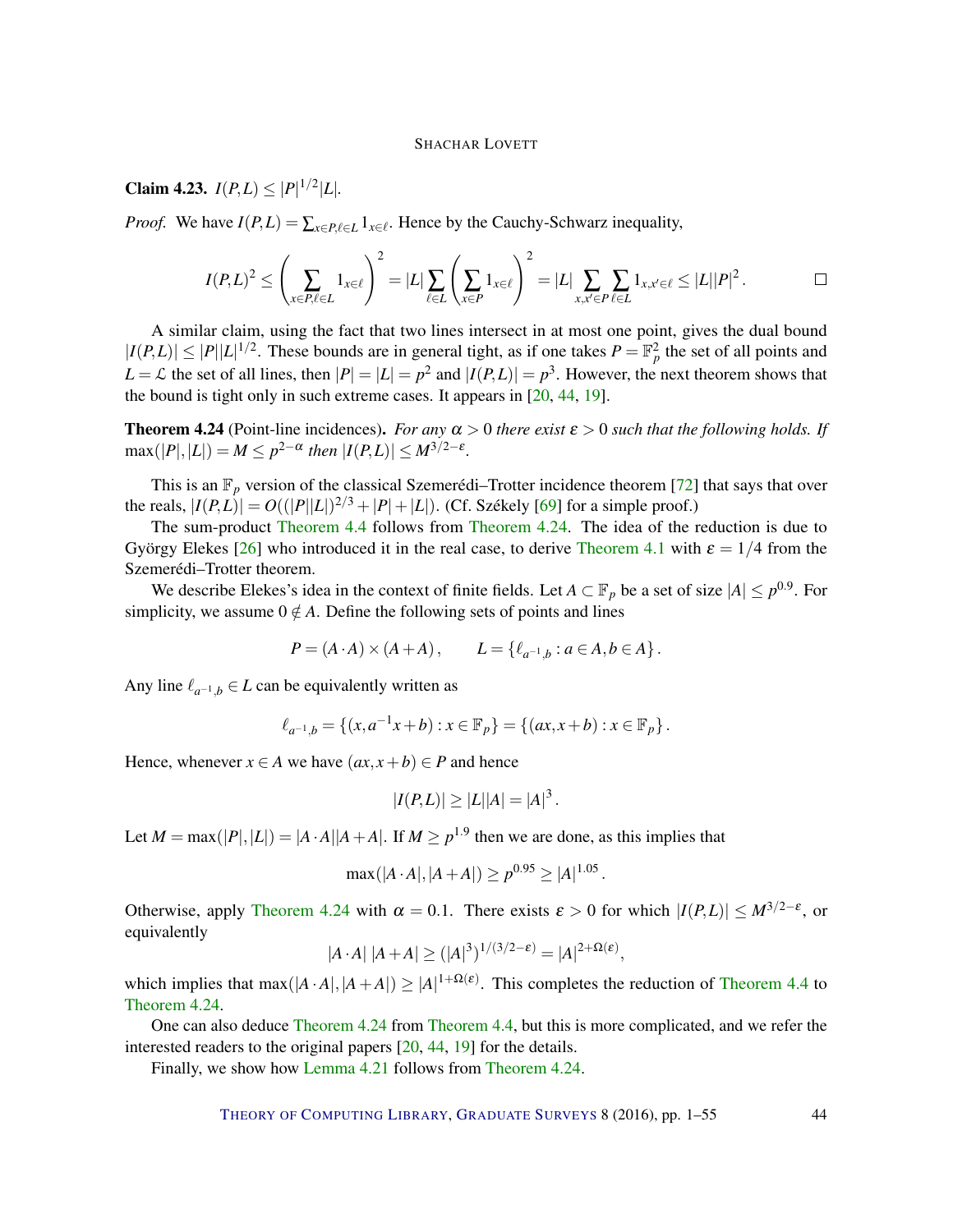*Proof of [Lemma](#page-42-0) [4.21.](#page-42-0)* An element of  $f(A) + f(A) + f(A)$  is of the form

$$
(a+b+c,a^2+b^2+c^2)
$$

with  $a, b, c \in A$ . For  $x, y \in \mathbb{F}_p$  let

$$
N(x,y) = \{(a,b,c) \in A^3 : (a+b+c, a^2+b^2+c^2) = (x,y)\}.
$$

We have

$$
CP_3(f(A)) = \sum_{x,y \in \mathbb{F}_p} \Pr_{a,b,c \in A} [(a+b+c,a^2+b^2+c^2) = (x,y)]^2 = |A|^{-6} \sum_{x,y \in \mathbb{F}_p} N(x,y)^2.
$$

Let us first build some intuition. Our goal is to show that  $CP_3(f(A)) \ll p^{-1}$ . A trivial upper bound is  $N(x, y) \le 2|A|$ , since for every fixed *c*, there are at most two solutions for  $(a+b+c, a^2+b^2+c^2) = (x, y)$ . Moreover, since  $\sum N(x, y) = |A|^3$  this implies the bound  $CP_3(f(A)) \le O(|A|^{-2})$ , which would require  $|A| \gg p^{1/2}$ , corresponding to min-entropy rate 1/2. However, we are interested in beating this, namely in sets of size  $|A| \ge p^{1/2 - \varepsilon}$  for some  $\varepsilon > 0$ . This should not be surprising, as so far we did not apply any sum-product or point-line incidence machinery.

Formally, for  $\delta > 0$  to be defined later, define the set of points to be

$$
P = \{(x, y) \in \mathbb{F}_p^2 : N(x, y) \ge |A|^{1-\delta}\}.
$$

Since  $\sum N(x, y) = |A|^3$  we have  $|P| \le |A|^{2+\delta}$ . If

$$
(a+b+c, a^2+b^2+c^2) = (x,y)
$$
 then  $(a+b+c, ab+ac+bc) = (x, (y-x^2)/2)$ .

We define the set of lines to be

$$
L = \{ \ell_{a+b,ab-(a+b)^2} : a, b \in A \}
$$
  
=  $\{ \{ (x,(a+b)x+ab-(a+b)^2) : x \in \mathbb{F}_p \} : a, b \in A \}$   
=  $\{ \{ (a+b+x,ab+(a+b)x) : x \in \mathbb{F}_p \} : a, b \in A \}.$ 

With this definition,  $N(x, y)$  counts the number of lines in *L* which pass through  $(x, (y - x^2)/2)$ . By our assumption, any point in *P* lies on at least  $|A|^{1-\delta}$  lines, hence

$$
|I(P,L)| \geq |P| \cdot |A|^{1-\delta}.
$$

We next will apply [Theorem](#page-43-0) [4.24.](#page-43-0) Let  $M = \max(|P|, |L|) \leq |A|^{2+\delta}$ . Note that as we may assume  $|A| \le p^{1/2}$  we have  $M \le p^{1+\delta/2}$ , which is in the allowed regime for any  $\delta < 2$ . More concretely, if we choose  $\delta$  < 1 (say) then  $M \le p^{3/2}$ , and there exists an absolute constant  $\varepsilon > 0$  (independent of  $\delta$  !) such that

$$
|I(P,L)| \leq M^{3/2-\varepsilon}.
$$

Rearranging,

$$
|P| \le |A|^{(2+\delta)(3/2-\varepsilon)-(1-\delta)} = |A|^{2-2\varepsilon+O(\delta)}.
$$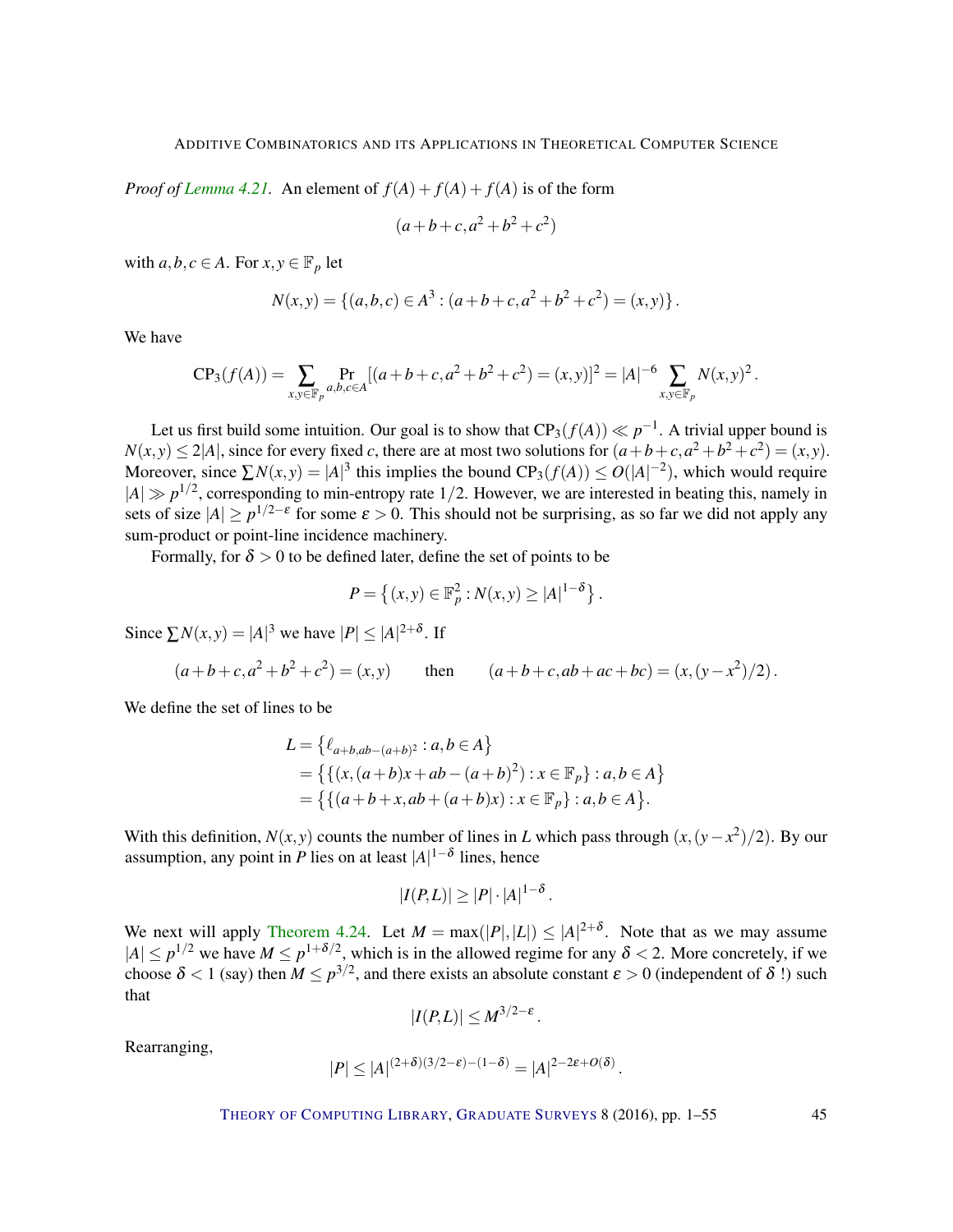<span id="page-45-0"></span>Choosing  $\delta > 0$  small enough, we have

 $|P| \leq |A|^{2-\varepsilon}$ .

That is, for nearly all points *x*, *y* we have  $N(x, y) \leq |A|^{1-\delta}$ . We next apply this to derive an improved bound on  $CP_3(f(A))$ .

$$
|A|^6 \cdot \text{CP}_3(f(A)) = \sum_{(x,y)\in P} N(x,y)^2 + \sum_{(x,y)\notin P} N(x,y)^2
$$
  
\n
$$
\leq |P| \cdot \max_{(x,y)\in P} N(x,y)^2 + \sum_{(x,y)\notin P} N(x,y) \cdot \max_{(x,y)\notin P} N(x,y)
$$
  
\n
$$
\leq |P| \cdot (2|A|)^2 + |A|^3 \cdot |A|^{1-\delta}
$$
  
\n
$$
\leq 4|A|^{4-\epsilon} + |A|^{4-\delta}.
$$

By possibly replacing  $\delta$  with min( $\varepsilon, \delta$ ), we get that

$$
CP_3(f(A)) \le O(|A|^{-(2+\delta)}).
$$

One can now verify that the lemma follows with  $\varepsilon_0 = \delta/12$ .

# 4.4 Approximate duality

We present here another approach to the construction of two-source extractors, based on an approximate notion of orthogonal subspaces, called *approximate duality*. It was introduced by Ben-Sasson and Ron-Zewi [\[11\]](#page-49-10) who used it to show that a family of potential constructions of bipartite Ramsey graphs must also be two-source extractors. Later works used the notion of approximate duality to give an improvement on the known upper bounds for the log-rank conjecture in communication complexity [\[10\]](#page-49-11) and to prove lower bounds on certain families of locally decodable codes [\[12\]](#page-49-12).

Let  $A, B \subset \mathbb{F}^n$  be two subsets of a vector space. The sets  $A, B$  are called approximately dual if a noticeable fraction of the pairs  $(a,b) \in A \times B$  are orthogonal under the standard inner product on  $\mathbb{F}^n$ . If the sets *A*, *B* were random and  $|\mathbb{F}| = p$  we would expect  $1/p$  fraction of the pairs to be orthogonal; hence, any larger fraction is considered noticeable.

**Definition 4.25** (Approximate duality). Sets  $A, B \subset \mathbb{F}^n$  are  $\varepsilon$ -approximately dual if

$$
\left| \left\{ (a,b) \in A \times B : \langle a,b \rangle = 0 \right\} \right| \geq \left( \frac{1}{|\mathbb{F}|} + \varepsilon \right) |A||B|.
$$

The value 0 is chosen for convenience; at the price of increasing the dimension by one, it can be changed to any other field element  $z \in \mathbb{F}$  by replacing *A* with  $A \times \{1\}$  and *B* with  $B \times \{z\}$ . We also note that in characteristic zero, for example in  $\mathbb{R}^n$ , the definition corresponds to having an  $\varepsilon$ -fraction of orthogonal vectors. The approximate duality conjecture speculates that any two large approximate dual sets must contain large subsets which are dual (orthogonal) to each other.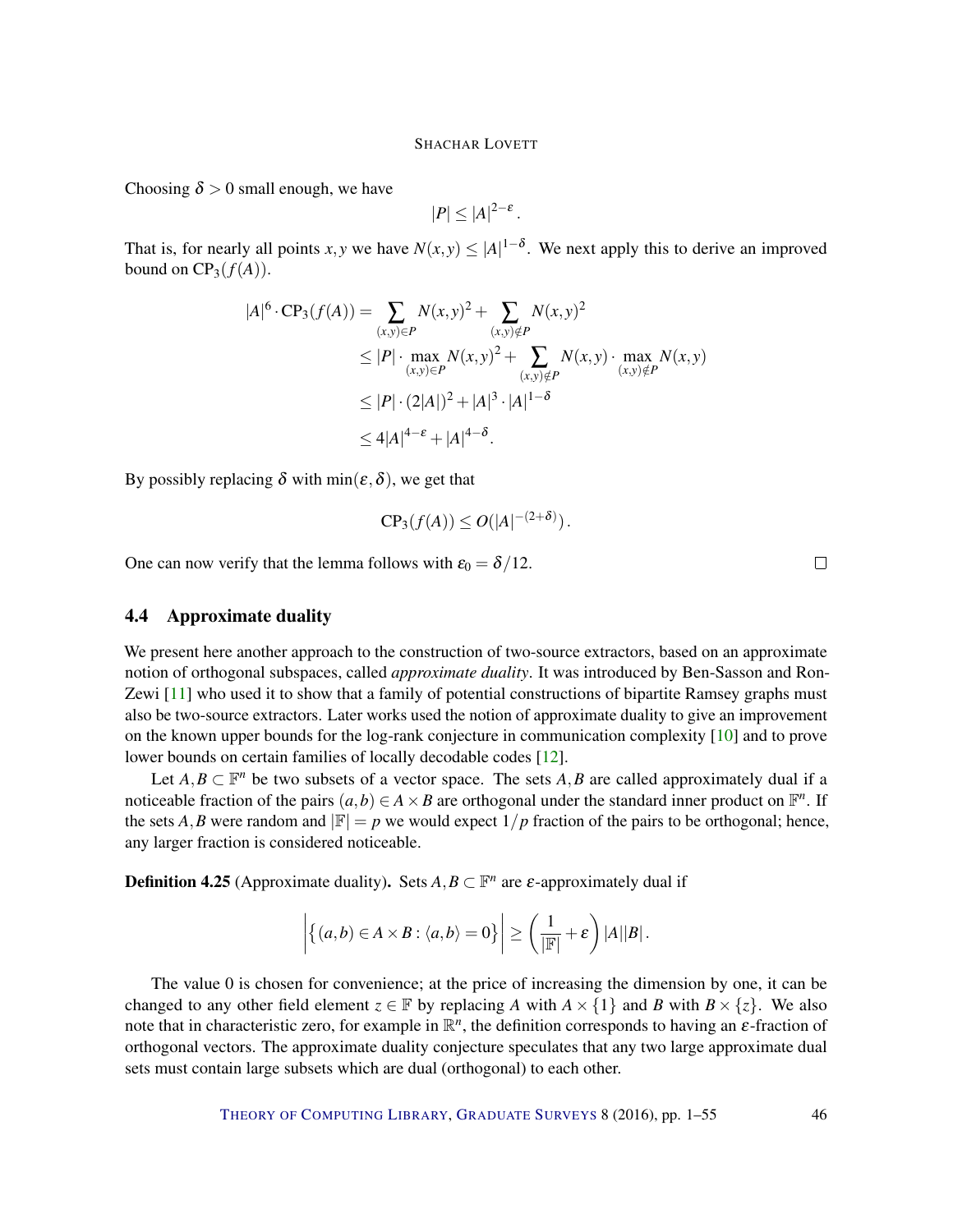<span id="page-46-2"></span><span id="page-46-0"></span>**Conjecture 4.26** (Approximate duality conjecture [\[11\]](#page-49-10)). *For any*  $\varepsilon > 0$  *there exists a constant*  $c = c(\varepsilon)$ 0 such that the following holds. Let  $A, B \subset \mathbb{F}^n$  be  $\varepsilon$ -approximately dual sets. Then there exist subsets  $A' \subset A$ ,  $B' \subset B$  such that

$$
\langle a, b \rangle = 0, \qquad \forall a \in A', b \in B'
$$

*and*

$$
\frac{|A|}{|A'|},\frac{|B|}{|B'|}\leq 2^{c\sqrt{n}}.
$$

The bound  $|A|/|A'|, |B|/|B'| \leq 2^{c\sqrt{n}}$  might seem unnatural. However, it is the best possible as can be seen by the following example. We define the *support* of a vector  $x \in \mathbb{F}^n$  as the set of its nonzero coordinates.

**Example 4.27.** Let  $A \subset \mathbb{F}^n$  be the set of all  $\{0,1\}^n$  vectors which have support of size at most  $0.1\sqrt{ }$ *n*. Set  $B = A$ . The probability that a randomly chosen pair of vectors  $a \in A, b \in B$  have disjoint supports is at least 0.9, in which case  $\langle a,b \rangle = 0$ . Hence, *A*,*B* are *ε*-approximately dual for  $\varepsilon = 0.9 - 1/|F| \ge 0.4$ . On the other hand, it can be verified that the largest orthogonal subsets  $A' \subset A, B' \subset B$  are given by

$$
A' = \{x \in A : x_1 = \dots = x_{n/2} = 0\}, \quad B' = \{x \in B : x_{n/2+1} = \dots = x_n = 0\}
$$

and  $|A|/|A'| = |B|/|B'| \ge \exp(c\sqrt{n})$  for some constant  $c > 0$ .

The approximate duality conjecture was introduced by Ben-Sasson and Zewi [\[11\]](#page-49-10), who used it to construct two-source extractors from constructions of bipartite Ramsey graphs which are subgraphs of the inner-product graph (i. e., the Hadamard extractor).

<span id="page-46-1"></span>**Theorem 4.28** (Ben-Sasson and Ron-Zewi). Let  $H = (U, V, E)$  be a graph with vertex sets  $U, V \subset \mathbb{F}_2^n$ and edge set  $E = \{(u, v) \in \mathbb{F}_2^n \times \mathbb{F}_2^n : \langle u, v \rangle = 0\}$ . Assume that *H* is an  $(n, k)$  bipartite Ramsey graph. *Then, assuming the approximate duality conjecture [\(Conjecture](#page-46-0) [4.26\)](#page-46-0), it is also an*  $(n, k', \varepsilon)$  *two-source extractor for*  $k' = k + c(\varepsilon)\sqrt{n}$ . In particular, if  $k = \delta n$  then  $k' = (\delta + o(1))n$ .

*Proof.* Assume for a contradiction that *H* is not an  $(n, k', \varepsilon)$  two-source extractor. Then, there exist subsets  $A \subset U, B \subset V$  of size  $|A|, |B| \geq 2^{k'}$  such that

$$
\left|E(A,B)-\frac{1}{2}|A||B|\right|\geq \varepsilon|A||B|.
$$

Consider first the case that  $|E(A, B)| \ge (1/2 + \varepsilon)|A||B|$ . We apply the approximate duality conjecture and deduce that there exist subsets  $A' \subset A$ ,  $B' \subset B$  which are orthogonal and  $|A|/|A'|, |B|/|B'| \leq 2^{c\sqrt{n}}$  where  $c = c(\varepsilon)$ . This means that  $|E(A', B')| = 0$  and by assumption this can only happen if  $|A'| < 2^k$  or  $|B'| < 2^k$ .  $k = c(\varepsilon)$ . This means that  $|E(A, B)| = 0$  and by assumption this can only happen if  $|A| < 2$  or  $|B| < 2$ .<br>Hence, we have  $k' < k + c\sqrt{n}$ . The case that  $|E(A, B)| \le (1/2 - \varepsilon)|A||B|$  is handled analogously by considering the complement graph.  $\Box$ 

There are explicit constructions of bipartite Ramsey graphs for any constant min-entropy (and in fact also for sub-constant) [\[5\]](#page-48-6). Unfortunately, these constructions are not subgraphs of the inner-product graph, and hence [Theorem](#page-46-1) [4.28](#page-46-1) does not apply to them.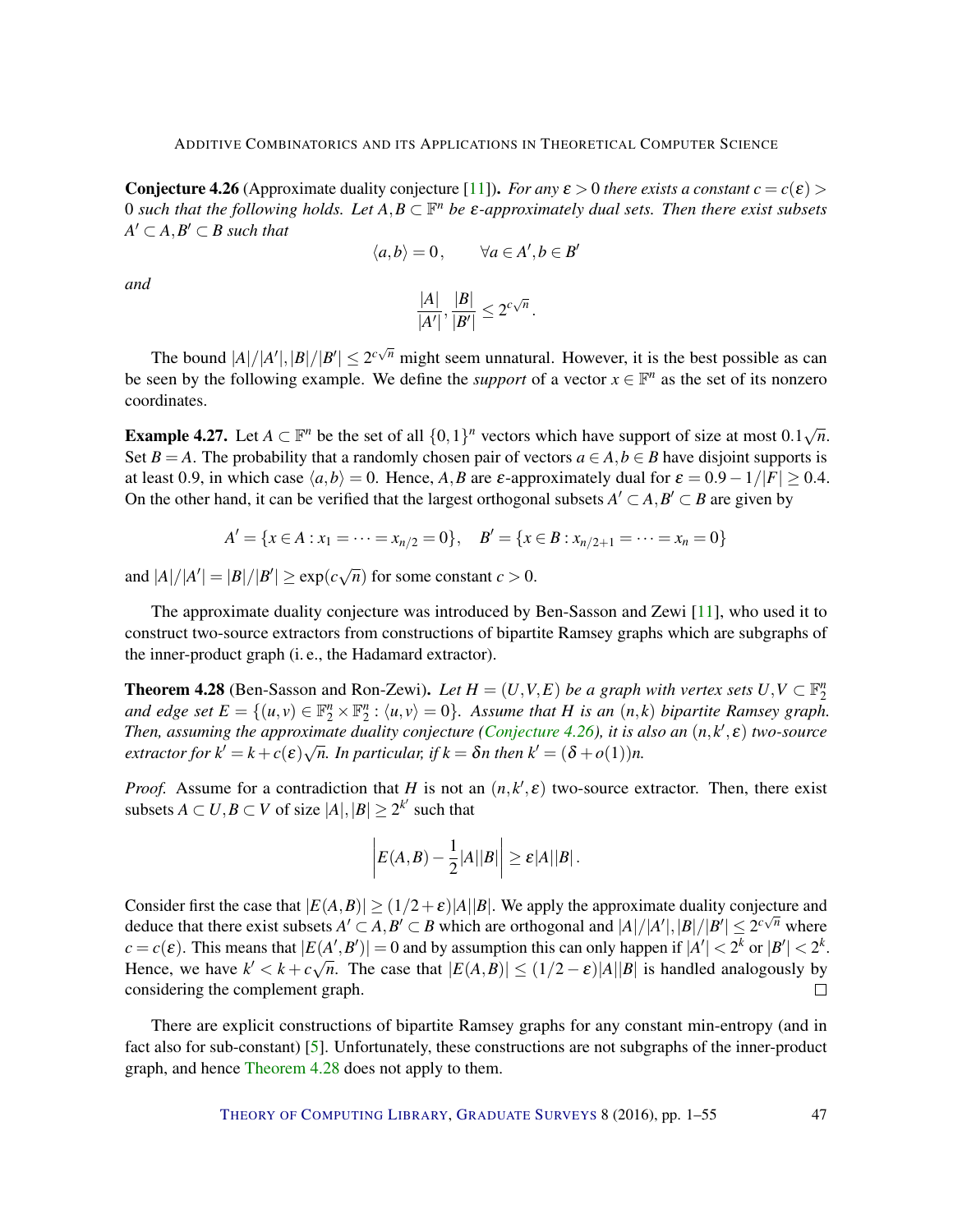<span id="page-47-1"></span>We next turn to the study of the approximate duality conjecture [\(Conjecture](#page-46-0) [4.26\)](#page-46-0). The best result to date appears in [\[10\]](#page-49-11) where a weak version of the approximate duality conjecture in  $\mathbb{F}_2^n$  is proved, assuming the Polynomial Freiman–Ruzsa conjecture in  $\mathbb{F}_2^n$ . The result was generalized to groups of constant torsion in [\[12\]](#page-49-12) where it was used to prove lower bounds for certain families of locally decodable codes. We do not know if the approximate duality conjecture is equivalent to the Polynomial Freiman–Ruzsa conjecture, or if one of them follows from the other. In [\[11\]](#page-49-10) it was shown that certain weak variants of the two conjectures are equivalent.

For simplicity, from now on we focus on the approximate duality conjecture in  $\mathbb{F}_2^n$ . First, we state a very weak version of [Conjecture](#page-46-0) [4.26](#page-46-0) which is known to hold unconditionally, when most pairs are orthogonal.

<span id="page-47-0"></span>**Theorem 4.29** (Ben-Sasson and Ron-Zewi). *Let*  $A, B \subset \mathbb{F}_2^n$  *be sets which are*  $(1 - \varepsilon)$ -*approximately dual. Then there exist subsets*  $A' \subset A$ ,  $B' \subset B$  such that

$$
\langle a,b\rangle=c\,,\qquad \forall a\in A',b\in B'
$$

*for some*  $c \in \mathbb{F}_2$ *, where* 

$$
\frac{|A|}{|A'|}, \frac{|B|}{|B'|} \le 2^{\delta n}
$$

*for*  $\delta = O(\varepsilon \log(1/\varepsilon))$ .

*Proof.* By assumption we know that  $Pr_{a \in A, b \in B}[\langle a, b \rangle = 1] \le \varepsilon$ . Let

$$
A_0 = \{a \in A : \Pr_{b \in B} [\langle a, b \rangle = 1] \leq 2\varepsilon\}.
$$

By the Markov inequality we have that  $|A_0| \ge |A|/2$ . Let  $d = \dim(A_0)$  and fix  $a_1, \ldots, a_d \in A_0$  linearly independent. For each  $b \in B$  define  $w(b)$  to be

$$
w(b) = \{i \in [d] : \langle a_i, b \rangle = 1\}.
$$

We have that

$$
\mathbb{E}_{b \in B}[w(b)] = \sum_{i=1}^d \Pr[\langle a_i, b \rangle = 1] \leq 2\epsilon d.
$$

Hence, if we define

$$
B_0 = \{b \in B : w(b) \le 4\epsilon d\}
$$

then again by the Markov inequality we have  $|B_0| \geq |B|/2$ . Now, the main observation is that the number of distinct inner product patterns  $(\langle a_i, b \rangle)_{i \in [d]}$  for  $b \in B_0$  is bounded by

$$
\binom{d}{\leq 4\epsilon d} \leq 2^{\delta d}
$$

for  $\delta = O(\epsilon \log(1/\epsilon))$ . Thus, we can find  $c_1, \ldots, c_d \in \mathbb{F}_2$  such that for

$$
B' = \{b \in B_0 : \langle a_i, b \rangle = c_i \,\forall i \in [d]\}
$$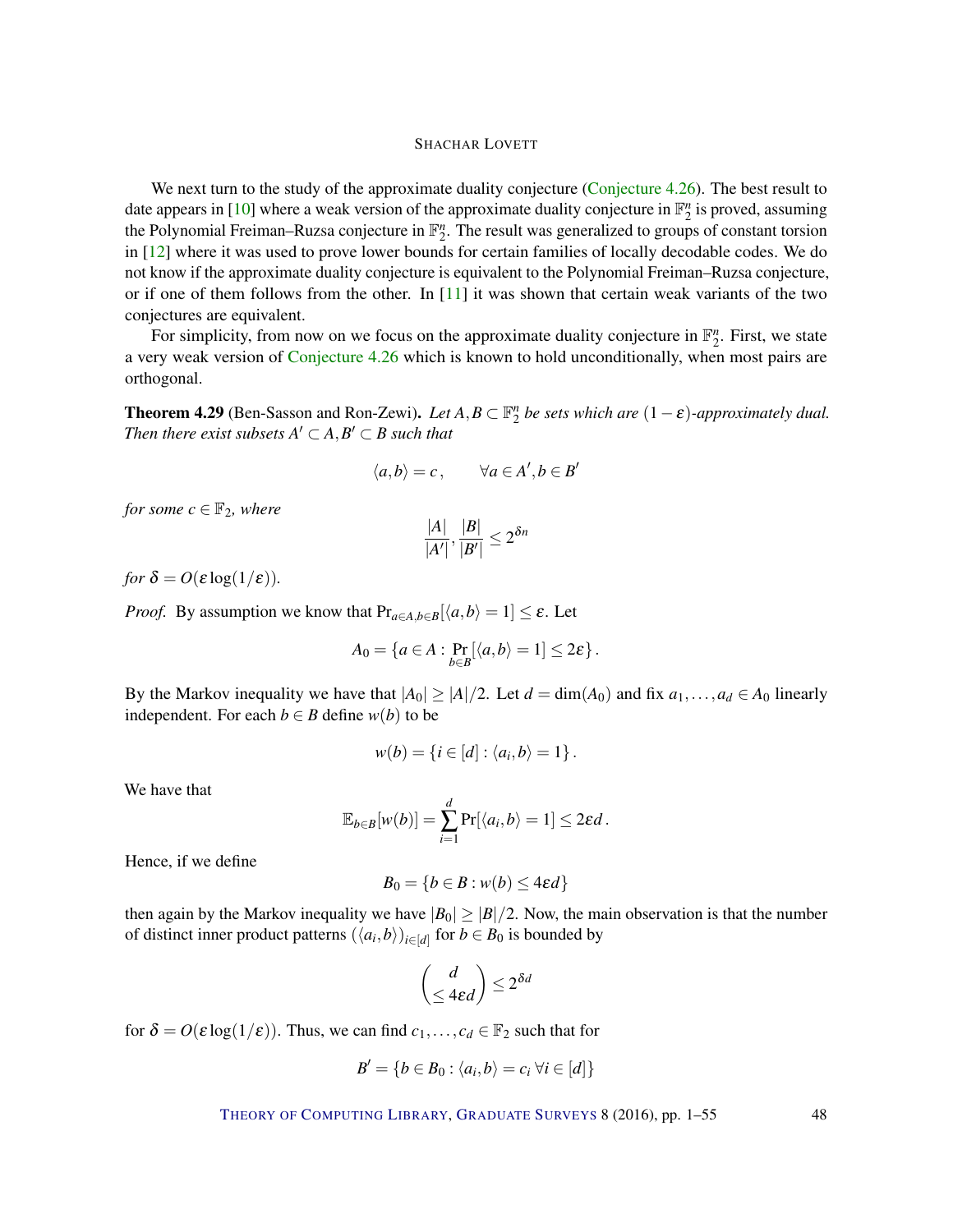<span id="page-48-7"></span>we have  $|B'| \ge |B_0| 2^{-\delta d}$ . Note that since  $a_1, \ldots, a_d$  span  $A_0$ , we have that for any  $a \in A_0$ , the inner products  $\langle a,b \rangle$  for all  $b \in B'$  are equal. Let

$$
A' = \{a \in A_0 : \langle a, b \rangle = c \,\,\forall b \in B'\}
$$

where  $c \in \mathbb{F}_2$  is chosen to maximize  $|A'| \geq |A_0|/2$ . The theorem follows.

A serious shortcoming of [Theorem](#page-47-0) [4.29](#page-47-0) is that it applies only to sets which are already nearly orthogonal, and moreover, it loses an exponential factor. The following result of Ben-Sasson, Lovett and Ron-Zewi [\[10\]](#page-49-11) improves both of these. However, it assumes the Polynomial Freiman–Ruzsa conjecture.

**Theorem 4.30** (Ben-Sasson, Lovett and Ron-Zewi). Let  $A, B \subset \mathbb{F}_2^n$  be sets which are  $\varepsilon$ -approximately *dual. Assuming the Polynomial Freiman–Ruzsa conjecture in* F *n* 2 *[\(Conjecture](#page-15-0) [2.20\)](#page-15-0), there exist subsets*  $A' \subset A, B' \subset B$  such that

$$
\langle a, b \rangle = c, \qquad \forall a \in A', b \in B'
$$

*for some*  $c \in \mathbb{F}_2$ *, where* 

$$
\frac{|A|}{|A'|}, \frac{|B|}{|B'|} \le 2^{cn/\log n}
$$

*where*  $c = c(\varepsilon)$ *.* 

# References

- <span id="page-48-4"></span>[1] NOGA ALON: Testing subgraphs in large graphs. *Random Structures and Algorithms*, 21(3-4):359– 370, 2002. Preliminary version in [FOCS'01.](http://dx.doi.org/10.1109/SFCS.2001.959918) [\[doi:10.1002/rsa.10056\]](http://dx.doi.org/10.1002/rsa.10056) [24,](#page-23-1) [25](#page-24-2)
- <span id="page-48-2"></span>[2] NOGA ALON, TALI KAUFMAN, MICHAEL KRIVELEVICH, SIMON LITSYN, AND DANA RON: Testing Reed-Muller codes. *IEEE Trans. Inform. Theory*, 51(11):4032–4039, 2005. Preliminary version in [RANDOM'03.](http://dx.doi.org/10.1007/978-3-540-45198-3_17) [\[doi:10.1109/TIT.2005.856958\]](http://dx.doi.org/10.1109/TIT.2005.856958) [14](#page-13-0)
- <span id="page-48-1"></span>[3] ANTAL BALOG AND ENDRE SZEMERÉDI: A statistical theorem of set addition. *Combinatorica*, 14(3):263–268, 1994. [\[doi:10.1007/BF01212974\]](http://dx.doi.org/10.1007/BF01212974) [9](#page-8-2)
- <span id="page-48-5"></span>[4] BOAZ BARAK, RUSSELL IMPAGLIAZZO, AND AVI WIGDERSON: Extracting randomness using few independent sources. *SIAM J. Comput.*, 36(4):1095–1118, 2006. Preliminary version in [FOCS'04.](http://dx.doi.org/10.1109/FOCS.2004.29) [\[doi:10.1137/S0097539705447141\]](http://dx.doi.org/10.1137/S0097539705447141) [39,](#page-38-0) [40](#page-39-2)
- <span id="page-48-6"></span>[5] BOAZ BARAK, ANUP RAO, RONEN SHALTIEL, AND AVI WIGDERSON: 2-source dispersers for sub-polynomial entropy and Ramsey graphs beating the Frankl-Wilson construction. In *Proc. 38th STOC*, pp. 671–680. ACM Press, 2006. [\[doi:10.1145/1132516.1132611\]](http://dx.doi.org/10.1145/1132516.1132611) [47](#page-46-2)
- <span id="page-48-0"></span>[6] BOAZ BARAK, LUCA TREVISAN, AND AVI WIGDERSON: A mini-course on additive combinatorics, 2007. Available at [course website.](http://www.cs.princeton.edu/theory/index.php/Main/AdditiveCombinatoricsMinicourse) [2,](#page-1-0) [30](#page-29-2)
- <span id="page-48-3"></span>[7] MICHAEL BATEMAN AND NETS KATZ: New bounds on cap sets. *J. Amer. Math. Soc.*, 25(2):585– 613, 2012. [\[doi:10.1090/S0894-0347-2011-00725-X,](http://dx.doi.org/10.1090/S0894-0347-2011-00725-X) [arXiv:1101.5851\]](http://arxiv.org/abs/1101.5851) [20](#page-19-2)

THEORY OF C[OMPUTING](http://dx.doi.org/10.4086/toc) LIBRARY, G[RADUATE](http://dx.doi.org/10.4086/toc.gs) SURVEYS 8 (2016), pp. 1–55 49

 $\Box$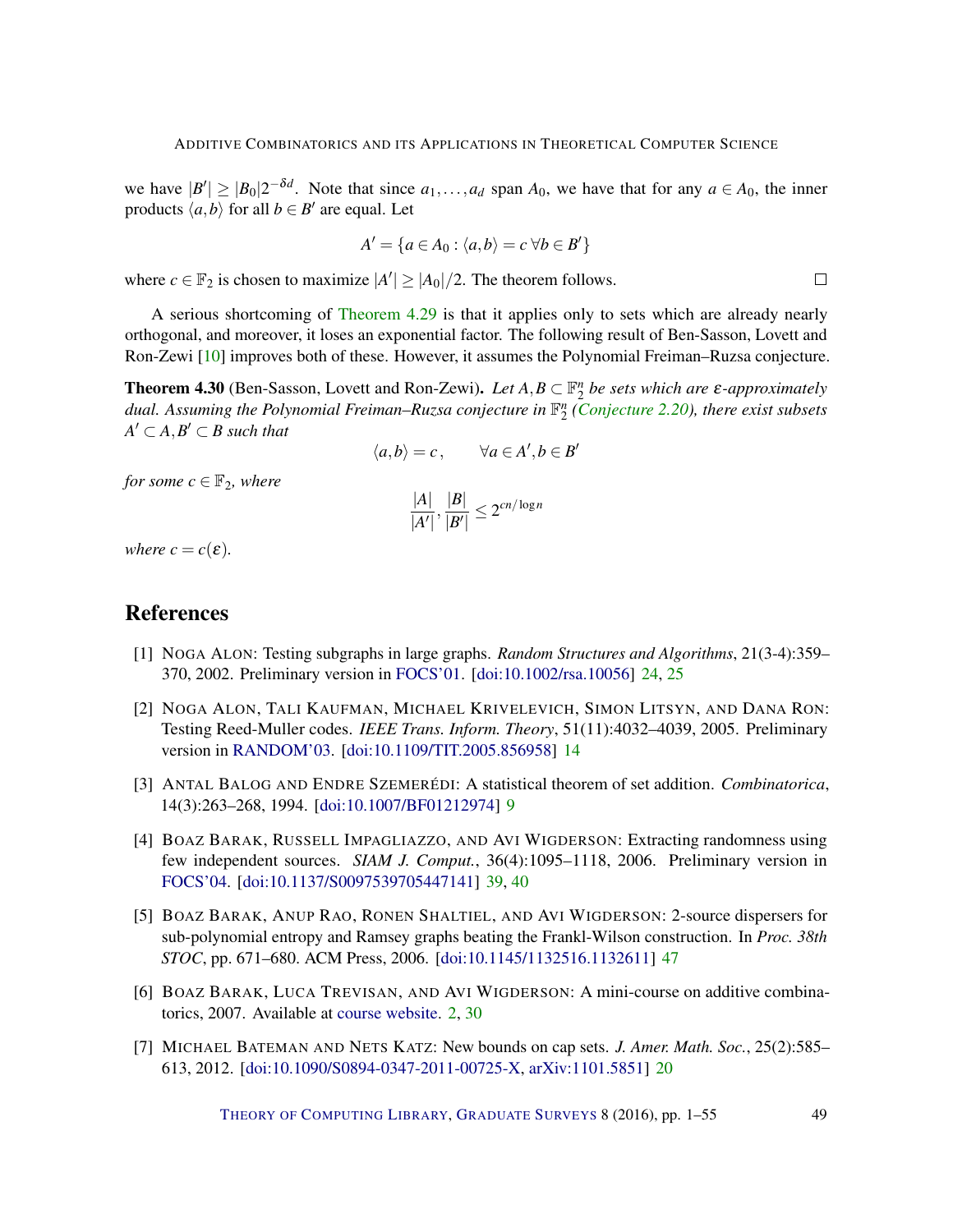- <span id="page-49-6"></span>[8] FELIX A. BEHREND: On sets of integers which contain no three terms in arithmetical progression. *Proc. Nat. Acad. Sci. U.S.A.*, 32(12):331–332, 1946. Available at [PMC.](http://www.ncbi.nlm.nih.gov/pmc/articles/PMC1078964/) [22](#page-21-1)
- <span id="page-49-2"></span>[9] MIHIR BELLARE, DON COPPERSMITH, JOHAN HÅSTAD, MARCOS KIWI, AND MADHU SUDAN: Linearity testing over characteristic two. *IEEE Trans. Inform. Theory*, 42(6):1781–1795, 1996. Preliminary version in [FOCS'95.](http://dx.doi.org/10.1109/SFCS.1995.492574) [\[doi:10.1109/18.556674\]](http://dx.doi.org/10.1109/18.556674) [11,](#page-10-0) [13](#page-12-1)
- <span id="page-49-11"></span>[10] ELI BEN-SASSON, SHACHAR LOVETT, AND NOGA RON-ZEWI: An additive combinatorics approach relating rank to communication complexity. *J. ACM*, 61(4):22:1–22:18, 2014. Preliminary versions in [FOCS'12](http://dx.doi.org/10.1109/FOCS.2012.39) and [ECCC.](http://eccc.hpi-web.de/report/2011/157/) [\[doi:10.1145/2629598\]](http://dx.doi.org/10.1145/2629598) [46,](#page-45-0) [48,](#page-47-1) [49](#page-48-7)
- <span id="page-49-10"></span>[11] ELI BEN-SASSON AND NOGA RON-ZEWI: From affine to two-source extractors via approximate duality. *SIAM J. Comput.*, 44(6):1670–1697, 2015. Preliminary versions in [STOC'11](http://dx.doi.org/10.1145/1993636.1993661) and [ECCC.](http://eccc.hpi-web.de/report/2010/144/) [\[doi:10.1137/12089003X\]](http://dx.doi.org/10.1137/12089003X) [46,](#page-45-0) [47,](#page-46-2) [48](#page-47-1)
- <span id="page-49-12"></span>[12] ABHISHEK BHOWMICK, ZEEV DVIR, AND SHACHAR LOVETT: New bounds for matching vector families. *SIAM J. Comput.*, 43(5):1654–1683, 2014. Preliminary versions in [STOC'13](http://dx.doi.org/10.1145/2488608.2488713) and [ECCC.](http://eccc.hpi-web.de/report/2012/034/) [\[doi:10.1137/130932296\]](http://dx.doi.org/10.1137/130932296) [46,](#page-45-0) [48](#page-47-1)
- <span id="page-49-0"></span>[13] KHODAKHAST BIBAK: Additive combinatorics with a view towards computer science and cryptography – an exposition. In *Number Theory and Related Fields*, volume 43, pp. 99–128. Springer, 2013. [\[doi:10.1007/978-1-4614-6642-0\\_4,](http://dx.doi.org/10.1007/978-1-4614-6642-0_4) [arXiv:1108.3790\]](http://arxiv.org/abs/1108.3790) [3](#page-2-1)
- <span id="page-49-5"></span>[14] THOMAS F. BLOOM: Translation invariant equations and the method of Sanders. *Bull. London Math. Soc.*, 44(5):1050–1067, 2012. [\[doi:10.1112/blms/bds045,](http://dx.doi.org/10.1112/blms/bds045) [arXiv:1107.1110\]](http://arxiv.org/abs/1107.1110) [20](#page-19-2)
- <span id="page-49-1"></span>[15] MANUEL BLUM, MICHAEL LUBY, AND RONITT RUBINFELD: Self-testing/correcting with applications to numerical problems. *J. Comput. System Sci.*, 47(3):549–595, 1993. Preliminary version in [STOC'90.](http://dx.doi.org/10.1145/100216.100225) [\[doi:10.1016/0022-0000\(93\)90044-W\]](http://dx.doi.org/10.1016/0022-0000(93)90044-W) [11](#page-10-0)
- <span id="page-49-3"></span>[16] JEAN BOURGAIN: On triples in arithmetic progression. *Geom. Funct. Anal.*, 9(5):968–984, 1999. [\[doi:10.1007/s000390050105\]](http://dx.doi.org/10.1007/s000390050105) [20](#page-19-2)
- <span id="page-49-9"></span>[17] JEAN BOURGAIN: More on the sum-product phenomenon in prime fields and its applictaions. *Internat. J. Number Theory*, 1(1):1–32, 2005. [\[doi:10.1142/S1793042105000108\]](http://dx.doi.org/10.1142/S1793042105000108) [41](#page-40-1)
- <span id="page-49-4"></span>[18] JEAN BOURGAIN: Roth's theorem on progressions revisited. *Journal d'Analyse Mathématique*, 104(1):155–192, 2008. [\[doi:10.1007/s11854-008-0020-x\]](http://dx.doi.org/10.1007/s11854-008-0020-x) [20](#page-19-2)
- <span id="page-49-8"></span>[19] JEAN BOURGAIN, ALEKSEI A. GLIBICHUK, AND SERGEI VLADIMIROVICH KONYAGIN: Estimates for the number of sums and products and for exponential sums in fields of prime order. *J. London Math. Soc.*, 73(2):380–398, 2006. [\[doi:10.1112/S0024610706022721\]](http://dx.doi.org/10.1112/S0024610706022721) [32,](#page-31-1) [44](#page-43-1)
- <span id="page-49-7"></span>[20] JEAN BOURGAIN, NETS KATZ, AND TERENCE TAO: A sum-product estimate in finite fields, and applications. *Geom. Funct. Anal.*, 14(1):27–57, 2004. [\[doi:10.1007/s00039-004-0451-1,](http://dx.doi.org/10.1007/s00039-004-0451-1) [arXiv:math/0301343\]](http://arxiv.org/abs/math/0301343) [32,](#page-31-1) [44](#page-43-1)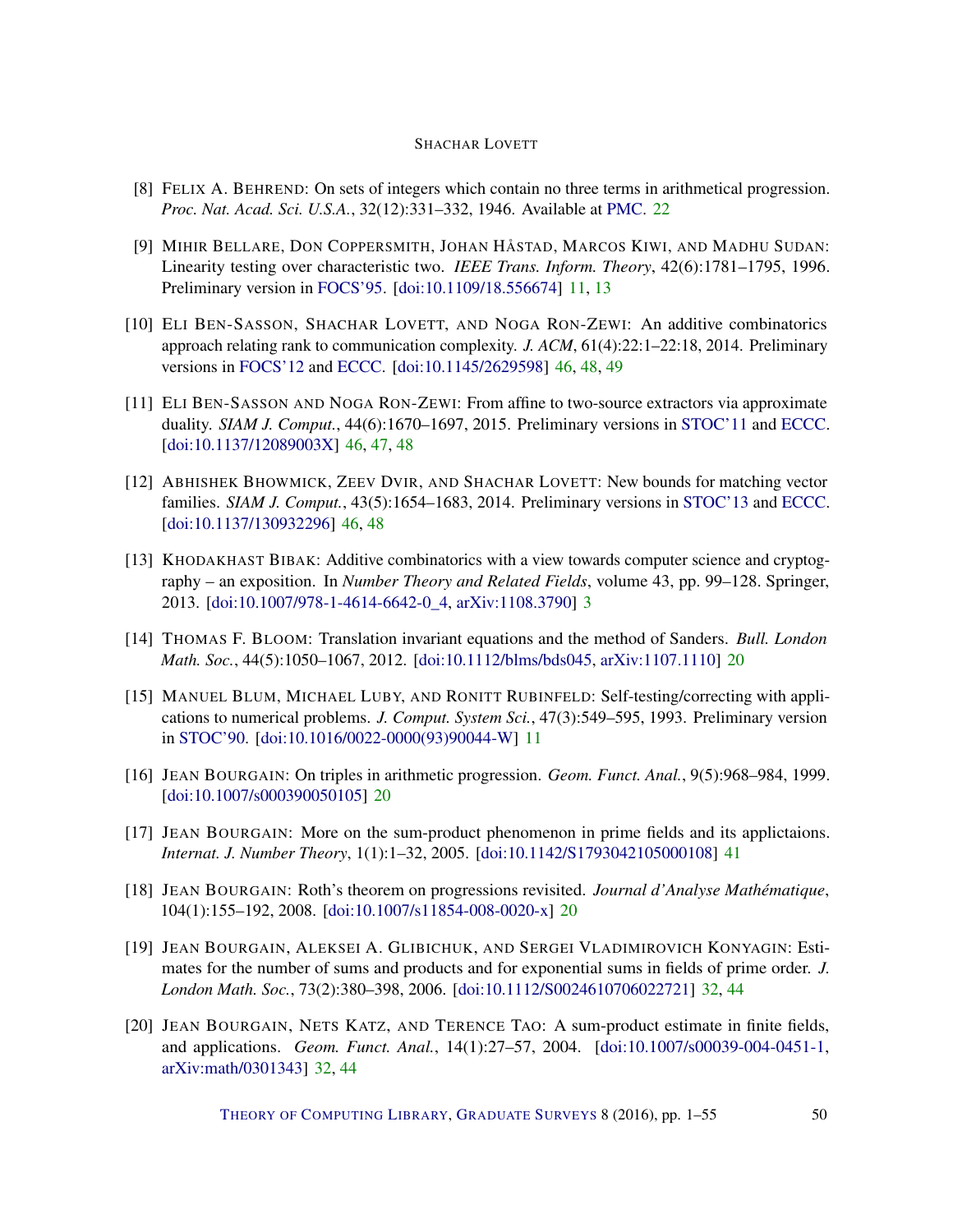- <span id="page-50-7"></span>[21] MEI-CHU CHANG: Some consequences of the polynomial Freiman–Ruzsa conjecture. *C. R. Acad. Sci. Paris Ser. I Math.*, 347(11-12):583–588, 2009. [\[doi:10.1016/j.crma.2009.04.006\]](http://dx.doi.org/10.1016/j.crma.2009.04.006) [19](#page-18-3)
- <span id="page-50-13"></span>[22] STEPHEN A. COOK: The complexity of theorem-proving procedures. In *Proc. 3rd STOC*, pp. 151–158. ACM Press, 1971. [\[doi:10.1145/800157.805047\]](http://dx.doi.org/10.1145/800157.805047) [27](#page-26-1)
- <span id="page-50-8"></span>[23] ERNIE CROOT, VSEVOLOD F. LEV, AND PÉTER PÁL PACH: Progression-free sets in  $\mathbb{Z}_4^n$  are exponentially small, 2016. [\[arXiv:1605.01506\]](http://arxiv.org/abs/1605.01506) [20,](#page-19-2) [22](#page-21-1)
- <span id="page-50-12"></span>[24] HOLGER DELL AND DIETER VAN MELKEBEEK: Satisfiability allows no nontrivial sparsification unless the polynomial-time hierarchy collapses. *J. ACM*, 61(4):23:1–23:27, 2014. Preliminary version in [STOC'10.](http://dx.doi.org/10.1145/1806689.1806725) [\[doi:10.1145/2629620\]](http://dx.doi.org/10.1145/2629620) [25,](#page-24-2) [27](#page-26-1)
- <span id="page-50-3"></span>[25] JEAN-MARC DESHOUILLERS, FRANÇOIS HENNECART, AND ALAIN PLAGNE: On small sumsets in (Z/2Z) *n* . *Combinatorica*, 24(1):53–68, 2004. [\[doi:10.1007/s00493-004-0004-0\]](http://dx.doi.org/10.1007/s00493-004-0004-0) [6](#page-5-2)
- <span id="page-50-15"></span>[26] GYÖRGY ELEKES: On the number of sums and products. *Acta Arithm.*, 81(4):365–367, 1997. [44](#page-43-1)
- <span id="page-50-9"></span>[27] JORDAN S. ELLENBERG AND DION GIJSWIJT: On large subsets of  $\mathbb{F}_q^n$  with no three-term arithmetic progression, 2016. [\[arXiv:1605.09223\]](http://arxiv.org/abs/1605.09223) [20,](#page-19-2) [22](#page-21-1)
- <span id="page-50-14"></span>[28] PAUL ERDŐS AND ENDRE SZEMERÉDI: On sums and products of integers. *Studies in Pure Math.*, pp. 213–218, 1983. [\[doi:10.1007/978-3-0348-5438-2\\_19\]](http://dx.doi.org/10.1007/978-3-0348-5438-2_19) [30](#page-29-2)
- <span id="page-50-4"></span>[29] CHAIM EVEN-ZOHAR: On sums of generating sets in  $\mathbb{Z}_2^n$ . *Combin. Probab. Comput.*, 21(6):916– 941, 2012. [\[doi:10.1017/S0963548312000351,](http://dx.doi.org/10.1017/S0963548312000351) [arXiv:1108.4902\]](http://arxiv.org/abs/1108.4902) [6](#page-5-2)
- <span id="page-50-5"></span>[30] CHAIM EVEN-ZOHAR AND SHACHAR LOVETT: The Freiman–Ruzsa theorem over finite fields. *J. Combinat. Theory, Ser. A*, 125:333–341, 2014. Preliminary verion in [ECCC.](http://eccc.hpi-web.de/report/2012/180/) [\[doi:10.1016/j.jcta.2014.03.011,](http://dx.doi.org/10.1016/j.jcta.2014.03.011) [arXiv:1212.5738\]](http://arxiv.org/abs/1212.5738) [6](#page-5-2)
- <span id="page-50-11"></span>[31] JACOB FOX: A new proof of the graph removal lemma. *Ann. of Math.*, 174(1):561–579, 2011. [\[doi:10.4007/annals.2011.174.1.17,](http://dx.doi.org/10.4007/annals.2011.174.1.17) [arXiv:1006.1300\]](http://arxiv.org/abs/1006.1300) [25](#page-24-2)
- <span id="page-50-2"></span>[32] GREGORY ABELEVICH FREIMAN: *Foundations of a structural theory of set addition*. Volume 37. Amer. Math. Soc., 1973. [5](#page-4-0)
- <span id="page-50-10"></span>[33] ODED GOLDREICH: Introduction to testing graph properties. In *Property Testing*, volume 6390 of *LNCS*, pp. 105–141. Springer, 2010. [\[doi:10.1007/978-3-642-16367-8\\_7\]](http://dx.doi.org/10.1007/978-3-642-16367-8_7) [24](#page-23-1)
- <span id="page-50-6"></span>[34] WILLIAM TIMOTHY GOWERS: A new proof of Szemerédi's theorem. *Geom. Funct. Anal.*, 11(3):465–588, 2001. [\[doi:10.1007/s00039-001-0332-9\]](http://dx.doi.org/10.1007/s00039-001-0332-9) [9](#page-8-2)
- <span id="page-50-0"></span>[35] BEN J. GREEN: Finite field models in additive combinatorics. *Surveys in Combinatorics*, pp. 1–28, 2005. [\[doi:10.1017/CBO9780511734885.002,](http://dx.doi.org/10.1017/CBO9780511734885.002) [arXiv:math/0409420\]](http://arxiv.org/abs/math/0409420) [2](#page-1-0)
- <span id="page-50-1"></span>[36] BEN J. GREEN: The polynomial Freiman-Ruzsa conjecture, 2005. Available at [author's website.](http://people.maths.ox.ac.uk/greenbj/papers/PFR.pdf) [2,](#page-1-0) [16,](#page-15-1) [17](#page-16-0)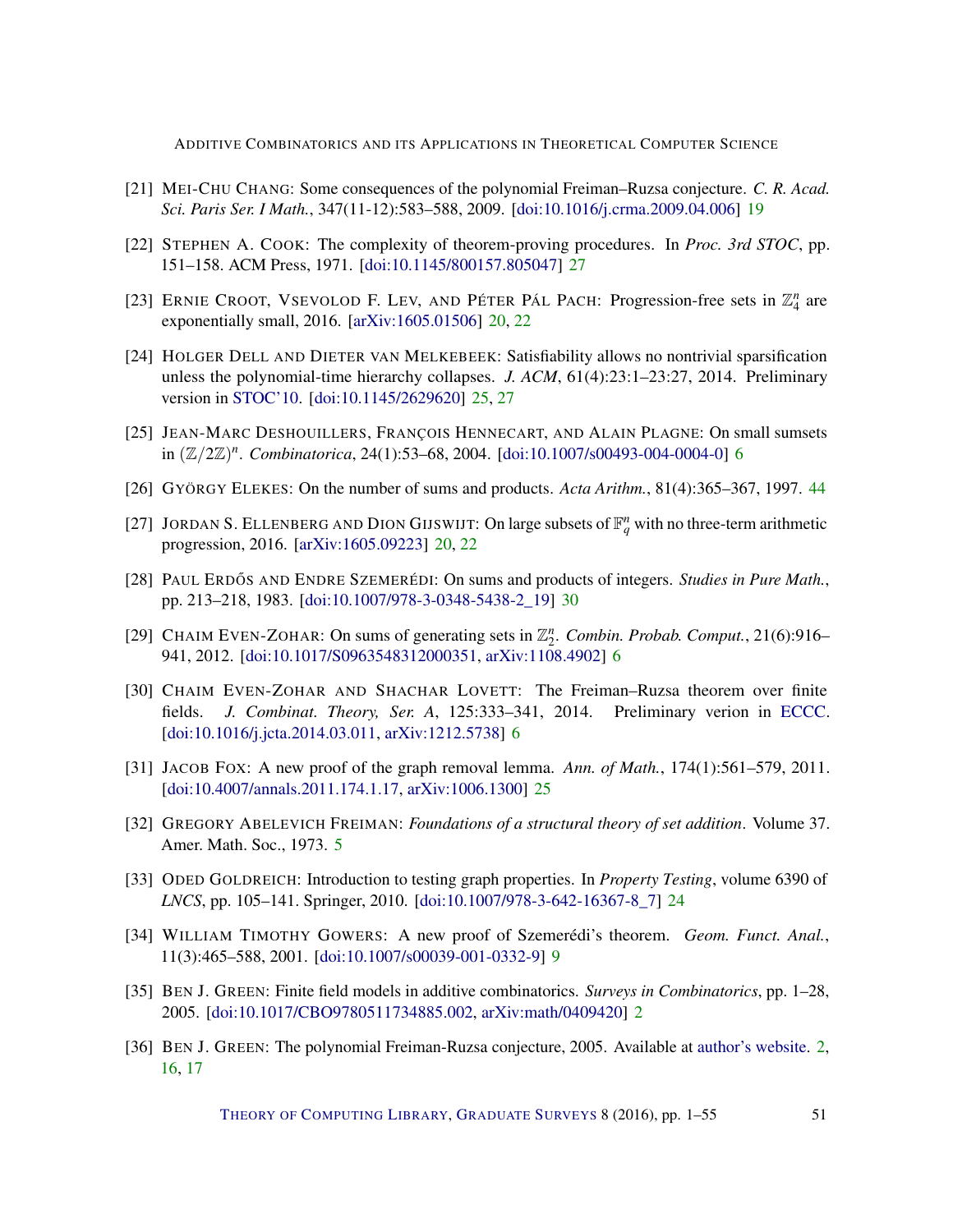- <span id="page-51-6"></span>[37] BEN J. GREEN: The polynomial Freiman-Ruzsa conjecture. *[Open Problems in Math.](http://www.opmath.org/index.php/opm/article/viewFile/6/4)*, 2:1–3, 2014. [16](#page-15-1)
- <span id="page-51-7"></span>[38] BEN J. GREEN AND TERENCE TAO: The primes contain arbitrarily long arithmetic progressions. *Ann. of Math.*, 167(2):481–547, 2008. [\[doi:10.4007/annals.2008.167.481,](http://dx.doi.org/10.4007/annals.2008.167.481) [arXiv:math/0404188\]](http://arxiv.org/abs/math/0404188) [20,](#page-19-2) [30](#page-29-2)
- <span id="page-51-2"></span>[39] BEN J. GREEN AND TERENCE TAO: Freiman's theorem in finite fields via extremal set theory. *Combin. Probab. Comput.*, 18(3):335–355, 2009. [\[doi:10.1017/S0963548309009821,](http://dx.doi.org/10.1017/S0963548309009821) [arXiv:math/0703668\]](http://arxiv.org/abs/math/0703668) [6](#page-5-2)
- <span id="page-51-8"></span>[40] DAVID RODNEY HEATH-BROWN: Integer sets containing no arithmetic progressions. *J. London Math. Soc.*, s2-35(3):385–394, 1987. [\[doi:10.1112/jlms/s2-35.3.385\]](http://dx.doi.org/10.1112/jlms/s2-35.3.385) [20](#page-19-2)
- <span id="page-51-12"></span>[41] ALEX IOSEVICH, OLIVER ROCHE-NEWTON, AND MISHA RUDNEV: On an application of Guth-Katz theorem. *Math. Res. Lett.*, 18(4):691–697, 2011. [\[doi:10.4310/MRL.2011.v18.n4.a8,](http://dx.doi.org/10.4310/MRL.2011.v18.n4.a8) [arXiv:1103.1354\]](http://arxiv.org/abs/1103.1354) [30](#page-29-2)
- <span id="page-51-11"></span>[42] RICHARD M. KARP: Reducibility among combinatorial problems. In RAYMOND E. MILLER AND JAMES W. THATCHER, editors, *Complexity of Computer Computations*, The IBM Research Symposia Series, pp. 85–103. Springer, 1972. [\[doi:10.1007/978-1-4684-2001-2\\_9\]](http://dx.doi.org/10.1007/978-1-4684-2001-2_9) [27](#page-26-1)
- <span id="page-51-4"></span>[43] TALI KAUFMAN AND MADHU SUDAN: Algebraic property testing: the role of invariance. In *Proc. 40th STOC*, pp. 403–412. ACM Press, 2008. [\[doi:10.1145/1374376.1374434\]](http://dx.doi.org/10.1145/1374376.1374434) [14](#page-13-0)
- <span id="page-51-13"></span>[44] SERGEI VLADIMIROVICH KONYAGIN: A sum-product estimate in fields of prime order, 2003. [\[arXiv:math/0304217\]](http://arxiv.org/abs/math/0304217) [32,](#page-31-1) [44](#page-43-1)
- <span id="page-51-3"></span>[45] SERGEI VLADIMIROVICH KONYAGIN: On the Freiman theorem in finite fields. *Math. Notes*, 84(3):435–438, 2008. [\[doi:10.1134/S0001434608090137\]](http://dx.doi.org/10.1134/S0001434608090137) [6](#page-5-2)
- <span id="page-51-5"></span>[46] JÁNOS KÖRNER AND KATALIN MARTON: How to encode the modulo-two sum of binary sources. *[IEEE Trans. Inform. Theory](http://ieeexplore.ieee.org/stamp/stamp.jsp?tp=&arnumber=1056022)*, 25(2):219–221, 1979. [16](#page-15-1)
- <span id="page-51-1"></span>[47] IZABELLA ŁABA: Fuglede's conjecture for a union of two intervals. *Proc. Amer. Math. Soc.*, 129(10):2965–2972, 2001. [\[doi:10.1090/S0002-9939-01-06035-X,](http://dx.doi.org/10.1090/S0002-9939-01-06035-X) [arXiv:math/0002067\]](http://arxiv.org/abs/math/0002067) [4](#page-3-1)
- <span id="page-51-10"></span>[48] LEONID A. LEVIN: Universal sequential search problems. *Problems of Information Transmission*, 9(3):115–116, 1973. Available at [Mathnet.](http://mi.mathnet.ru/ppi914) [27](#page-26-1)
- <span id="page-51-0"></span>[49] SHACHAR LOVETT: *An exposition of Sanders' quasi-polynomial Freiman-Ruzsa theorem*. Number 6 in Graduate Surveys. Theory of Computing Library, 2015. Preliminary version in [ECCC.](http://eccc.hpi-web.de/report/2012/029) [\[doi:10.4086/toc.gs.2015.006\]](http://dx.doi.org/10.4086/toc.gs.2015.006) [2,](#page-1-0) [18](#page-17-1)
- <span id="page-51-9"></span>[50] ROY MESHULAM: On subsets of finite abelian groups with no 3-term arithmetic progressions. *J. Combinat. Theory, Ser. A*, 71(1):168–172, 1995. [\[doi:10.1016/0097-3165\(95\)90024-1\]](http://dx.doi.org/10.1016/0097-3165(95)90024-1) [20](#page-19-2)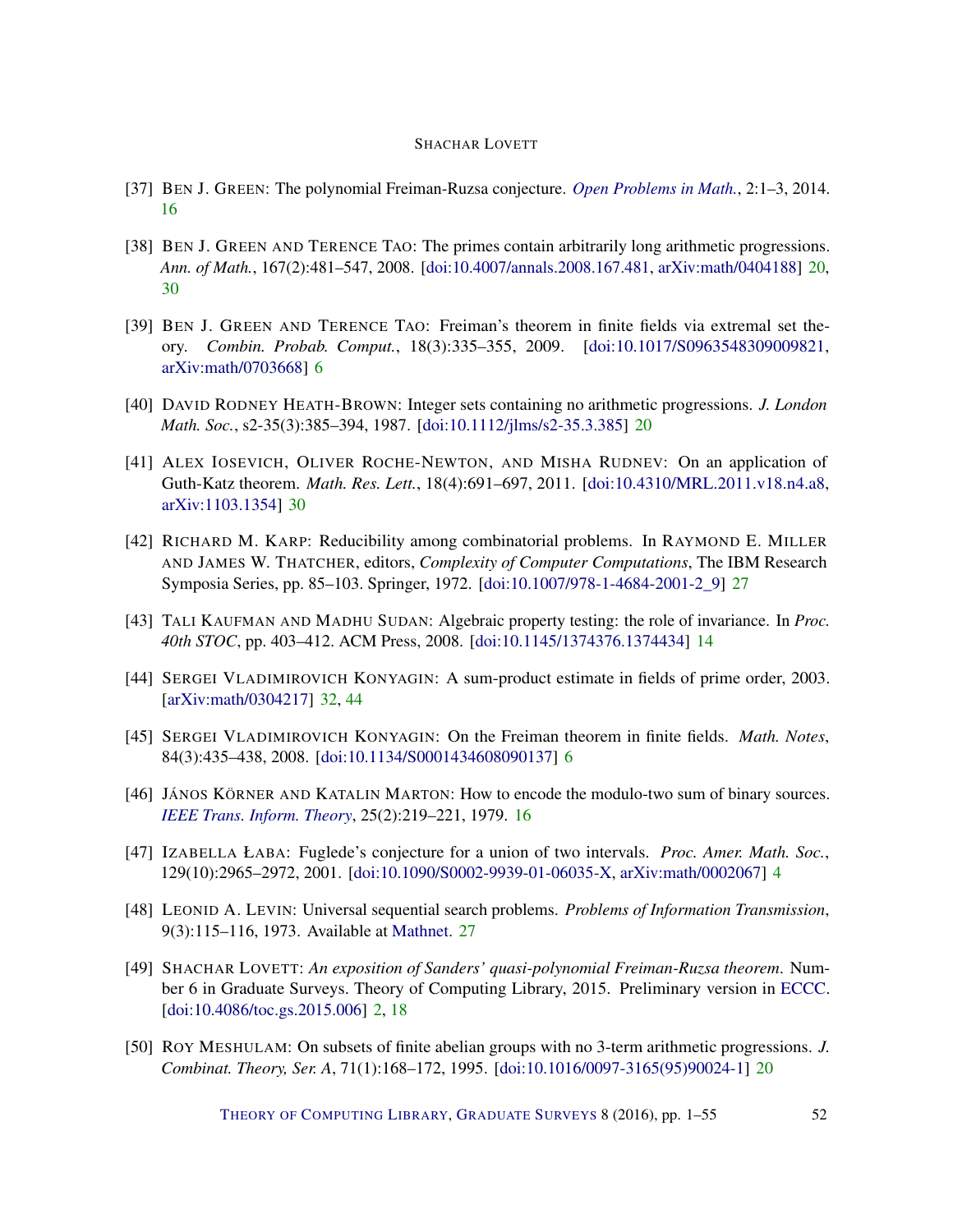- <span id="page-52-6"></span>[51] GIORGIS PETRIDIS: New proofs of Plünnecke-type estimates for product sets in groups. *Combinatorica*, 32(6):721–733, 2012. [\[doi:10.1007/s00493-012-2818-5,](http://dx.doi.org/10.1007/s00493-012-2818-5) [arXiv:1101.3507\]](http://arxiv.org/abs/1101.3507) [7](#page-6-2)
- <span id="page-52-4"></span>[52] HELMUT PLÜNNEKE: Eigenschaften und Abschätzungen von Wirkungsfunktionen. *Gesellschaft für Mathematik und Datenverarbeitung*, 1969. [7](#page-6-2)
- <span id="page-52-12"></span>[53] ROBERT ALEXANDER RANKIN: Sets of integers containing not more than a given number of terms in arithmetical progression. *Proc. Royal Soc. Edinburgh. Sec. A. Math. Phys. Sci.*, 65(4):332–344, 1961. [\[doi:10.1017/S0080454100017726\]](http://dx.doi.org/10.1017/S0080454100017726) [23](#page-22-0)
- <span id="page-52-14"></span>[54] ANUP RAO: An exposition of Bourgain's 2-source extractor. *Electronic Colloquium on Computational Complexity (ECCC)*, 14(34), 2007. [ECCC.](http://eccc.hpi-web.de/report/2007/034/) [41,](#page-40-1) [43](#page-42-2)
- <span id="page-52-8"></span>[55] KLAUS ROTH: Sur quelques ensembles d'entiers. *C. R. Acad. Sci. Paris Ser. I Math.*, 234:388–390, 1952. [19](#page-18-3)
- <span id="page-52-9"></span>[56] KLAUS ROTH: On certain sets of integers. *J. London Math. Soc.*, s1-28(1):104–109, 1953. [\[doi:10.1112/jlms/s1-28.1.104\]](http://dx.doi.org/10.1112/jlms/s1-28.1.104) [19](#page-18-3)
- <span id="page-52-7"></span>[57] RONITT RUBINFELD AND MADHU SUDAN: Robust characterizations of polynomials and their applications to program testing. *SIAM J. Comput.*, 25(2):252–271, 1996. [\[doi:10.1137/S0097539793255151\]](http://dx.doi.org/10.1137/S0097539793255151) [11](#page-10-0)
- <span id="page-52-5"></span>[58] IMRE Z. RUZSA: Arithmetical progressions and the number of sums. *Periodica Math. Hung.*, 25(1):105–111, 1992. [\[doi:10.1007/BF02454387\]](http://dx.doi.org/10.1007/BF02454387) [7](#page-6-2)
- <span id="page-52-2"></span>[59] IMRE Z. RUZSA: An analog of Freiman's theorem in groups. *Structure Theory of Set-Addition. Astérisque*, 258:323–326, 1999. Available at [author's website.](http://www.math-inst.hu/~ruzsa/cikkek/freigrou.dvi) Virtually identical version available as [DIMACS TR 93-77, 1993 from CiteSeer.](http://citeseerx.ist.psu.edu/viewdoc/download?doi=10.1.1.30.4306&rep=rep1&type=pdf) [6,](#page-5-2) [16](#page-15-1)
- <span id="page-52-13"></span>[60] IMRE Z. RUZSA AND ENDRE SZEMERÉDI: Triple systems with no six points carrying three triangles. In *Coll. Math. Soc. J. Bolyai*, volume 18, pp. 939–945. Bolyai Soc. and North-Holland, 1978. [25](#page-24-2)
- <span id="page-52-0"></span>[61] ALEX SAMORODNITSKY: Low-degree tests at large distances. In *Proc. 39th STOC*, pp. 506–515. ACM Press, 2007. [\[doi:10.1145/1250790.1250864,](http://dx.doi.org/10.1145/1250790.1250864) [arXiv:math/0604353\]](http://arxiv.org/abs/math/0604353) [2,](#page-1-0) [11,](#page-10-0) [14,](#page-13-0) [15](#page-14-1)
- <span id="page-52-3"></span>[62] TOM SANDERS: A note on Freiman's theorem in vector spaces. *Combin. Probab. Comput.*, 17(2):297–305, 2008. [\[doi:10.1017/S0963548307008644,](http://dx.doi.org/10.1017/S0963548307008644) [arXiv:math/0605523\]](http://arxiv.org/abs/math/0605523) [6](#page-5-2)
- <span id="page-52-11"></span>[63] TOM SANDERS: On Roth's theorem on progressions. *Ann. of Math.*, 174(1):619–636, 2011. [\[doi:10.4007/annals.2011.174.1.20,](http://dx.doi.org/10.4007/annals.2011.174.1.20) [arXiv:1011.0104\]](http://arxiv.org/abs/1011.0104) [20](#page-19-2)
- <span id="page-52-10"></span>[64] TOM SANDERS: On certain other sets of integers. *Journal d'Analyse Mathématique*, 116(1):53–82, 2012. [\[doi:10.1007/s11854-012-0003-9,](http://dx.doi.org/10.1007/s11854-012-0003-9) [arXiv:1007.5444\]](http://arxiv.org/abs/1007.5444) [20](#page-19-2)
- <span id="page-52-1"></span>[65] TOM SANDERS: On the Bogolyubov-Ruzsa lemma. *Analysis and PDE*, 5(3):627–655, 2012. [\[doi:10.2140/apde.2012.5.627,](http://dx.doi.org/10.2140/apde.2012.5.627) [arXiv:1011.0107\]](http://arxiv.org/abs/1011.0107) [2,](#page-1-0) [15,](#page-14-1) [18](#page-17-1)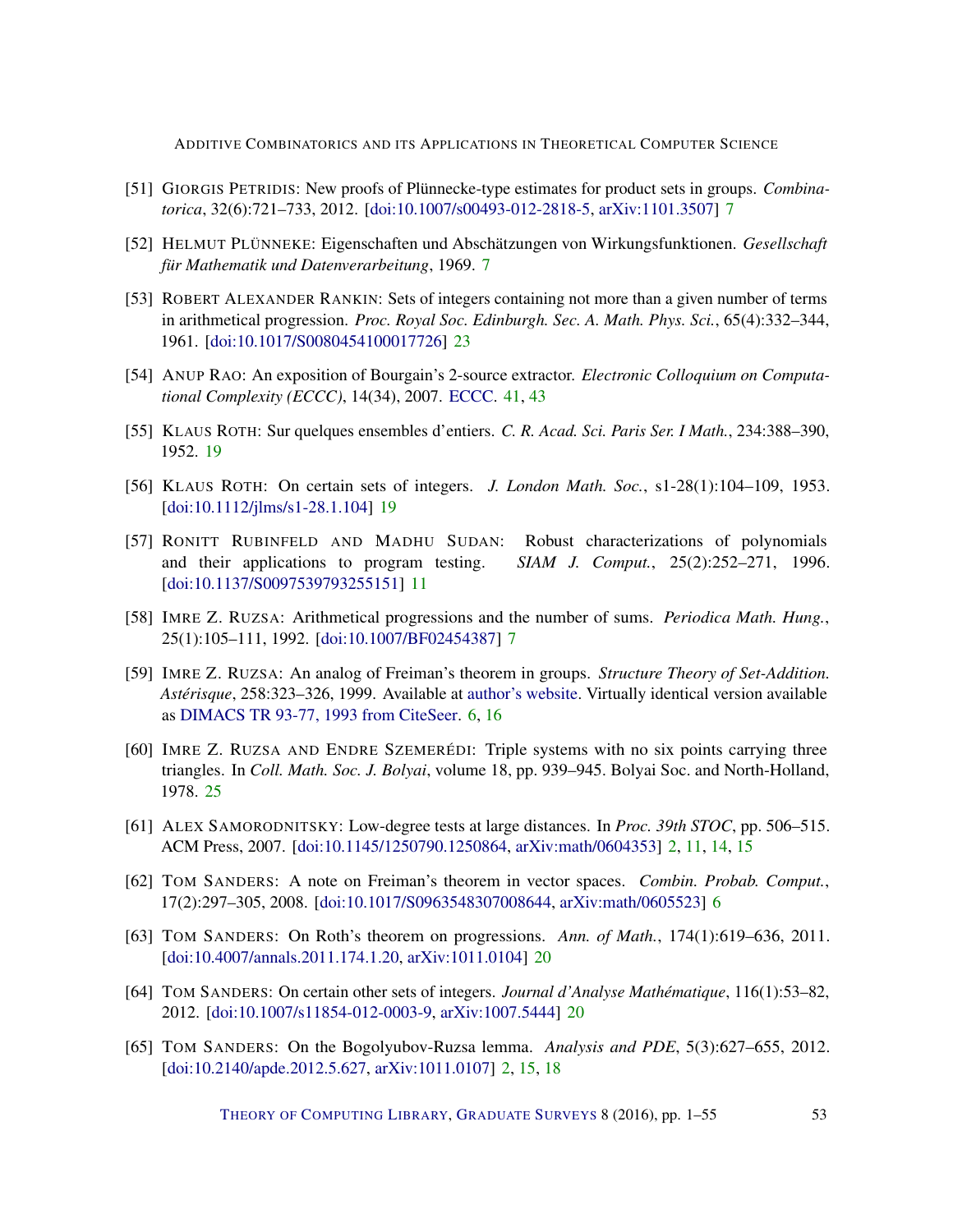- <span id="page-53-4"></span>[66] IGOR E. SHPARLINSKI: Additive combinatorics over finite fields: New results and applications. In *Finite Fields and Their Applications: Character Sums and Polynomials*, volume 11 of *Radon Series on Computational and Applied Mathematics*, pp. 233–272. De Gruyter, 2013. [3](#page-2-1)
- <span id="page-53-9"></span>[67] JÓZSEF SOLYMOSI: Bounding multiplicative energy by the sumset. *Advances in Math.*, 222(2):402– 408, 2009. [\[doi:10.1016/j.aim.2009.04.006,](http://dx.doi.org/10.1016/j.aim.2009.04.006) [arXiv:0806.1040\]](http://arxiv.org/abs/0806.1040) [30](#page-29-2)
- <span id="page-53-5"></span>[68] BENNY SUDAKOV, ENDRE SZEMERÉDI, AND VAN H. VU: On a question of Erdős and Moser. *Duke Math. J.*, 129(1):129–155, 2005. [\[doi:10.1215/S0012-7094-04-12915-X\]](http://dx.doi.org/10.1215/S0012-7094-04-12915-X) [9](#page-8-2)
- <span id="page-53-11"></span>[69] LÁSZLÓ A. SZÉKELY: Crossing numbers and hard erdős problems in discrete geometry. *Combinatorics, Probability and Computing*, 6(3):353âÅ §358, 1997. [[doi:10.1017/S0963548397002976\]](http://dx.doi.org/10.1017/S0963548397002976) [44](#page-43-1)
- <span id="page-53-7"></span>[70] ENDRE SZEMERÉDI: On sets of integers containing no *k* elements in arithmetic progression. *Acta Arithmetica*, 27(1):199–245, 1975. Available at [PLDML.](http://pldml.icm.edu.pl/pldml/element/bwmeta1.element.bwnjournal-article-aav27i1p199bwm) [19,](#page-18-3) [25](#page-24-2)
- <span id="page-53-8"></span>[71] ENDRE SZEMERÉDI: Integer sets containing no arithmetic progressions. *Acta Math. Hung.*, 56(1):155–158, 1990. [\[doi:10.1007/BF01903717\]](http://dx.doi.org/10.1007/BF01903717) [20](#page-19-2)
- <span id="page-53-10"></span>[72] ENDRE SZEMERÉDI AND WILLIAM T. TROTTER: Extremal problems in discrete geometry. *Combinatorica*, 3(3-4):381–392, 1983. [\[doi:10.1007/BF02579194\]](http://dx.doi.org/10.1007/BF02579194) [44](#page-43-1)
- <span id="page-53-1"></span>[73] TERENCE TAO AND VAN H. VU: *Additive Combinatorics*. Volume 13. Cambridge Univ. Press, 2006. [2](#page-1-0)
- <span id="page-53-3"></span>[74] LUCA TREVISAN: Additive combinatorics and theoretical computer science. *ACM SIGACT News*, 40(2):50–66, 2009. [\[doi:10.1145/1556154.1556170\]](http://dx.doi.org/10.1145/1556154.1556170) [2](#page-1-0)
- <span id="page-53-2"></span>[75] EMANUELE VIOLA: *Selected Results in Additive Combinatorics: An Exposition*. Number 3 in Graduate Surveys. Theory of Computing Library, 2011. [\[doi:10.4086/toc.gs.2011.003\]](http://dx.doi.org/10.4086/toc.gs.2011.003) [2,](#page-1-0) [9,](#page-8-2) [14](#page-13-0)
- <span id="page-53-6"></span>[76] BARTEL LEENDERT VAN DER WAERDEN: Beweis einer Baudetschen Vermutung. *Nieuw Arch. Wisk.*, 15:212–216, 1927. [19](#page-18-3)

# <span id="page-53-0"></span>AUTHOR

Shachar Lovett Assistant professor University of California, San Diego slovett@cse.ucsd.edu <http://cseweb.ucsd.edu/~slovett>